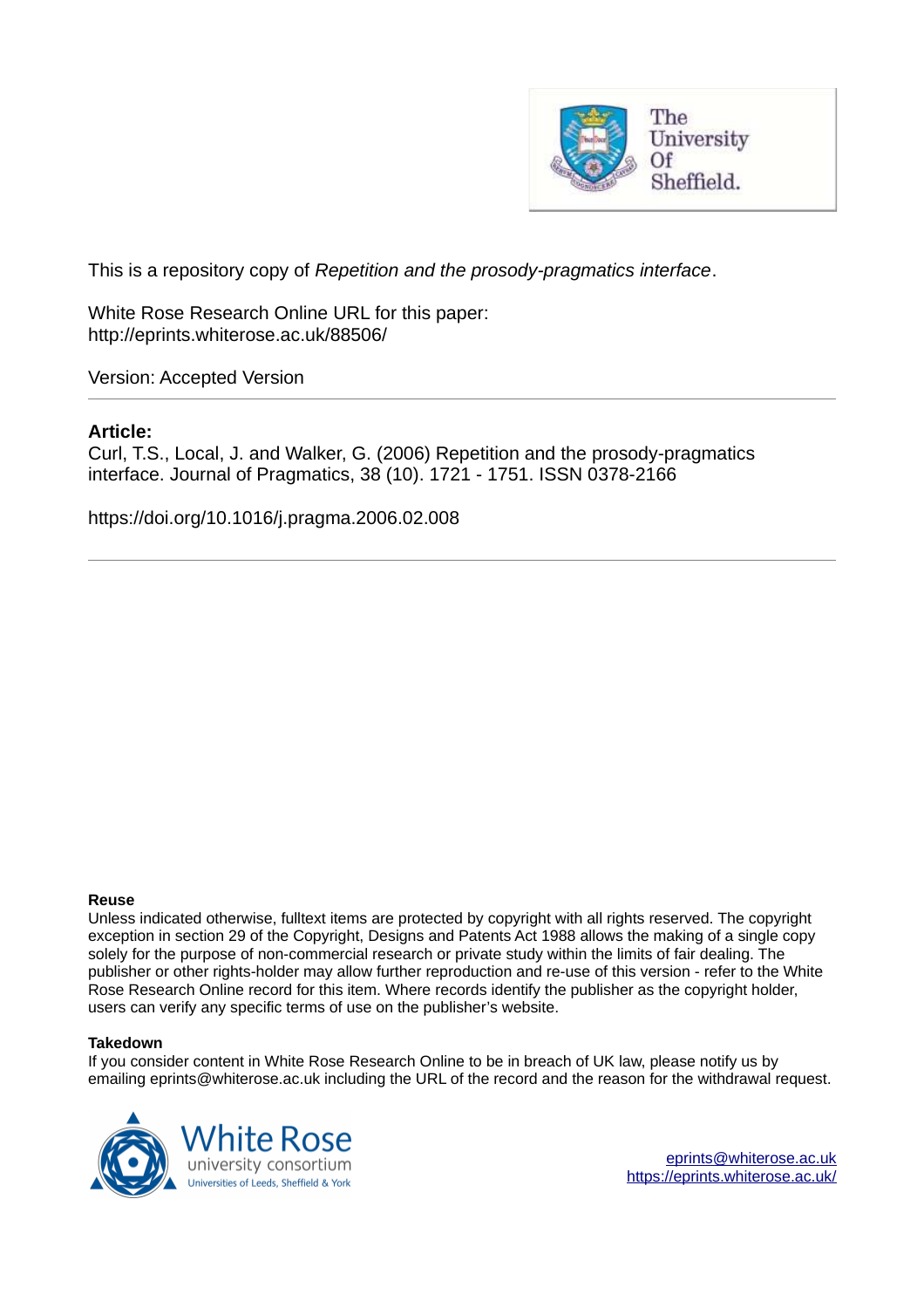# **Repetition and the prosody-pragmatics interface<sup>1</sup>**

## **Traci S. Curl, John Local & Gareth Walker**

Department of Language and Linguistic Science University of York Heslington York YO10 5DD

**This is the authors' final version of the article available via**

**http://dx.doi.org/10.1016/j.pragma.2006.02.008**

**Some small changes may have occurred after this version was sent to publication. The final published version should be consulted before quoting or discussing in detail.**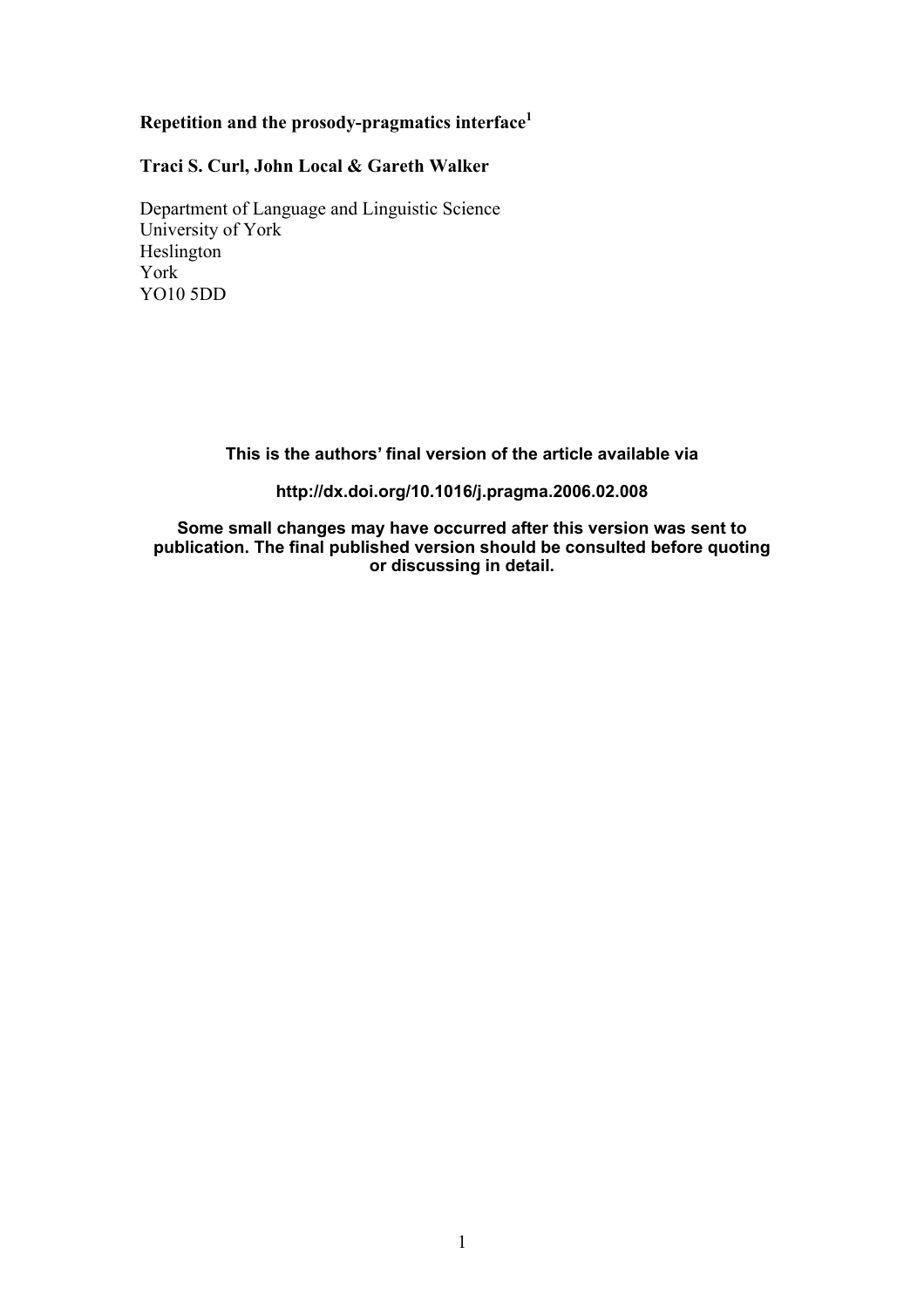## Abbreviated title: Repetition

Biographical notes:

JOHN LOCAL is Professor of Phonetics and Linguistics in the Department of Language and Linguistic Science at the University of York (UK). He has published on the phonetics of talk-in-interaction, non-linear phonologies, speech synthesis and sociolinguistics. He is currently writing a book on the phonetics and phonology of talk-in-interaction.

TRACI S. CURL is a post-doctoral research assistant in the Department of Language and Linguistic Science at the University of York (UK). She is currently engaged in a three-year project on affiliation and disaffiliation in everyday conversation funded by the Economic and Social Sciences Research Council. Her published work to date focuses on the phonetic structure of self-repetitions employed in specific interactional contexts.

GARETH WALKER is currently engaged in postgraduate research in the Department of Language and Linguistic Science at the University of York (UK). His work employs techniques developed within Conversation Analysis to investigate the role of linguistic, and particularly phonetic, details in the organisation of talk-in-interaction. His current research is into the phonetic and interactional structuring of turn beginnings and endings.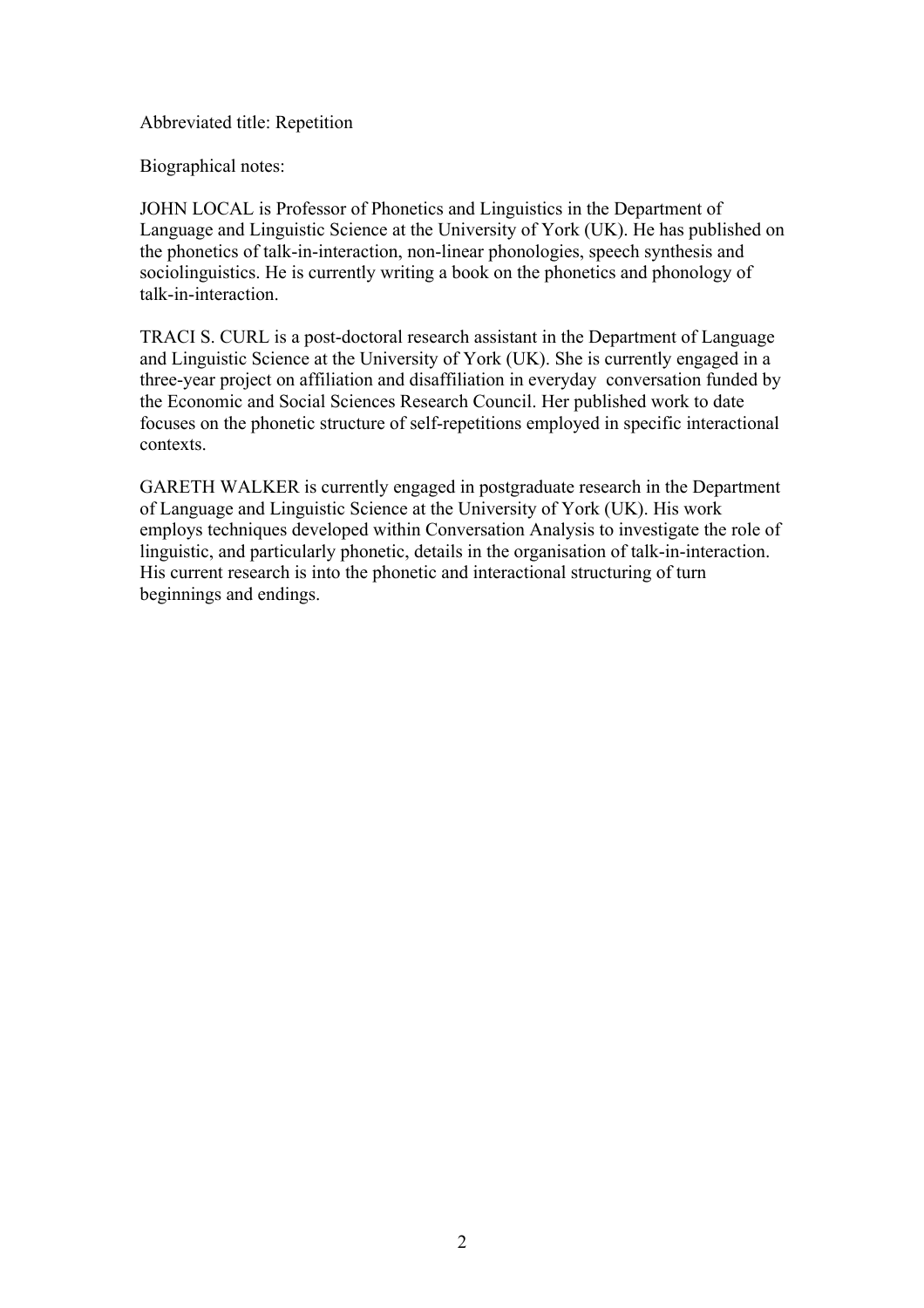## **Abstract**

The problems that repetition poses for utterance interpretation have been the subject of some analysis in the pragmatics literature. Sperber and Wilson's claim that "the effects of repetition on utterance interpretation are by no means constant", is shown to be particularly apposite when we turn our attention to repetitions produced in naturally-occurring talk. Repetitions are complex phonetic objects whose design has received little analytic attention. As part of an ongoing study of how phonetics relates to the dynamic evolution of meaning within the sequential organisation of talk-ininteraction, we present an analysis of a particular kind of self-repetition.

The practice of repetition we are concerned with is clausal rather than lexical, and exhibits a range of syntactic forms ("have another go tomorrow...have another go tomorrow", "it might do...it might do", "it's a shame...it's a shame"). The approach we adopt emphasises the necessity of exploring participants', rather than analysts', understandings of pragmatic inferences in talk and attempts to prejudge as little as possible the relevance of phonetic (prosodic) parameters. The analysis reveals that from a phonetic point of view speakers draw on a range of phonetic features and relationships between features which include tempo and loudness as well as pitch in designing these repetitions. From a pragmatic point of view, it reveals that these repetitions function to close sequences of talk.

Our findings raise a number of theoretical and methodological issues surrounding the prosody-pragmatics interface and participants' understanding of naturally occurring discourse.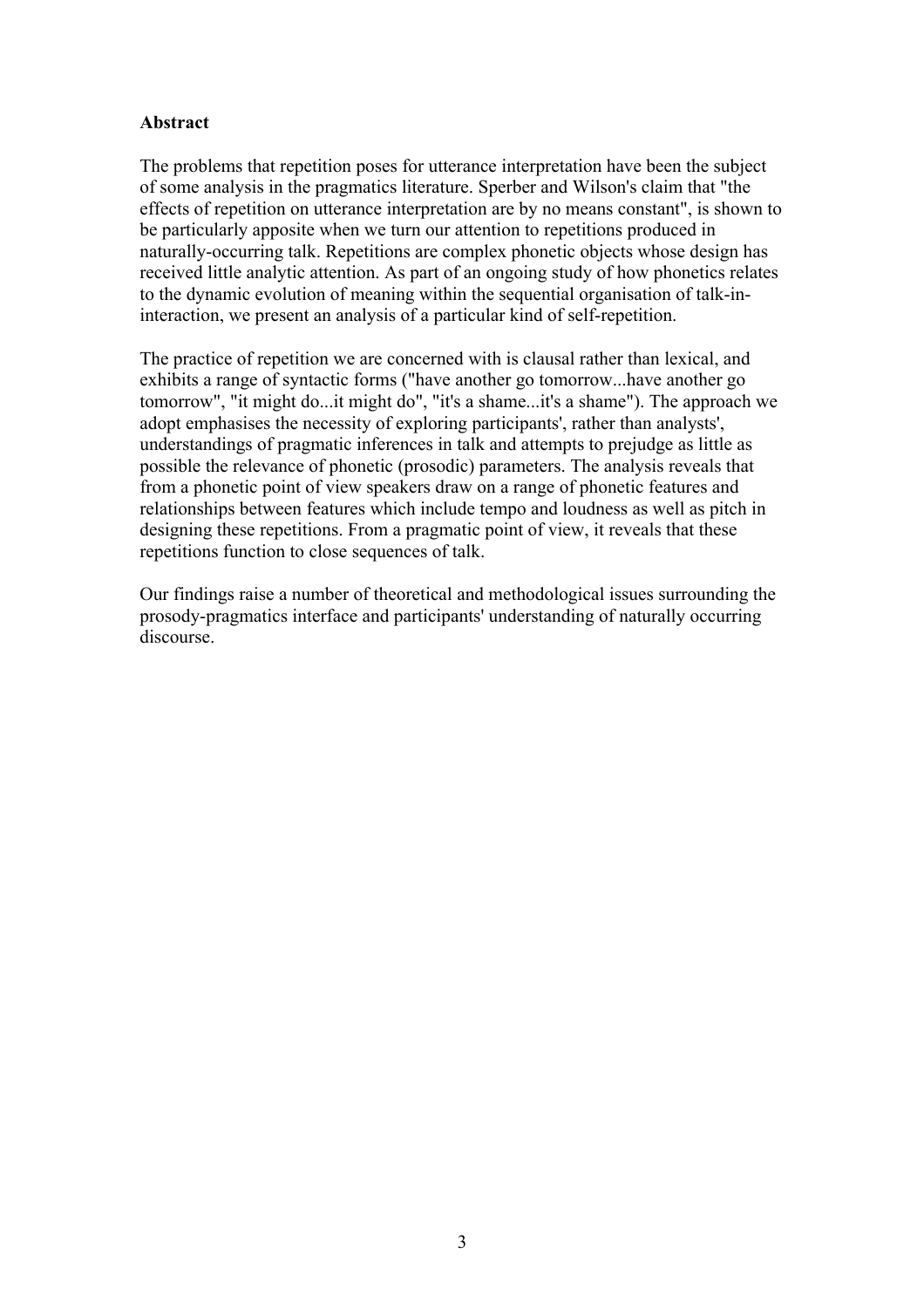Nat, *I said*, leave off your idle twittle-twattle. You are magotty headed. YOU ARE IN THE RIGHT, *he replies*, YOU ARE IN THE RIGHT. And he withdraws from me a little with downcast looks.

Peter Ackroyd, *Hawksmoor*

#### **1 Introduction**

Repetition is one of but a handful of phenomena to have received analytic attention in the fields of both pragmatics and phonetics. However, the units being analysed as `repetitions' are often rather different. Examples 1 to 3 below are taken from published work which deals with the structure, meaning, and function of repeated lexical items: the first from theoretical pragmatics; the second from experimental phonetics; and the third from a study integrating phonetic analysis with the participant-driven proof procedures of Conversation Analysis.

(1) There's a fox, a fox in the garden. (from Sperber and Wilson 1986: 219) (2) Her cat chases our cat. (from Shields and Balota 1991) (3) A: you in the bathroom B: huh A: you in the bathroom (from Curl 2002)

One difference is the source of the data reproduced here: the provenance of example 1 is not provided; example 2 is a construction designed to be read out loud in a laboratory experiment; example 3 comes from naturally-occurring talk-in-interaction. Structurally, they are also all different: in example 1 the repetition consists of an indefinite article + noun, with no intervening material; in example 2 one lexical item is read out twice in two different noun phrases separated by a verb; in example 3, Speaker A reissues his entire previous utterance after prompting from Speaker B. Despite these differences, all these instances are known colloquially - and in these cases, described technically - as repetitions.

Work using data such as that in example 1 is unlike ours in a fundamental way. Sentences like example 1 have been used in the pragmatics literature to discuss the problems that repetition poses for utterance interpretation (see e.g. Blakemore 2001: 102-103; see also Tannen 1989: 36-97, Perrin et al. In press, Tyler 1994, Johnstone 1994); discussion of the possible meaning(s) of repetition feed into the development of a cognitive model of communication which can be used to explain the use of inference in decoding the intentions of others. Work in this vein either implicitly (Sperber and Wilson 1986) or explicitly (Thomas 1995) advocates the use of linguistic intuitions in generating both the data and the analyses.

Work in psycholinguistics and phonetics (e.g., Shields and Balota 1991; Fowler and Housum 1987; Bard and Anderson 1994; Sotillo 1997), which often generates data of the sort exemplified in 2, has concentrated on the intelligibility of repeated words, finding them less intelligible than first mentions. This work has reported that repetitions are shorter than first mentions of the same word(s), and that repetitions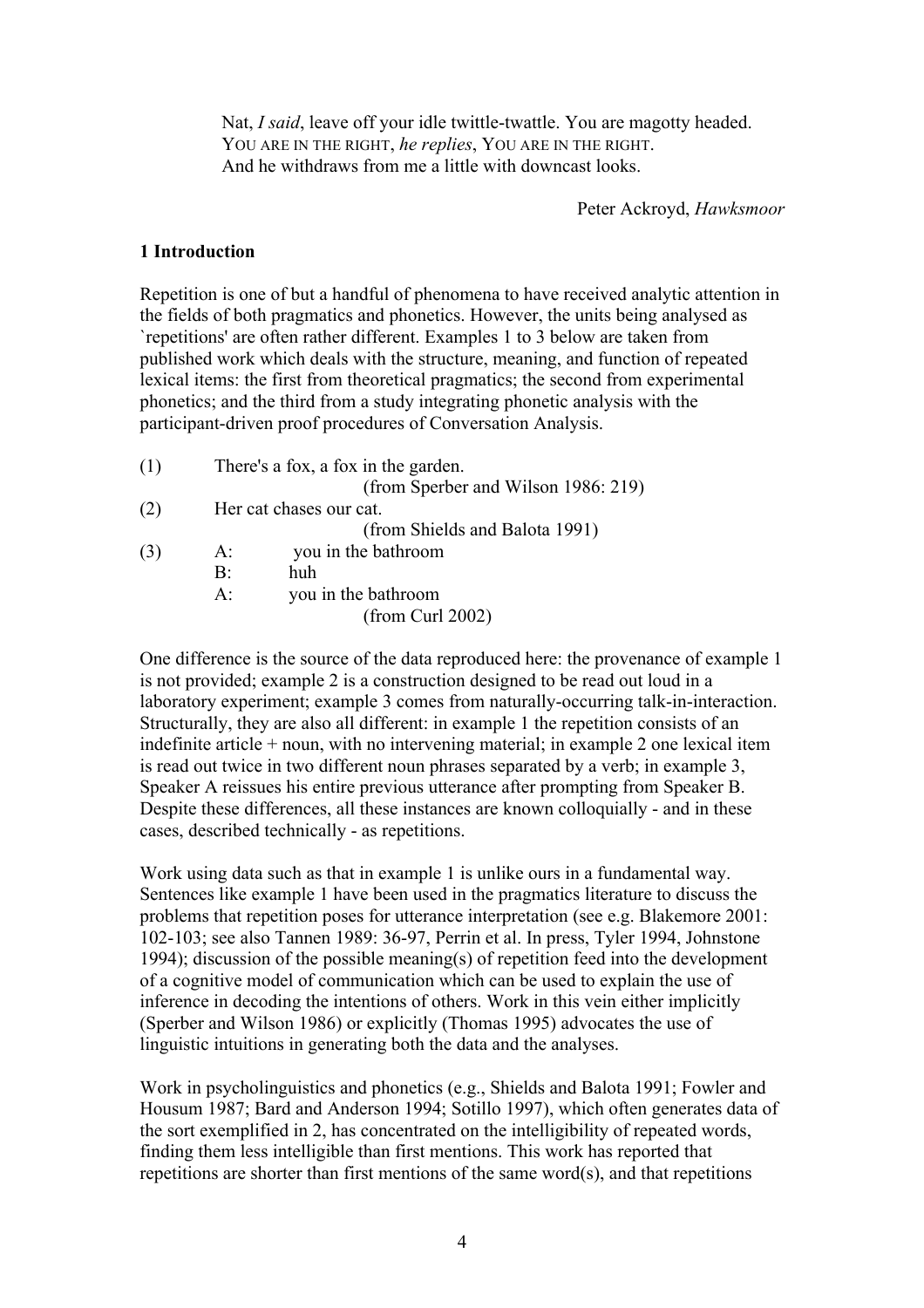generally undergo phonological reduction processes which account for their lower intelligibility ratings (but see Sotillo 1997 who discounts this explanation for the loss in intelligibility).

However, working in a framework in which both phonetic details and speaker's actions are studied, Curl (2002) found that repetitions produced in naturally-occurring talk-in-interaction did not adhere to the published findings regarding the phonetic structure of redone utterances.<sup>2</sup> Using data of the type exemplified by example 3 above, in which only repetitions produced after a request for repair (e.g., "huh?" "what?") were examined, it was shown that the phonetic shape of a repetition is systematically related to the sequential placement of the trouble source turn (the turn engendering the "huh?" or "what?"). Thus, Curl (2002) shows that even when the sequential location of a repetition is controlled for, `repetition' is not a unitary phenomenon, and that the meaning, use, and phonetic composition of repetitions must be studied *in situ*. Therefore, studies of naturally-occurring repetitions cannot easily be related to analyses of repetitions in introspective or in experimental data-sets since these objects have no *in situ* meaning or use, and possibly no phonetic shape.

Consonant with Curl's study of repetition, our method of analysis relies on the observable orientations of the participants themselves, as demonstrated in naturallyoccurring talk, rather than on an intuitively likely or logical interpretation of the meaning of a particular utterance. Therefore, studies like ours cannot easily be related to theoretically- or experimentally-based analyses of repetitions, especially in those cases where the meaning, possible use or function, and sometimes even the phonetic shape of the utterance is constructed by the analyst. We will therefore make few explicit links between our linguistic-sequential account of a narrowly-defined type of repetition and extant analyses of repetition. However, the analysis we present has important theoretical and methodological implications for the study of repetition, which are drawn out throughout the paper.

In this paper, we report on the use of clausal self-repetition in closing down a sequence of talk, as shown in Fragment 4 (see Appendix for transcription conventions). Although this fragment is treated in more detail in section 3.1, this short sketch shows how a close examination of the sequence as it unfolded in real time provides evidence of how the participants themselves understood the talk; that is to say, we are not offering our interpretation, or *an* interpretation of the sequence, but rather explicating *the* interpretation of the sequence as displayed by the speakers in their own talk.

(4) Holt.5.88.1.5.nevermind (telephone)

| $\mathbf{1}$ |       | Rob: | you know she's very .hh sometimes she's quite helpful |
|--------------|-------|------|-------------------------------------------------------|
| 2            |       |      | and other times I feel you know I don't know where I  |
| 3            |       |      | stand with her                                        |
| 4            |       | Les: | no                                                    |
| 5            |       |      | (0, 2)                                                |
| 6            |       | Les: | no no                                                 |
| 7            |       |      | $\leftarrow$ Rob: never mind (.)                      |
| 8            |       |      | $($ .)                                                |
| 9            | $-->$ | Rob: | never m[ind                                           |
| 10           |       | Les: | [no                                                   |
| 11           |       |      | (0.3)                                                 |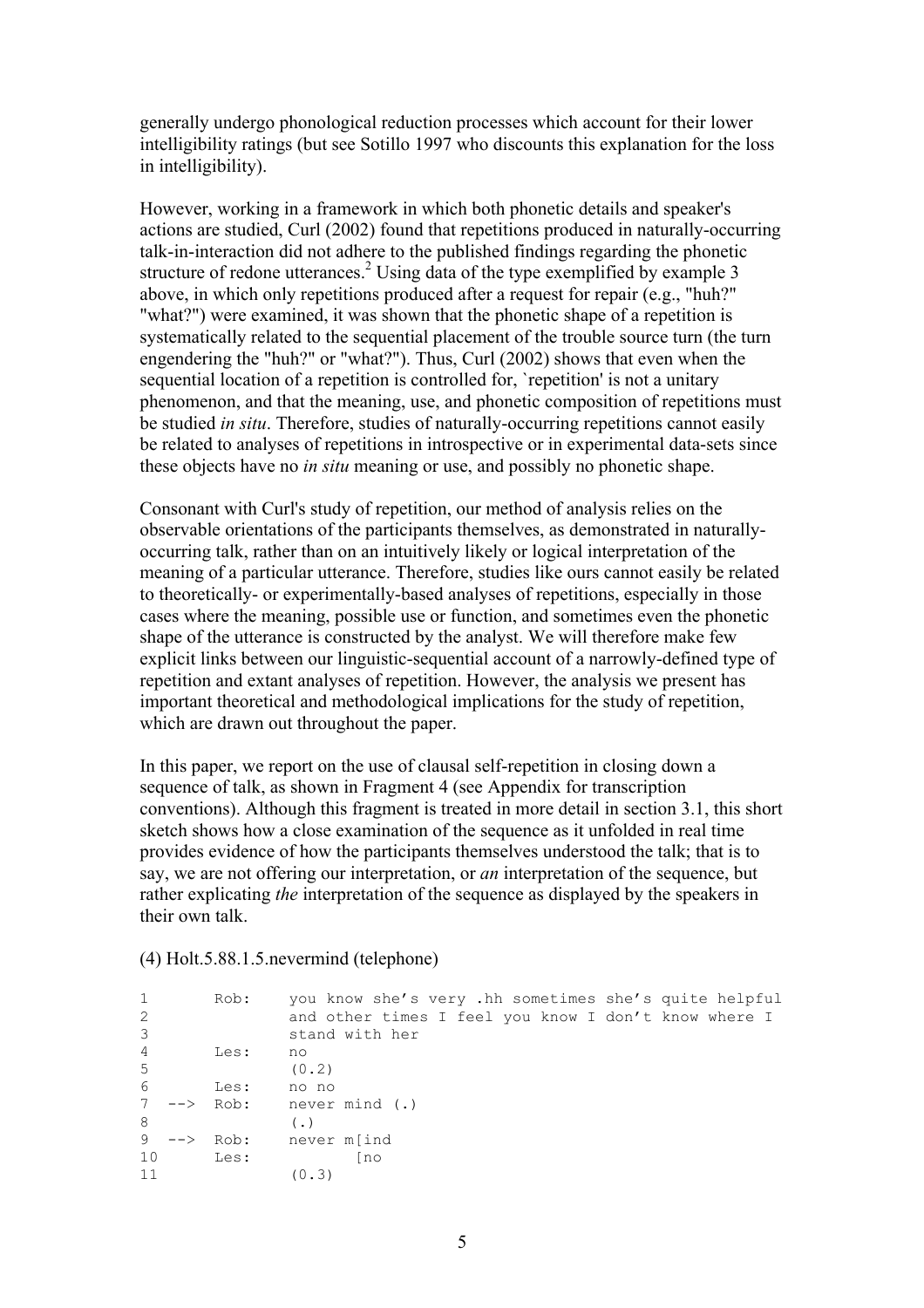12 Rob: anyway (.) I will let you (0.2) [go 13 Les: [oh yes

In this fragment of telephone conversation, two supply teachers (Robbie and Leslie) have been talking about the unhelpfulness of the full-time teachers at a school at which they have both worked. Robbie describes a particular teacher in lines 1 to 3, and Leslie agrees (see Jefferson 2002 on the use of "no" to agree). Robbie then proposes the curtailment of her own line of talk, with a turn that displays that she has no more to say regarding the complainable matter she has been speaking about (line 7). When this turn receives no response from Leslie, she reissues the same lexical items, and thereby performs the type of activity we are concerned to explicate in this paper, a DOUBLE: "never mind (.) never mind" (lines 7 to 9). After a 0.3 second pause, during which Leslie passes on the opportunity to take a turn at talk (Schegloff 1982), Robbie displays an understanding of the prior sequence as complete by launching a new activity - a move to close the conversation - in line 12: "anyway (.) I will let you  $(0.2)$  go".

Our analysis of this practice is not meant to suggest that this is the *only* way speakers have of closing sequences (see for instance the descriptions in Button 1990; Drew and Holt 1998); however, it is a practice that is in fairly frequent use. What is perhaps of most interest is that in these doubles used to close sequences, speakers draw on a range of phonetic features and relationships between features, which include tempo and loudness as well as pitch height and pitch range, to differentiate them from other uses of self-repetitions. Taken along with Curl (2002), these findings show that the practice of `repetition' has different phonetic exponents when used to perform different activities in different sequential environments.

The paper is structured as follows: in Section 2, we set out and explicate the principles we follow in conducting our analysis. In Section 3 we analyze several canonical instances of the phenomenon of doubles used to close sequences, and also show how non-canonical cases show participant orientation to the practice even when it appears to fail. This section also presents the phonetic analysis of doubles. Section 4 compares our findings concerning doubles with another type of repetition, showing each to have distinct phonetic and interactional properties. Some of the implications of our analysis are discussed in Section 5.

## **2 Theoretical and methodological background**

Having outlined some issues in the study of repetition in section 1, this section sets out some of the principles to which we adhere in conducting analysis, all of which contribute to the construction of the analysis presented in section 3. It should not be thought of as a complete statement, but rather as a necessarily brief discussion of some central aspects of the framework. The principles can be divided loosely into three sections: data (section 2.1), interactional analysis (section 2.2), and phonetic analysis (section 2.3).

## **2.1 Data**

The DATA ARE DRAWN EXCLUSIVELY FROM TALK-IN-INTERACTION. Talk-in-interaction is not used simply for the sake of its naturalness (cf. Anderson et al. 1991). Rather,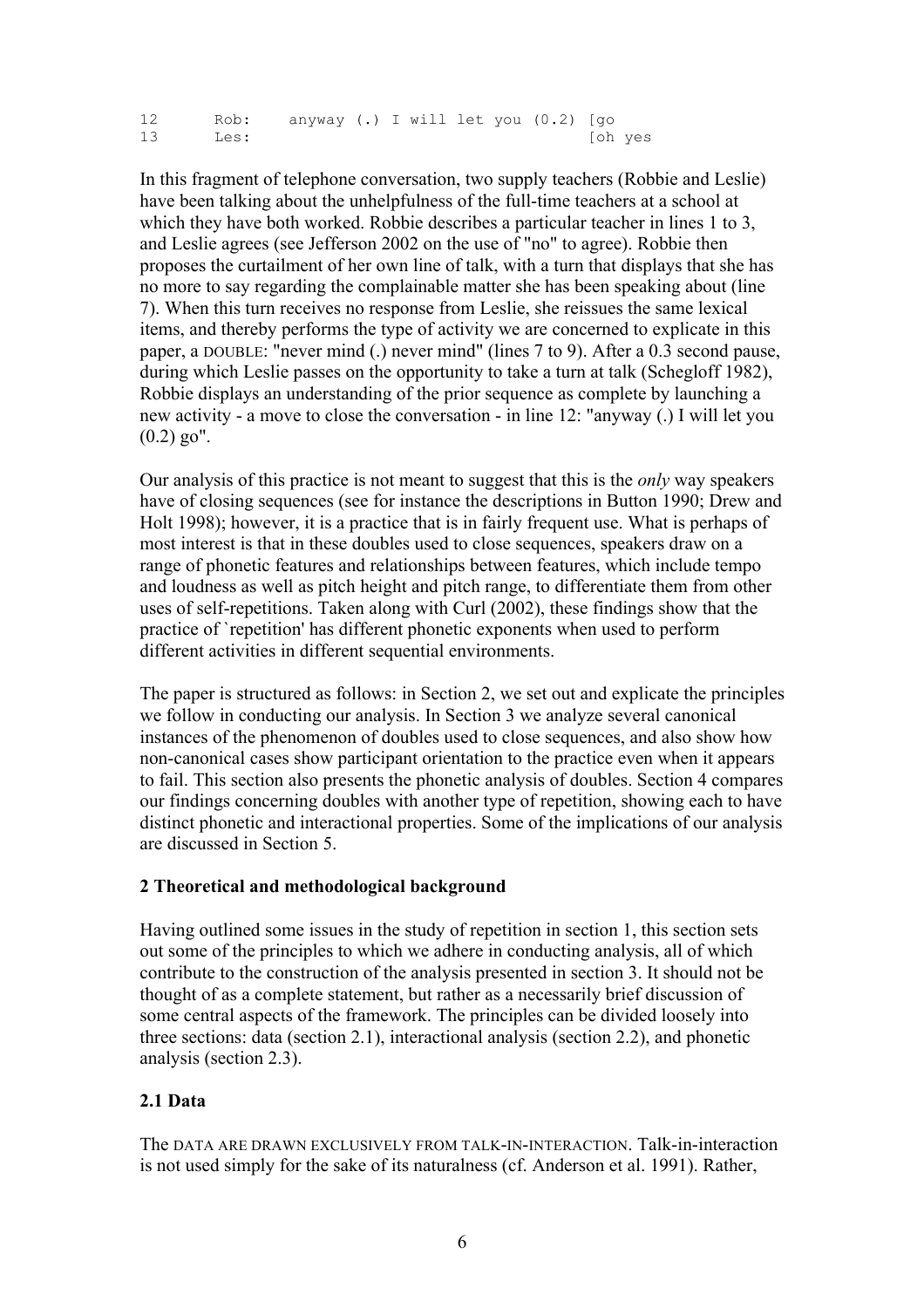data are drawn only from talk-in-interaction as

- 1. talk-in-interaction offers us largely untapped analytic resources, particularly with regard to demonstrating participants' orientations to the analytic categories posited;
- 2. talk-in-interaction is the bedrock of social communication, and as such offers us a legitimate and defensible starting point for understanding "everyday language";
- 3. data constructed by the analyst are inherently problematic:
	- (a) first, it is not always clear that constructed data accurately represent utterances/actions produced in the course of talk-in-interaction;
	- (b) second, given that we do not (and necessarily cannot) have access to the treatments of constructed utterances/actions by co-participants, it is not clear what would constitute solid evidence for the claims we might want to make and the analytic categories which we might want to posit.

## **2.2 Interactional analysis**

Many of the principles in which the analysis in section 3 are grounded are adopted from Conversation Analysis (for overviews and introductions, see e.g. Levinson 1983: 284-370; Heritage 1984; Goodwin and Heritage 1990; Schegloff 1995; Hutchby and Wooffitt 1998; Drew 2003). Three principles are taken up for discussion here.

First, THE ANALYSIS IS GROUNDED IN THE OBSERVABLE BEHAVIOUR OF PARTICIPANTS. Utterances represent social actions on the part of the speaker, and these actions are "as real, concrete, consequential, and as fundamental as any other forms of conduct." (Drew 2003). The analysis is *not* grounded in intuition, nor does it attempt to describe what the speaker `had in mind' when performing some action. Rather, the analysis focusses on the treatment of that action by the co-participants in terms of their observable actions. It should be noted that we make no claims as to whether this displayed treatment equates to the hearer's privately-held mental interpretation of the prior activity: "Individuals, and only individuals, have access to the `local' and particular shadings of experience which impregnate their constructs of the natural and social world. This much is private, inaccessible to an observer, and inexpressible in a public language." (Heritage 1984: 59).

Second, terms of description (e.g. 'assessment', 'request', 'preference' etc.) are not lay terms, or vernacular glosses. Rather, THE TERMS OF DESCRIPTION ARE TECHNICAL DESCRIPTORS intended to capture observable details of the talk, its sequential organisation, and the orientation to that organisation displayed by co-participants. In many cases, the terms and concepts have been established on the basis of empirical, qualitative research on talk-in-interaction over the last forty years (for a review of just some of the findings arising from this field, see Heritage 1989). In contrast, glossing utterances/actions with vernacular terms such as `polite', `rude', `angry', `bored' etc. is not a useful analysis unless it can (i) show whether the participants displayed to each other an *observable orientation* to those categories or (ii) explain what it is about the organisation of the utterances/actions which lend themselves to being glossed in such a way (see Schegloff 1988; also Schegloff and Sacks 1973: 298).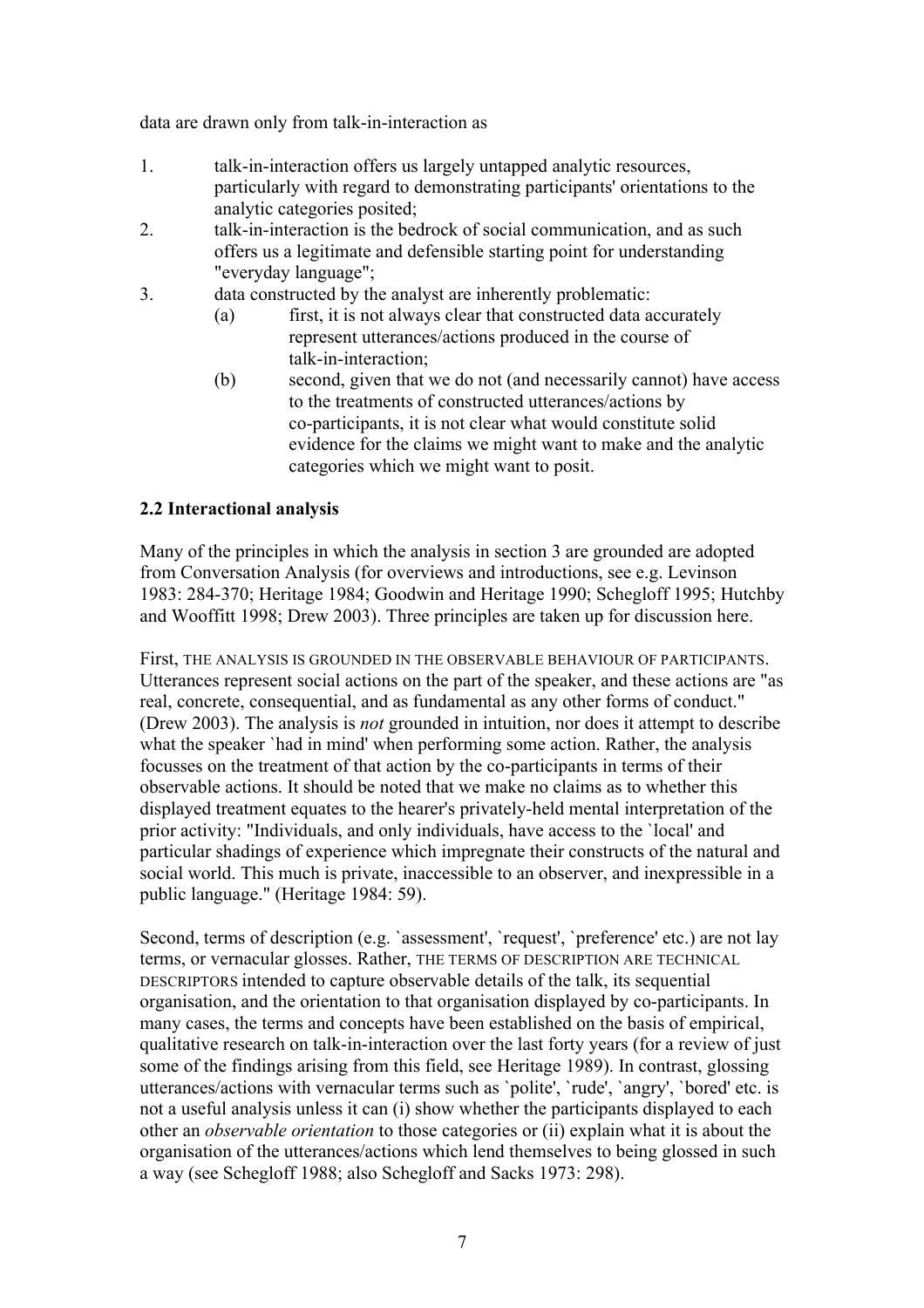Third, THE ANALYSIS IS ATTENTIVE TO THE ORGANIZATION OF TALK IN SEQUENCES which are co-constructed by the participants and emergent over time. Part of this attentiveness involves the inspection of the relationship between a turn and the turn which immediately preceded it; another part involves an attempt to "distributionalize" a phenomenon":

> An initial and fundamental step toward identifying the patterns or organizations associated with a linguistic phenomenon is to see whether that phenomenon has any discernible distribution in talk. While the sense of, or basis for, "distributionalizing a phenomenon" can vary according to one's analytic perspective, here we mean determining whether the phenomenon has any regular or recurrent position in sequences of talk (Drew and Holt 1998: 498-499)

It will be seen in section 3 that such attentiveness to sequential organisation is crucial to reaching an understanding of the target phenomenon.

## **2.3 Phonetic analysis**

The phonetic analysis of data drawn from talk-in-interaction is performed alongside the sequential analysis. The phonetic analysis is conducted in a parametric fashion (Abercrombie 1965; Kelly and Local 1989a,b), employing impressionistic and acoustic techniques. Crucially, the phonetic analysis affords no primacy to any particular phonetic parameter; in presenting phonetic details, the focus on some particular phonetic characteristic reflects the outcome of the analysis (in terms of the relevance of that particular characteristic), rather than reflecting a restriction on the details explored.

## **3 The target phenomenon: DOUBLES in sequence closings**

This section contains the bulk of the interactional analysis of our target phenomenon: doubles and their role in sequence closings. The data come from a variety of recordings made in Britain and the United States. The corpus of 30 cases is drawn from many hours of audio recordings of (i) telephone calls between friends, family members, and colleagues (ii) radio interviews and phone-in shows (iii) face-to-face interaction.

Section 3.1 sketches the phenomenon by analysing a number of fragments in some detail. Section 3.2 extends the analysis via an inspection of a number of fragments which, at first glance, appear to contradict the analysis presented in section 3.1.

# **3.1 Interactional analysis I: a sketch of the phenomenon**

Fragments 5 to 7 exemplify what might be regarded as the canonical shape for the sequences in which doubles occur. That shape consists of the following six parts: some topic or sequence is made ripe for closing, followed by the mutual passing up on the opportunity to take an extended turn at talk (step 1). There is then some form of `appraisal' (step 2); these turns take a variety of different shapes, but all are recognisably produced as moves toward topic closure. These appraisals are followed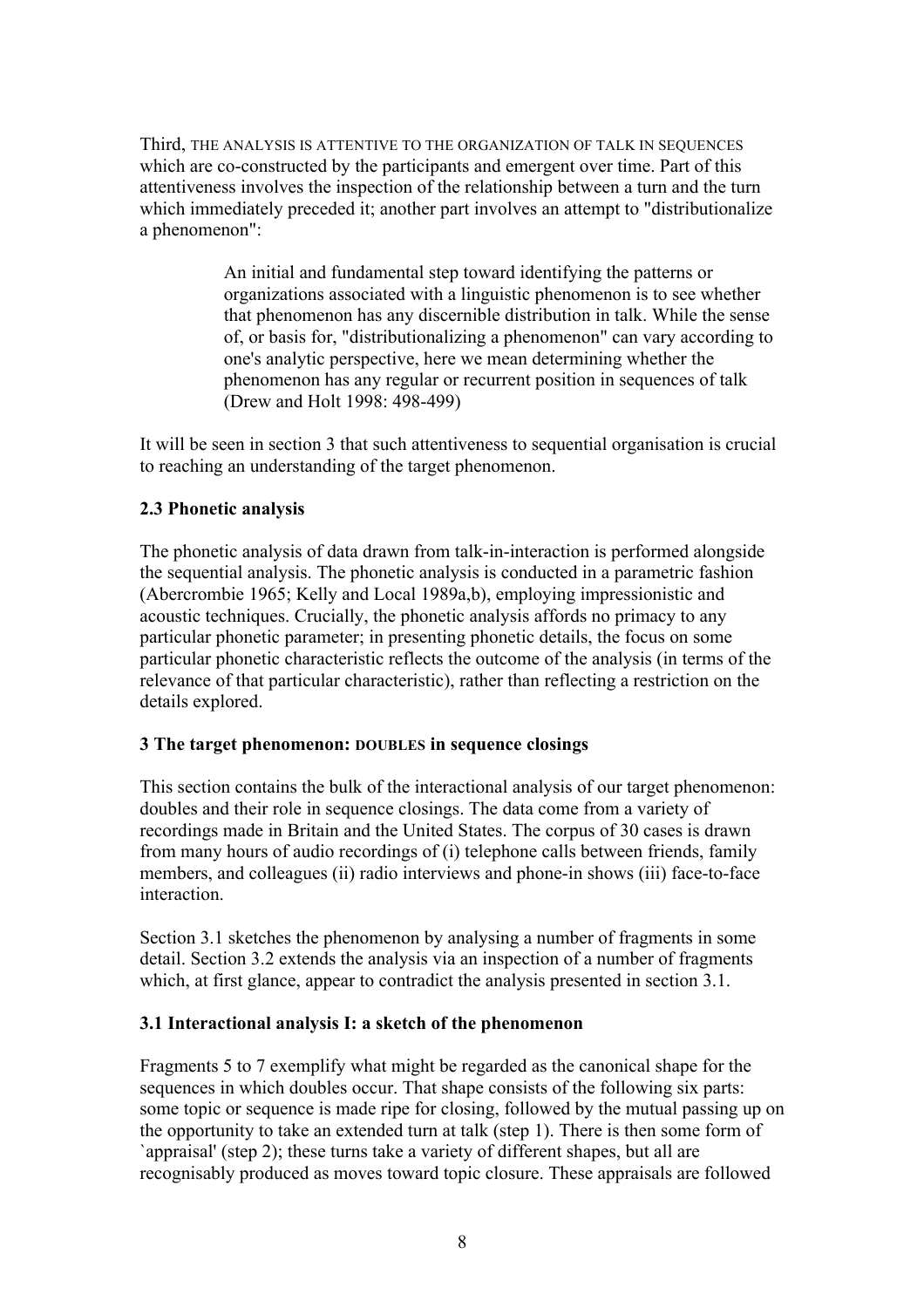by further passing up on the opportunity to take a turn (step 3). The appraisal is then redone (step 4), and followed again by the mutual passing up of the opportunity to take an extended turn at talk (step 5), which amounts, functionally, to the confirmation or acceptance of the move to topic closure. Finally, there is a next move to some new sequence (step 6), regularly, though not exclusively, performed by the double-producer.

All of these steps are exemplified in this fuller explication of the fragment seem in the introduction, reproduced below as Fragment 5. Prior to this fragment, both speakers have been assessing, and complaining about, work colleagues.

| 1<br>2<br>3    |                   | Rob: | you know she's very .hh sometimes she's quite helpful<br>and other times I feel you know I don't know where I<br>stand with her |         |
|----------------|-------------------|------|---------------------------------------------------------------------------------------------------------------------------------|---------|
| $\overline{4}$ |                   | Les: | no                                                                                                                              |         |
| -5             |                   |      | (0.2)                                                                                                                           |         |
| 6              |                   | Les: | no no                                                                                                                           |         |
| 7              | $\leftarrow$ Rob: |      | never mind (.)                                                                                                                  |         |
| 8              |                   |      | $($ .)                                                                                                                          |         |
| 9              | ——>               | Rob: | never m[ind                                                                                                                     |         |
| 10             |                   | Les: | [no                                                                                                                             |         |
| 11             |                   |      | (0.3)                                                                                                                           |         |
| 12             |                   | Rob: | anyway (.) I will let you $(0.2)$ [qo                                                                                           |         |
| 13             |                   | Les: |                                                                                                                                 | ⊺oh ves |

(5) Holt.5.88.1.5.nevermind (telephone)

Robbie puts forward an assessment of a colleague at lines 1 to 3. The end of this turn marks a transition relevance place - a point of syntactic, prosodic, and pragmatic completion (see e.g. Sacks et al. 1974, Ford and Thompson 1996); thus it is relevant for a next speaker, in this case Leslie, to begin talking. Robbie's turn duly receives a response, "no", from Leslie (line 4) which acknowledges and agrees with Robbie's negatively framed turn at lines 1 to 3 (Jefferson 2002). She thus passes up on the opportunity take a more extended turn and provides for the current speaker, Robbie, to continue (Schegloff 1982). In the silence which follows, both participants are observably withholding any talk on this or indeed any other topic (line 8). Leslie then self-selects to talk (Sacks et al. 1974), but again passes on the opportunity to take an extended turn at talk. Her turn at line 6 shows characteristics of other designed-tobeand treated-as-complete utterances; that is, it slows down (Local et al. 1986), shows none of the phonetic features of turn-holding (Local and Kelly 1986), and constitutes a complete, falling intonation phrase. Robbie's immediate starting up provides evidence that this talk from Leslie is hearably complete, and thus transition relevant.

Robbie's "never mind" (line 7) marks a disengagement from the previous sequence of complaints in that it offers no further reporting of `complainables.' Furthermore, this turn proposes that there is nothing more to be said about the problem, and has no phonetic features which adumbrate more talk to come. In other words, talk from Leslie would appropriately follow it; however, none is forthcoming. Robbie then produces "never mind" again, but this time with a characteristic phonetic pattern relative to her first saying (described in more detail in section 3.3). This creates our target phenomenon: a double.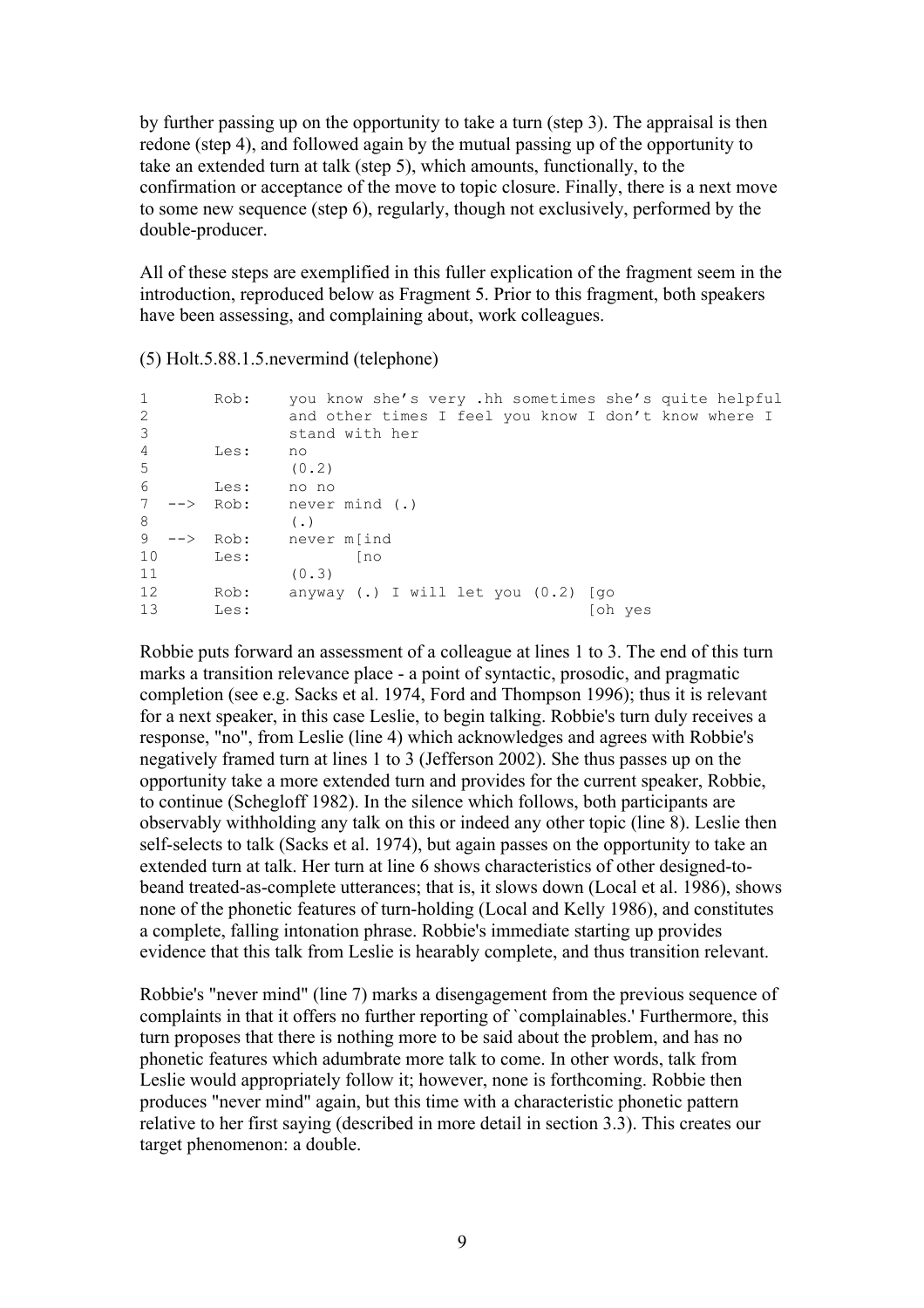Leslie produces another aligning turn (line 10) in terminal overlap. This turn is sufficiently delayed relative to Robbie's talk at line 9 that it can be seen as responsive to it (see Jefferson 1983, 1986 on terminal overlap); furthermore, the turn shows no signs of competitive turn-incomings (French and Local 1983, 1986; Wells and Macfarlane 1998), thus providing evidence of her own orientation to it as a legitimately placed turn. She makes, however, no attempt to take an extended turn at talk; nor does Robbie begin a turn, resulting in a 0.3 second silence (line 11). This silence is brought to an end by Robbie's lexically explicit formulation that they begin a new sequence; in fact, she displays her orientation to the possibility of the call moving into closing at this point (Schegloff and Sacks 1973; Button 1987, 1990). Thus, the sequence we are concerned with consists of a pattern in which both participants disengage from a topic, one produces a repetition of his/her own talk (with no intervening move to resurrect the failing topic), followed by a move to close the sequence.

Fragment 6 provides another example of this sequence. It is taken from some way into a call made to the Nightowls late-night radio phone-in show, broadcast in the North East of England. Michelle (Mich) is an American, enrolled in a course at a local university. Talk has turned to some of the differences between British and American culture.

| 1                   | Mich: | you know that was my other biggest shock when I got  |
|---------------------|-------|------------------------------------------------------|
| 2                   |       | here .hhh was that there is cursing and nudity on    |
| 3                   |       | television                                           |
| 4                   | AR:   | no                                                   |
| 5                   | Mich: | .hhhhhhh I was amazed                                |
| 6                   | AR:   | becaus [e i- in Ameri [ca you just ] have            |
| 7                   | Mich: | [I::]<br>[couldn't believe it]                       |
| 8                   | AR:   | preachers asking for money                           |
| 9                   |       | (0.4)                                                |
| 10                  | Mich: | well (.) true (.) but (.) you know                   |
| 11                  |       | (0.3)                                                |
| 12                  | AR:   | huh heh hih                                          |
| 13                  |       | $($ .)                                               |
| 14                  | Mich: | 'cause                                               |
| 15                  | AR:   | huh [huh] [hih]                                      |
| 16                  | Mich: | [I ] g[ue ]ss they think we're all sinners I         |
| 17                  |       | don't know                                           |
| 18                  | AR:   | [huhhh huh hah [hah hah hah                          |
| 19                  | Mich: | [hih hah huh huh [hih [huh .hh                       |
| $20 - - \ge$        | AR:   | and [we]                                             |
| $21 - -$            |       | probably are                                         |
| 22                  | Mich: | ah huh ((laugh))                                     |
| $23$ $\leftarrow$ > | AR:   | [we pr[ o ]bab[ly] are                               |
| 24                  | Mich: |                                                      |
| 25                  | AR:   | .hh that's lovely Michelle=thank you for calling     |
| 26                  |       | (0.2)                                                |
| 27                  | Mich: | thank yo [u                                          |
| 28                  | AR:   | [what is your musical taste                          |
|                     |       | ((arrangements are made for AR to send Michelle some |
|                     |       | free CD's in return for her call; the call then runs |
|                     |       | to closing))                                         |
|                     |       |                                                      |

(6) no.1.10.american.probably-are (radio phone-in)

AR (the presenter) and Michelle have been engaged here in a teasing sequence (see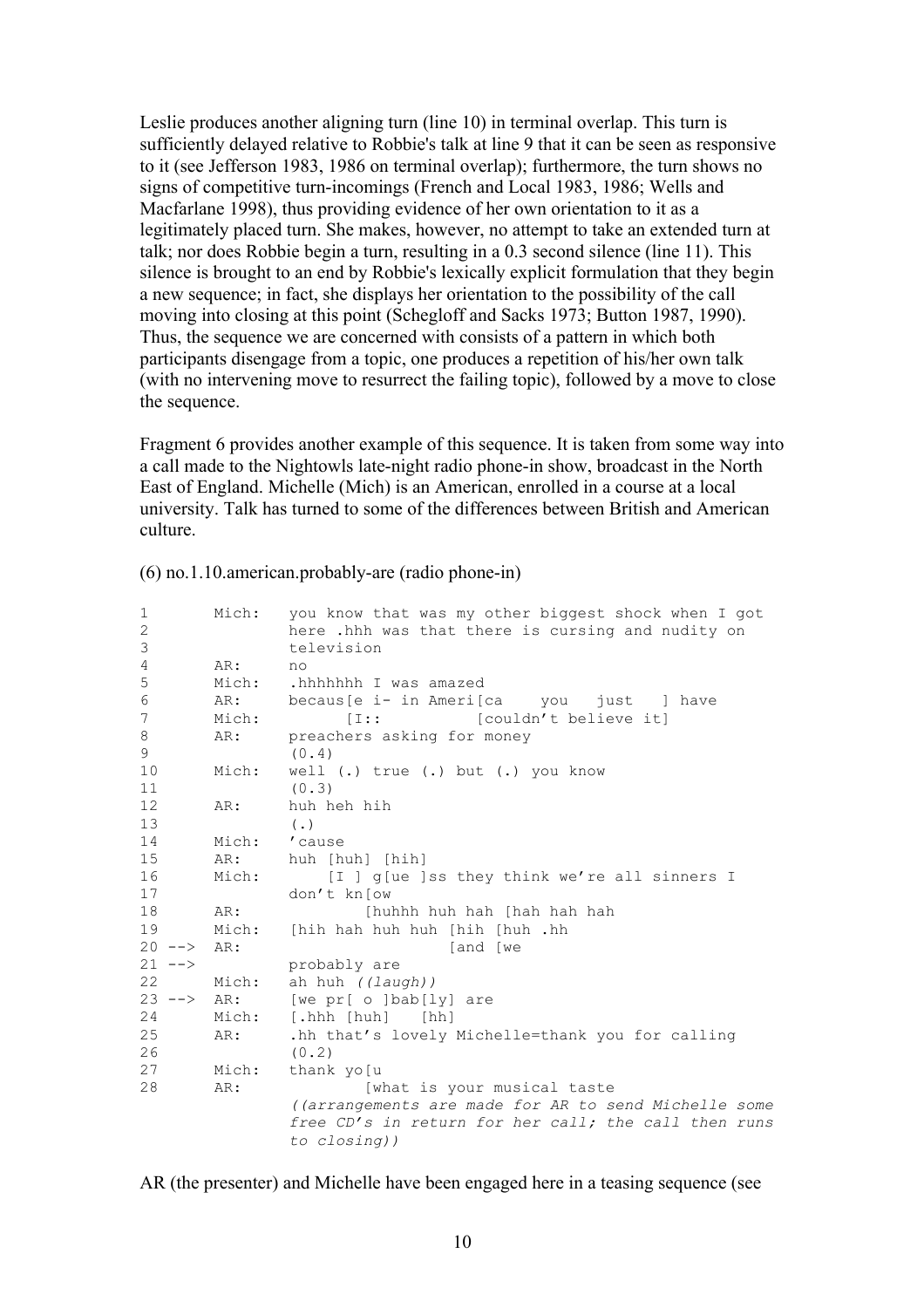Drew 1987 for the particulars of what constitutes such a sequence) regarding the appearance of televangelists on American (as opposed to British) television. In overlap with AR's laughter, Michelle produces a possible warrant for the preachers asking for money on TV (see AR's talk at lines 6-8), the warrant being that "they think we're all sinners" (line  $16$ ).<sup>3</sup> In response to this turn from Michelle comes more laughter from AR (line 18), which in turn is endorsed by laughter from Michelle (line 19).

These turns at lines 18 and 19 also embody the mutual passing up (by both participants) on the opportunity to take a turn (Schegloff 1982). This is not to suggest that laughter is not an analyzable activity in talk-in-interaction, merely that is different from talk, and can be used to withhold talk. In this respect, it should be noted how similar this sequence is to lines 4 to 6 in Fragment 5; although the precise details are different, both sequences display the mutual passing up on the opportunity to take a turn at talk.

Out of this reciprocal laughter emerges AR's appraisal, formatted in such a way (i.e. beginning with "and") that it is linked to Michelle's talk at line 16. Although this turn starts in overlap with Michelle's laughter, Michelle stops and produces no more laughter or talk during the remainder of AR's turn, allowing him to complete his turn in the clear. This turn looks back to and agrees with Michelle's prior talk, but offers little more to take up.

Immediately on completion of AR's "and we probably are" Michelle produces more laughter. This laugh marks a passing up on an opportunity to take a turn at talk at the same place in sequential structure in which we find a silence in Fragment 5, line 8. Additionally, by not speaking here, Michelle offers no resistance to any move that AR might launch to close the sequence, or perhaps even the call (see Schegloff and Sacks 1973 for more on what constitutes a call closing environment). Following the laughter, AR repeats "we probably are" (line 23) simultaneous with additional laughter from Michelle (line 24). In this way, both speakers are engaging in coordinated, though differently realised, displays of there being no more to say; AR in his production of "we probably are" as a double, and Michelle in her continued laughter.

Following the double, AR moves into a new sequence in which he offers an appreciation of Michelle's call: "that's lovely Michelle=thank you for calling" (line 25). This talk is also produced with a disjunctive step-up in pitch and loudness, characteristics which have been shown to have associations with the launching of new topics and sequences (see Goldberg 1978; Couper-Kuhlen 2003; Local and Walker 2003). Michelle collaborates with AR in this move to a new sequence with her reciprocal thanking (line 27).

The final fragment to be discussed in detail here is shown below, taken from a faceto-face interaction between a female fieldworker (Fwkr) and Carl (aged 4;1). They are playing with objects taken out of a bag by the fieldworker.

(7) PF.Carl1.15 (face-to-face)

1 Carl: on the field beside the (0.2) the sea life center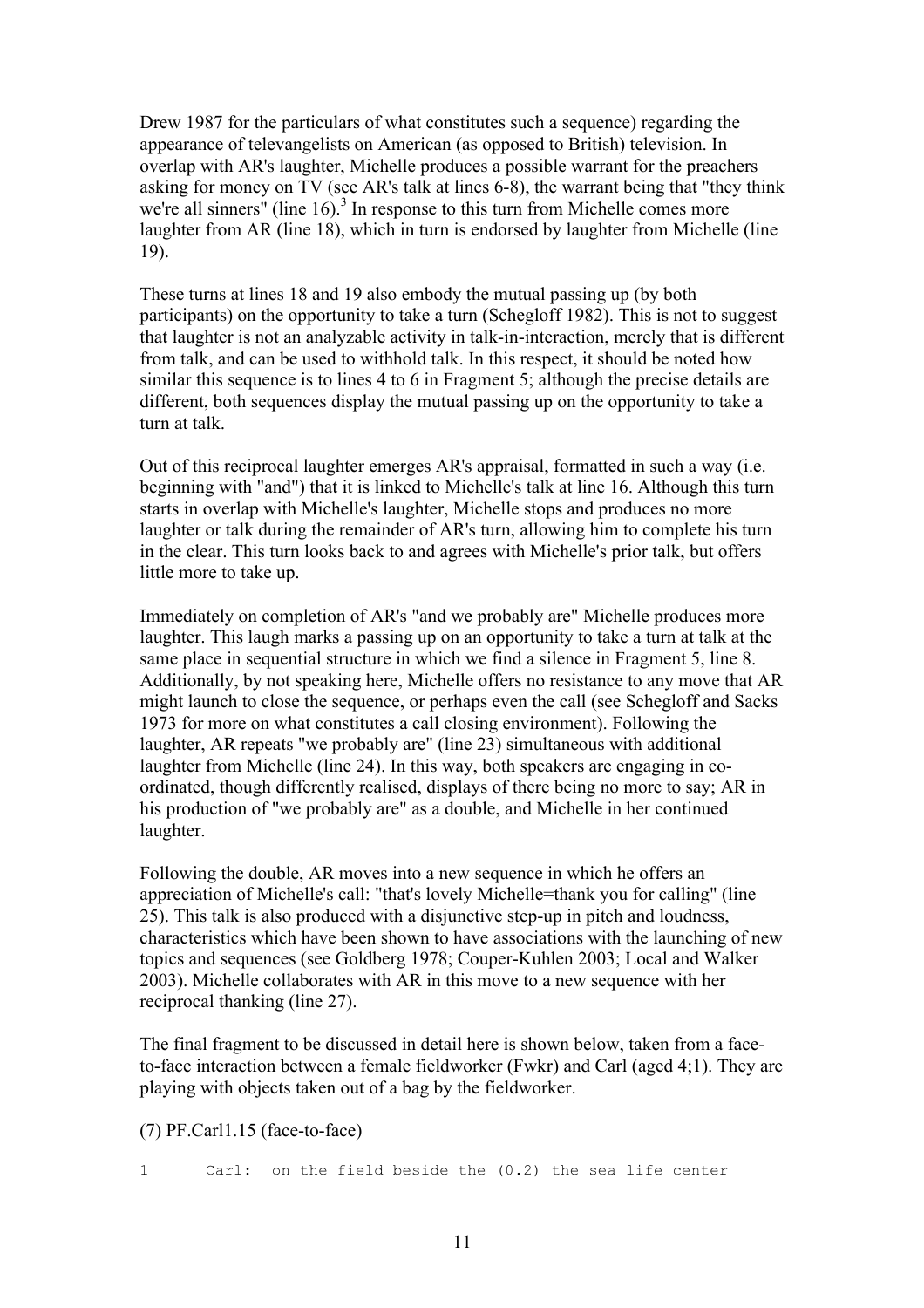| 2<br>3 | Fwkr:<br>Carl:                 | a::h::w::: had [you been to the circus<br>[and           |
|--------|--------------------------------|----------------------------------------------------------|
| 4      |                                | (0.8)                                                    |
| 5      | Carl:                          | mm:                                                      |
| 6      | Fwkr:                          | $no:$ :                                                  |
| 7      |                                | (0.4)                                                    |
| 8      | Fwkr:                          | oh dea[r                                                 |
| 9      | Carl:                          | [(but/by) then it had gone                               |
| 10     |                                | (0.3)                                                    |
| 11     | Fwkr:                          | !t a:h::: that's a shame                                 |
| 12     |                                | (0.7)                                                    |
| 13     | Carl:                          | !t .hhh                                                  |
| 14     | Fwkr:                          | ah::: but you went to the sea life center                |
| 15     |                                | (0.6)                                                    |
| 16     | Carl:                          | yes [but when they packed up (0.3) we couldn't go:       |
| 17     | Fwkr:                          | [.hhhh                                                   |
| 18     | Fwkr:                          | aww                                                      |
| 19     |                                | (0.7)                                                    |
| 20     | Fwkr:                          | oh dear                                                  |
| 21     |                                | (1.0)                                                    |
| 22     | Fwkr:                          | what when you went to the sea life center                |
| 23     |                                | $(\cdot)$                                                |
| 24     | Carl:                          | yeah:                                                    |
| 25     |                                | $(\cdot)$                                                |
| 26     | Carl:                          | but wuh- $(0.5)$ but- $(0.3)$ we couldn't go, cos it was |
| 27     |                                | closed                                                   |
| 28     | Fwkr:                          | !t aw::: oh dear                                         |
| 29     |                                | (0.7)                                                    |
| 30     | Carl:                          | c:: os it had gone                                       |
| 31     |                                | (0.5)                                                    |
| 32     | Fwkr:                          | cos i- oh what the circus (oh) it'll come back th[ough   |
| 33     | Carl:                          | [!t]                                                     |
| 34     |                                | (0.5)                                                    |
|        | $35$ $\leftarrow$ $>$ $FWkr$ : | it'll come b[ack                                         |
| 36     | Carl:                          | [well maybe it went to another field                     |
|        | $37$ $\leftarrow$ $>$ $FWkr$ : | yea::h it might do                                       |
| 38     |                                | (1.2)                                                    |
|        | $39$ --> Fwkr:                 | it might do                                              |
| 40     |                                | (1.2)                                                    |
| 41     | Fwkr:                          | right                                                    |
| 42     |                                | (0.4)                                                    |
| 43     | Fwkr:                          | what else have we got in here                            |

Carl is reporting to the fieldworker the circumstances which led to him not being able to go to the circus because it had variously "gone" (line 9), was "packed up" (line 16), or was "closed" (line 27). Following Carl's *n*th announcement of not being able to go to the circus at line 27, the fieldworker issues an object similar to those discussed in Jefferson (1988): "!t aw::: oh dear" (line 28), displaying sympathy and alignment with the prior talk as a trouble. Following this (and an inter-turn gap at line 29), Carl expands the sequence (line 30).

The first part of the fieldworker's next utterance, line 32, embodies an overt display of there having been a mismatch between what the participants have taken each other to have been talking about (Schegloff 1992: 1321ff). She goes on to complete her turn with "it'll come back though". Following an interturn gap (line 34) in which neither speaker is making a move to take a turn (similar to the withholding of talk in line 8 of Fragment 5 and line 22 of Fragment 6), the fieldworker repeats part of her previous turn: "it'll come back" (line 35), which is done in a similar manner to the repetitions in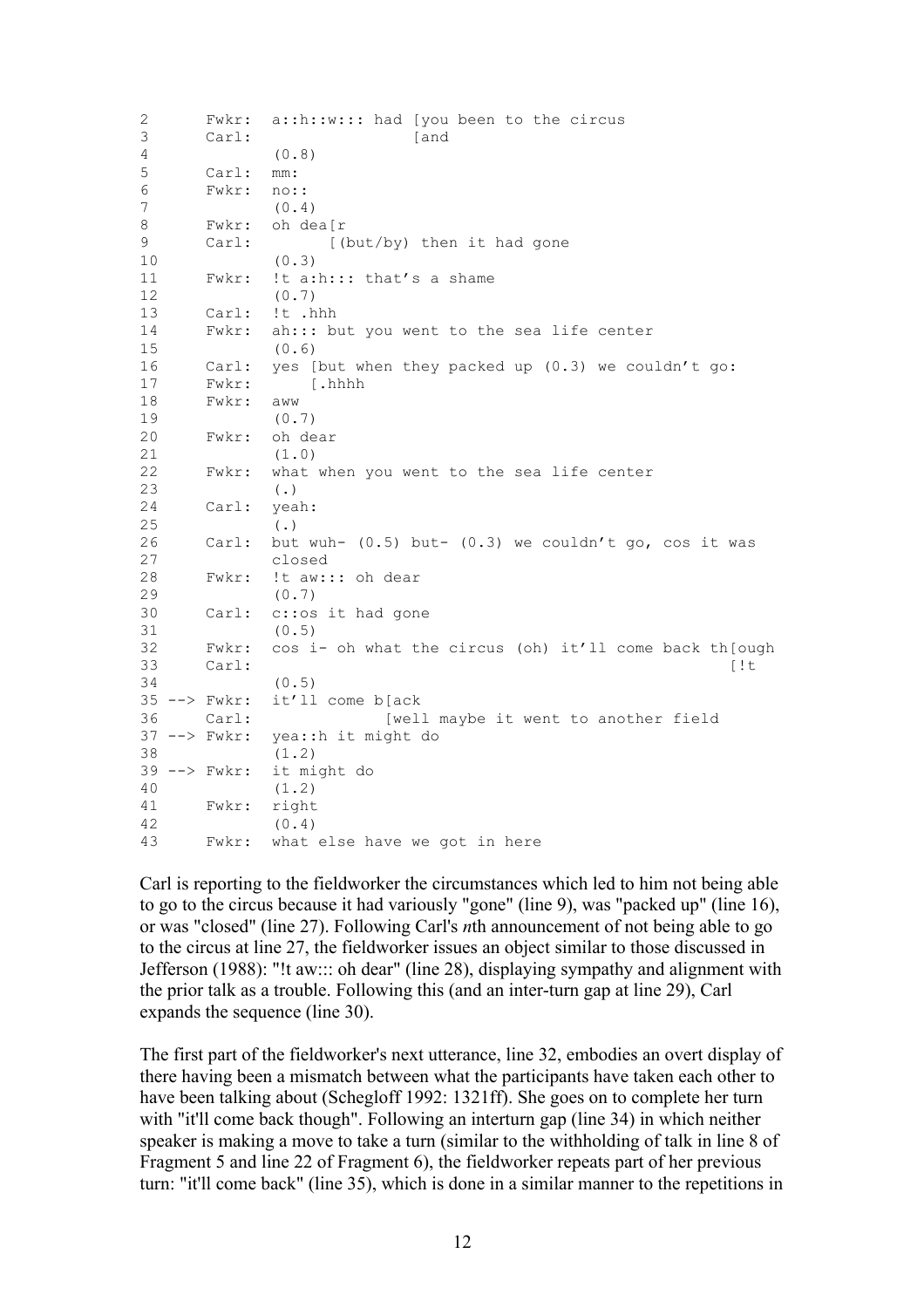Fragments 5 and 6 (with the exception of the omission of the final "though" in the repeat). However, unlike those instances (in which a new sequence is initiated after the repetition), in this case Carl comes in in terminal overlap with this repetition to continue talk on this topic.

The sequence here is similar to the doubles presented in Fragment 5 and 6; however, unlike those sequences, this one does not end after the production of a double. We argue that this part of the fragment underscores an important point about conversational organisation: it is not mechanistic (Drew and Holt 1998). That is, almost no practice in conversation is guaranteed to work, as they require the collaboration (in some cases, like this one, over a number of turns) of at least two parties.<sup>4</sup> So, although we can show that doubles are *often* used to close sequences, there are points at which one participant may resist the move to closing embodied in the repetition - and Carl has exploited one here (see Schegloff and Sacks 1973; Button 1987 on a similar phenomenon regarding re-openings in the closings of telephone calls). In section 3.2, we give a fuller analysis of cases like this, where the use of a double is not (immediately) followed by sequence closure; this short explication is necessary here, however, because it feeds into the production of the 'canonical' case in lines 37 and 39.

Carl continues his talk about the circus in line 36, and this is followed by agreement from the fieldworker in line 37. After this, there is no move by either participant to produce more talk, resulting in an inter-turn gap of more than a second (see line 38; compare the ends of the turns at line 7 in Fragment 5 and line 23 in Fragment 6). The fieldworker then self-selects to speak and repeats her prior turn, producing a double in the same kind of sequential location as exemplified in lines 32 and 35, and in Fragments 5 and 6. Being a repetition of talk just produced, this turn offers no new talk on the topic; indeed it seems to signal, as do the appraisal turns in Fragments 5 and 6, that there is no more to be said on the matter. Following another gap of over a second (line 40) the speaker who produced the double (again, as was shown in Fragments 5 and 6) then initiates a new sequence in line 43, after marking the juncture with "right" (line 41).

The above sketches set out, in as much detail as space considerations allow, the canonical sequential pattern of doubles used to close sequences. This pattern is set out in Figure 1 (which presents Fragments 5 to 7) and Figure 2 (which presents three new fragments). The six steps which comprise the sequences within which doubles occur are given in the left column, and examples from naturally-occurring data fragments are given on the right. The examples serve to emphasise the point that the schema represents the sequential format of an aggregate of cases discovered through empirical analysis of the data, rather than the application of a coding scheme.

The sequences consist of the following steps:

- 1. Mutual passing up on an opportunity to take an extended turn. These turns are generally realized by minimal responses, continuers, laughter, or silences by one or both speakers, none of which function to extend the current line of talk.
- 2. A recognisable move to topical closure (appraisal). Although these turns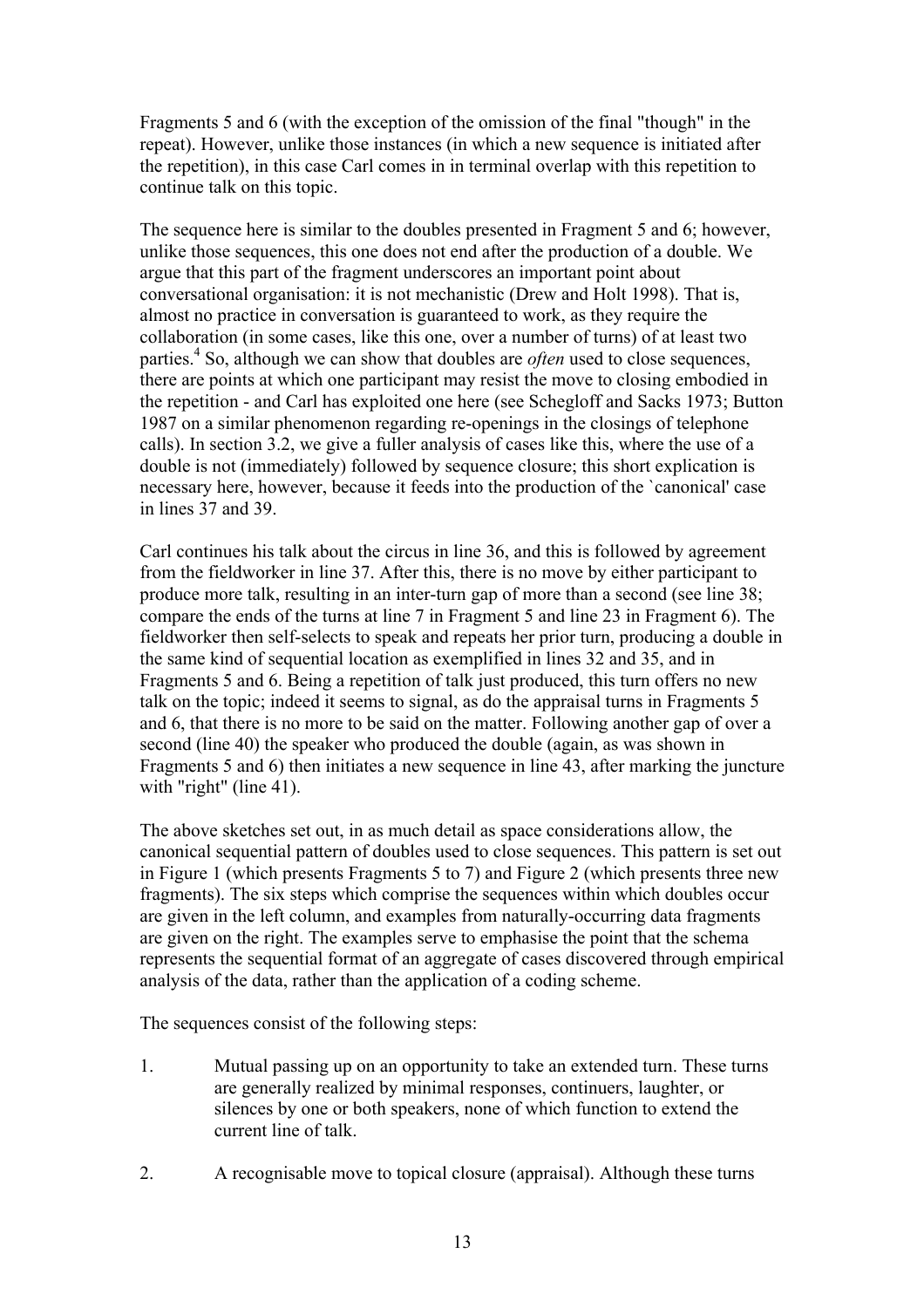have a variety of syntactic shapes, they share certain features: they project no more talk, and have the phonetic features of turn-finality (see e.g. Local et al. 1986).

- 3. Mutual passing up on an opportunity to take an extended turn. This step shows how the co-participant has available a further chance of topicalising that which is in the process of being de-topicalised by the other speaker. Not all of the fragments have an appreciable silence in step (3); however, there is converging syntactic and phonetic evidence for transition relevance places at the end of the turns labelled as step  $(2)$  turns.<sup>5</sup> These are places which provide an opportunity for the co-participant to perform some action. The fact that in the collection, the step  $(2)$  turns are followed by a passing on the opportunity to take an extended turn at talk - and sometimes by no talk by the co-participant at all - highlights the collaborative achievement of these closing matters.
- 4. Repeat of (2), with particular phonetic features as detailed in Section 3.3. It is in this step that the employment of a double to propose and embody sequence termination becomes manifest. By redoing the previously issued lexical items, the speaker declines to further the trajectory of the preceding sequence, and thus aligns with the recipient (who has also passed on the opportunity to produce further on-topic talk in the immediately previous step $)$ .<sup>6</sup>
- 5. Mutual passing on an opportunity to take an extended turn. In this step, the co-participant is given yet another opportunity to `breathe life' into the existing topic, or to accept in some way the closing trajectory. Most commonly, acceptance of the move to close is displayed by the co-participant's withholding of any additional talk. In the radio phone-in cases, the presenter orients to the availability of this option by moving to interdict incoming talk from the co-participant by producing disjunctive in-breaths with pitch and loudness reset typical of other topic disjuncts where work is done to interdict incoming talk (see Local and Walker 2003; Walker 2003).
- 6. Move to a new sequence (usually, though not exclusively, done by the doubles producer).

===== INSERT FIGURE 1 ABOUT HERE ======

 $=$  INSERT FIGURE 2 ABOUT HERE  $=$ 

Due to constraints of space, an explication of the sequences in Figure 2 of the order of detail lavished on Fragments 5 to 7 is not possible. However, the following brief sketches show that each sequence can be understood with reference to the canonical shape set out above.

Immediately prior to the first fragment in Figure 2 (Holt.Nov2002.2.2) a story by A concerning a work's dinner is brought towards conclusion. There is laughter from A, with no movement by either participant to take a turn. A then issues the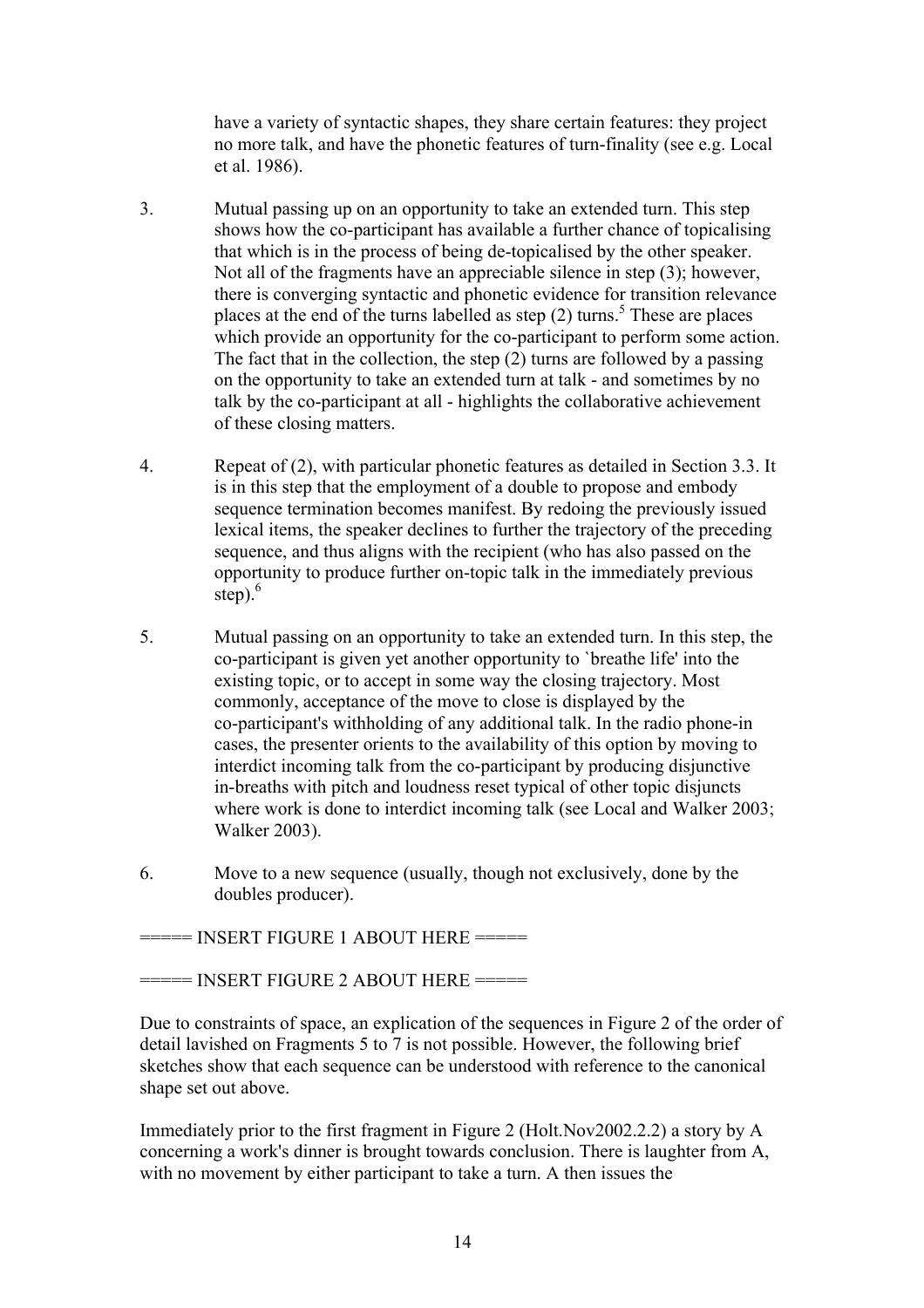figurative/summative "it's cool", following which B makes no move to take a turn. A (following an exhalation) then repeats his "it's cool". Following a gap A solicits talk on a changed topic: "so: you're all done and dusted". The proferred topic duly gets taken up by B.

Immediately prior to the second fragment in Figure 2 (NO.1.22.sister.shame) Claire (a caller to the Nightowls radio phone-in show) has been concluding a telling. AR's extended "a::::hh::::::" and Claire's laughter both pass on taking an extended turn at talk. AR's next turn is not followed by any talk from Claire; he then repeats this turn ("I just think it's a shame") to form the double, and follows this with a lexically explicit move to close.

The third fragment in Figure 2 (SN-4.9) is included (in a more complete form) in a discussion of *sequence closing sequences* in (Schegloff 1995: 195-209), though no direct reference is made to the repetition:

> "When the sequence in progress fails to secure co-participation at [step 1], Karen provides the sort of aphoristic summing up which can launch an overt sequence-closure ["c'est la vie"]. Mark's response aligns with that project, and he leaves it for someone else to launch a next sequence or topic [step 5], before continuing himself in the absence of any takers. The closing relevance of what has preceded - for the most recent topic/sequence and for the occasion as a whole - is displayed at the start of the next turn [step 6]." (Schegloff 1995: 208)

Schegloff's description paints very much the same picture as the descriptions provided above of the other sequences involving doubles: there is collaborative disengagement from on-topic talk, a `summative' turn which is repeated, a minimal aligning response and withholding of additional talk, then the opening of a new sequence, albeit launched not by the double producer (Karen) but by a co-participant (Mark).

Having sketched in this section what might be considered a canonical shape for sequences involving doubles, the following section extends the analysis by dealing with cases which do not appear to so readily fit the pattern. However, it will be shown that these cases can be explained with reference to the canonical shape, and that their analysis deepens our understanding of the practice.

## **3.2 Interactional analysis II: extending the analysis**

This section provides analyses of a small number of cases which are instances of the target phenomenon, but which do not run off in the canonical pattern of sequential organisation exemplified in cases such as those in Fragments 5 to 7 above. However, given that the methodology employed here is qualitative, these cases must be subjected to detailed analyses.<sup>7</sup>

Typically, the inspection of such cases leads to one of two outcomes. First, it may lead to a reconfiguring of an analysis in order to account for the potentially deviant case(s) (an outcome exemplified by Schegloff 1968). Second, an existing analysis may be strengthened in some way by a detailed understanding of such cases and how they run off. For instance, the participants themselves may orient to the non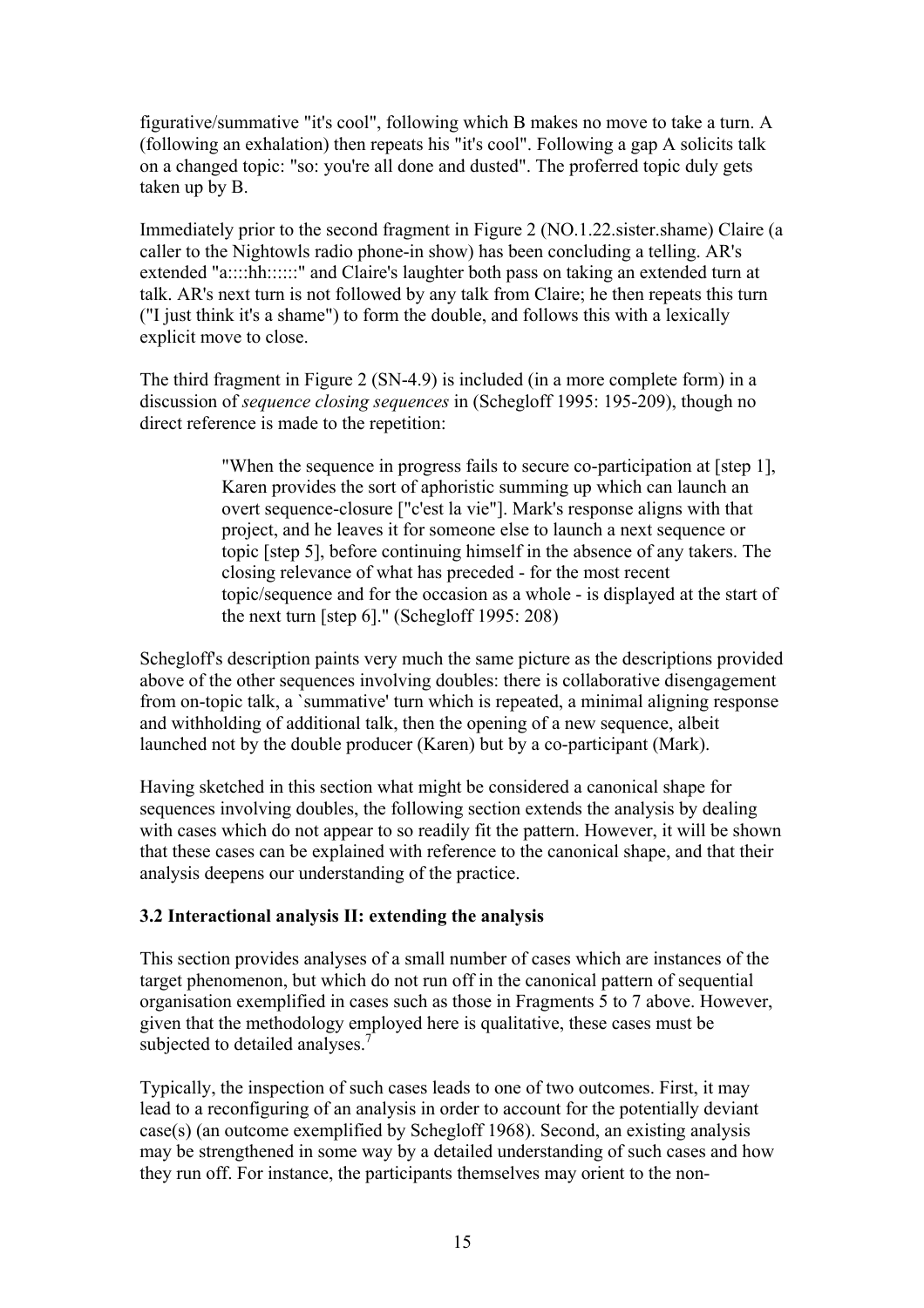normative organisation of that particular case (an outcome exemplified by Wootton 1989: 250-252, Drew and Holt 1998: 510-518, Schegloff 1996: 192-199). Examination of possible deviant cases leads to an outcome of the second type in this instance.

In the present analysis, each of these cases can be understood by referring to the canonical shape set out in section 3.1, and each deepens our understanding of the practice and participants' orientations to it. Each case also reinforces the point (introduced in the discussion of Fragment 7) that the organisation of talk-ininteraction is not a mechanistic one:

> "Devices or practices in conversation do not work in an automatic or mechanistic fashion: The practices evident in conversational patterns are RESOURCES that enable speakers to engage, recurrently, in certain activities, using means by which those activities will be coherent, recognizable, and meaningful to co-participants. But the use of those resources DOES NOT DETERMINE the course of the interaction. At any point in an interaction, participants may orient to the possibilities that a conversational practice occasions; nevertheless, they are not obliged or constrained to follow the sequential track implicated in those possibilities. In short, they may choose to take a different direction - to suspend the sequential track implicated in an object and instead take a different track." (Drew and Holt 1998: 510-511)

In the following fragments, we show (as much as it is possible to do so) how participants orient to the canonical shape set out in the schema. Given that these cases are *not* canonical, they may not go through all the steps; or if they do, the participants are employing the double to negotiate their way through other contingencies mobilised in the sequence of talk.

Fragment 8 is taken from an interview broadcast on BBC Radio 2; the interviewer is Jonathan Ross (JR) and interviewee is Gillian Anderson (GA), star of the hit television show "The X-Files" which at the time had recently ceased being made.

(8) G.Anderson.completely (radio interview)

| $\mathbf{1}$ |                                                       | GA: | and it's just been a most incredible experience         |
|--------------|-------------------------------------------------------|-----|---------------------------------------------------------|
| 2            |                                                       | JR: | well let's talk about it ah- ah- ahb- after another     |
| 3            |                                                       |     | track but it must have been I would have thought very 4 |
|              |                                                       |     | exciting to be doing something like that and saying     |
| 5            |                                                       |     | okay I'm gonna go because the feedback you get from     |
| 6            |                                                       |     | an audience and just from going out every night must    |
| 7            |                                                       |     | be so wildly different to shooting a T V                |
| 8            |                                                       |     | shiow                                                   |
| 9            | $\leftarrow$ $\rightarrow$ $\left(\text{GA}\right)$ : |     | [completely                                             |
| 10           |                                                       | JR: | muh                                                     |
|              | $11$ $\leftarrow$ $\rightarrow$ $GA$ :                |     | completely                                              |
| 12           |                                                       |     | (0.5)                                                   |
| 13           |                                                       | GA: | did you just say you need (ed) to take a break          |
| 14           |                                                       | JR: | no [we're gonna put a record on] we'll chat after this  |
| 15           |                                                       | AD: | $\star$ $\star$<br>$\star$<br>$\star$<br>news 1         |
| 16           |                                                       | JR: | oh we're $*$ * the news                                 |
| 17           |                                                       |     | (0.5)                                                   |
| 18           |                                                       | GA: | new:s                                                   |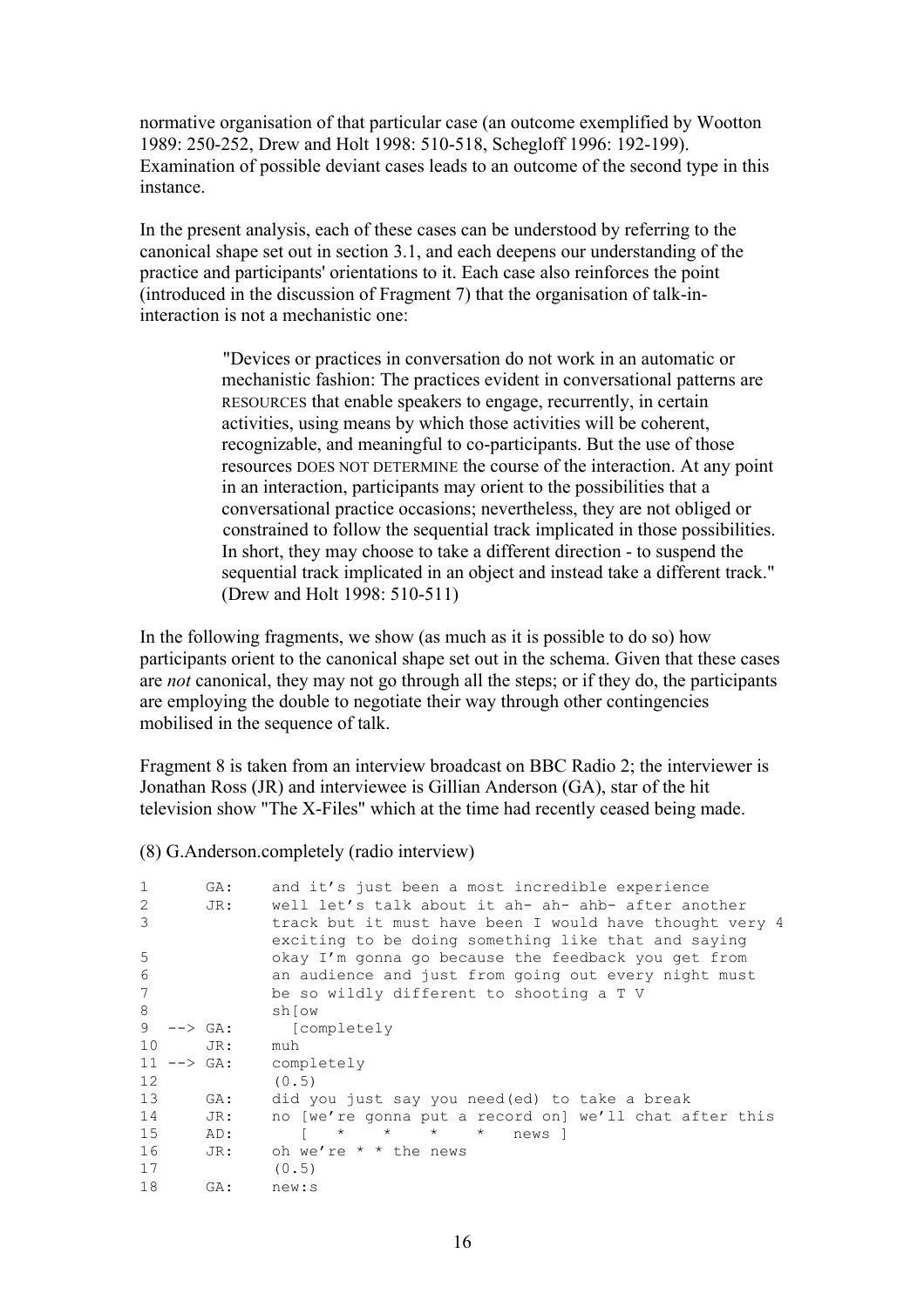| 19 | JR: | we've gone past the news                               |
|----|-----|--------------------------------------------------------|
| 20 | AD: | [yeah]                                                 |
| 21 | JR: | [you ] should have given me you're your big looping    |
| 22 |     | far:m signal                                           |
| 23 | AD: | [I tried I gave you [my normal loo]k $(.)$ I gave you= |
| 24 | JR: | [ you didn't ]                                         |
| 25 | AD: | $=$ [that stare                                        |
| 26 | JR: | [because 'cause uh Gillian and I were sharing a        |
| 27 |     | moment [there                                          |
| 28 | AD: | (yeah of course                                        |
| 29 | JR: | that's what it was .hhh eighty eight to ninety one F M |
| 30 |     | this is radio two [from the B B C                      |
| 31 |     | [((jingle starts))                                     |

In the talk beginning at line 2, following GA's assessment of a recent stage project, JR delivers what appears to be a preface to the closing of the sequence - "well let's talk about it ah- ah- ahb- after another track" - which acts, simultaneously, as an account of why JR will not be, at that moment, taking up GA's talk. This would be step 1 in our schema. However, JR goes on not to play another track, but rather to align with GA by reformulating her "incredible experience" as "very exciting" (line 4) with a listing of a number of factors that contribute to that excitement (lines 5 to 8).

This turn is potentially problematic for GA to respond to: JR's talk at the start of his turn (line 2) points towards talk on this topic (and indeed on any topic) having to be curtailed, albeit temporarily; on the other hand, JR's talk about GA's move to stage performance makes relevant more talk from GA (namely, the acceptance or rejection of his reformulation). GA handles this tension by offering a single-word aligning response which projects no further talk: "completely" (line 9). This turn constitutes step 2 in the schema, as it orients to yet potentially closes off the prior sequence by strongly displaying agreement with JR.

However, rather than also moving to close the sequence (and, as projected by his own talk, to play "another track") JR offers a continuer (line  $10$ ).<sup>8</sup> This continuer, taken along with the non-projecting nature of GA's prior "completely", constitute step 3 in the schema (mutual passing up on the opportunity to take an extended turn).

Thus, GA finds herself with the floor again, albeit under the shadow of the closing implicativeness mobilised by JR in his talk beginning at line 2. Her response is to reissue her "completely" (line 11), completing the double (step 4). In the following turns, it becomes apparent that GA is utilising this double to attend to that very closing implicativeness.

In the 0.5 second gap which follows (line 12), a move to close by JR is again absent, as it was in line 10. The relevance of this absence is brought to the surface in GA's following turn: "did you just say you need(ed) to take a break" (line 13). This makes explicit the orientation by GA to the constraint placed on her by JR's talk beginning at line 2 to say `as little as possible' and to collaborate in a move to closing by disengaging, for the moment, from the ongoing topic. This turn from GA also makes explicit her orientation to the non-arrival of a relevant next action from JR (i.e. his move to play another track) on her production of a double. In doing so, it also shows that the objects which have been shown to routinely occur after a double (i.e. new topic/sequence start-ups) are *relevantly absent* if not occurring.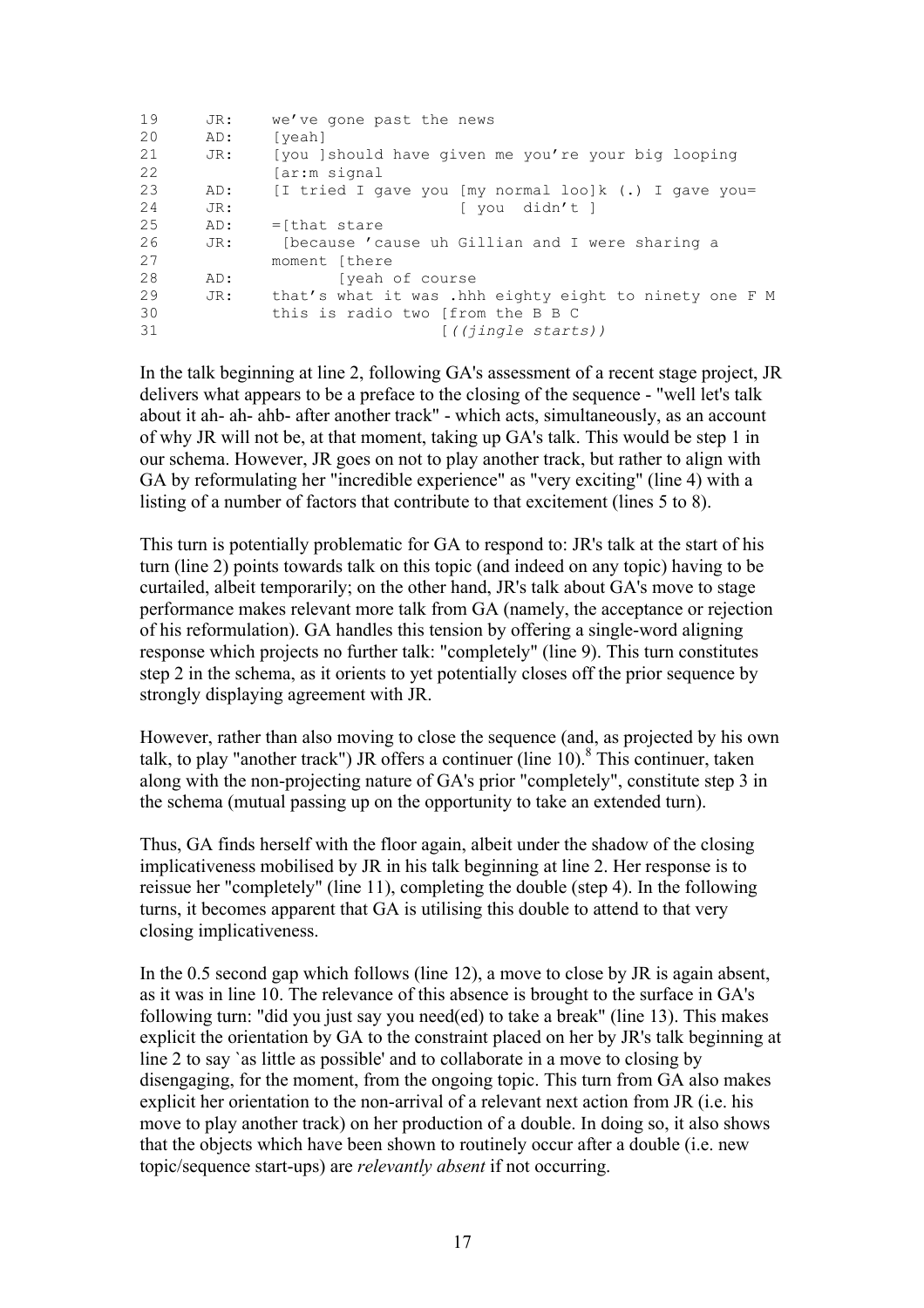While the preceding fragment exemplified the use of a double in an attempt to facilitate sequence closure, the following fragment shows an attempt to *block* a double, displaying participant orientation to their use in closing sequences. Fragment 9 is also taken from the Nightowls radio phone-in show (see Fragment 6 above). The call was made at the height of the British foot and mouth outbreak; caller Mark has been expressing his concern for livestock which is not infected, but which is at other farms and cannot be brought home due to movement restrictions.

(9) no.1.26.foot&mouth.snooker (radio phone-in)

| $\mathbf{1}$<br>2<br>3 |           | Mark: these need to be brought home you see and they<br>can't bring them home<br>(0.7) |
|------------------------|-----------|----------------------------------------------------------------------------------------|
| 4<br>5                 |           | $\leftarrow$ > AR: and they're snooker:: (ed)<br>$(\cdot, \cdot)$                      |
| 6                      |           | $\leftarrow$ > AR: they're snook[er(ed)                                                |
| 7                      | Mark:     | [s::nookered                                                                           |
| 8                      | AR:       | M:ar:[k:                                                                               |
| 9                      | Mark:     | $(the)$ far:m that they're putting them on is:: is                                     |
| 10                     |           | running out of fodder                                                                  |
| 11                     |           | (0.3)                                                                                  |
| 12 <sup>2</sup>        | AR: yeah= |                                                                                        |
| 13                     |           | Mark: = so you can't feed them                                                         |
| 14                     |           | (0.4)                                                                                  |
| 15                     | AR:       | Mark I'm gonna have to stop you there but what I am                                    |
| 16                     |           | gonna ask Sandra to do right now .hhh is to $(0.2)$                                    |
| 17                     |           | q::rab Mark (0.4) cos Mark hasn't had a chance to get                                  |
| 18                     |           | his point across at all and I'm running flat out of                                    |
| 19                     |           | time .hhhh so- invite Mark back on tomorrow at a time                                  |
| 20                     |           | to suit him (.) .khh because wewe haven't really                                       |
| 21                     |           | scratched the surface and we wanna know mo:re                                          |

Following the first turn shown in this fragment, there is a gap where neither speaker makes a move to take a turn - step 1. AR's figurative "they're snooker(ed)" (line 4), which makes explicit one upshot of Mark's telling (Schegloff 1996) while not projecting any more talk, comprises step 2. Following a short gap (step 3) AR moves to repeat his assessment, which would be step 4 in the schema. However, rather than allowing AR to complete his double in the clear, Mark `usurps' the double by interdicting AR's talk with his own "s::nookered" (line 7). This action appears to be a display of Mark's orientation to the closing-implicativeness of the practice with an attempt to block it, because following this move, the participants act out over a number of turns a tension between the move to close AR had attempted to mobilise with his double and Mark's resistance to that move.<sup>9</sup> Thus, although this fragment does not show a successful move to close in the turn(s) immediately after the production of a double, it does show both participants' orientation to closing as the projectable next action after a double.

Fragments 8 and 9 thus strengthen the analysis of the canonical cases exemplified by the fragments in section 3.1 by showing participant orientation to the use of doubles to close a sequence, even when that closing is not immediately collaborated with, or even contested.

The final double to be presented, shown in Fragment 10, is taken from a telephone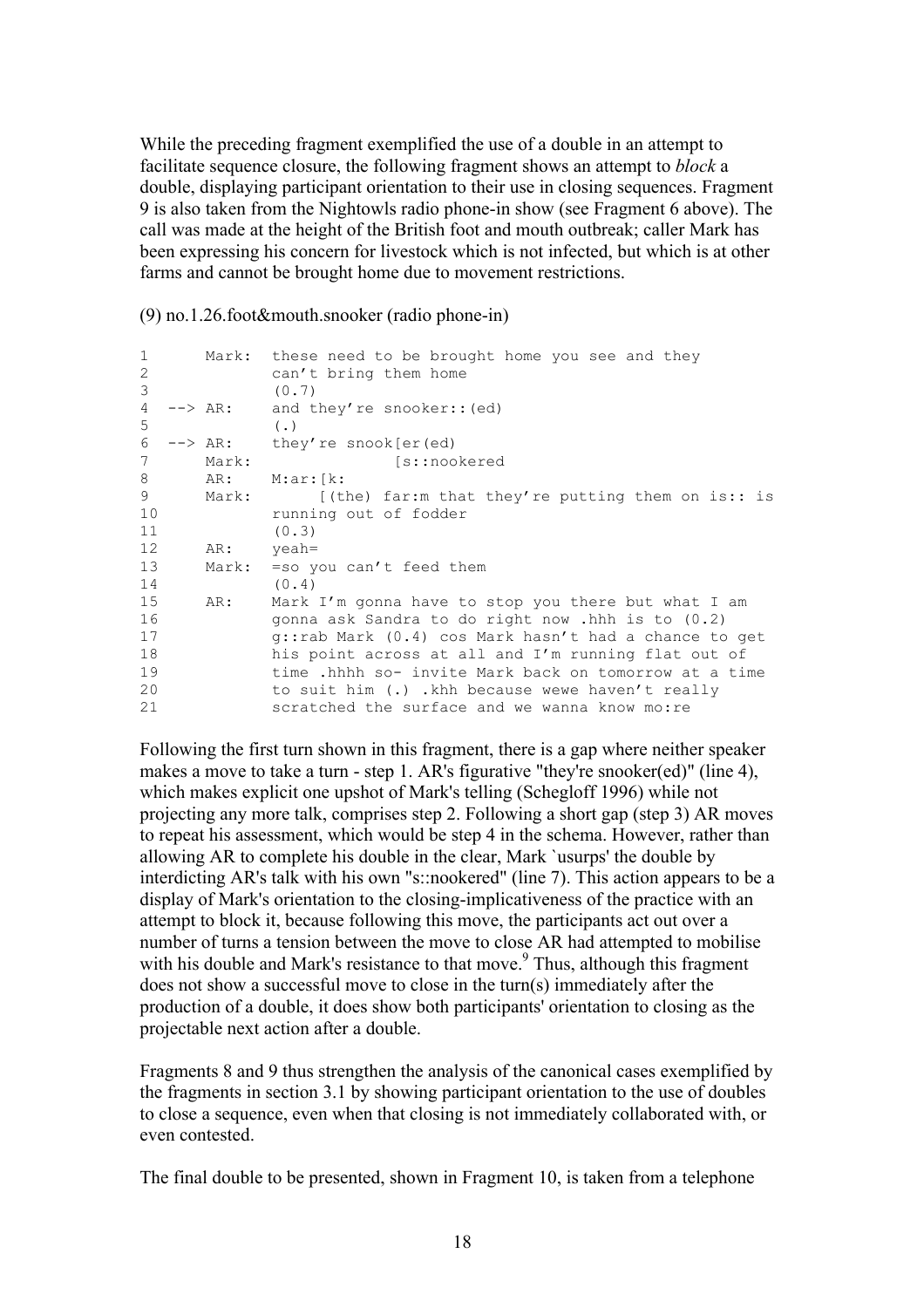call between two middle-aged female friends. In the talk immediately preceding this fragment, Ann has announced the arrival of two new beds. The new beds are described as six inches wider than the old ones, with the result that the room now looks cluttered.

| $\mathbf{1}$ | Jen: | and are they hi:gh Ann o[r are                         |
|--------------|------|--------------------------------------------------------|
| 2            | Ann: | [yes                                                   |
| 3            | Ann: | yes [they're the high just like your] eh David's       |
| 4            | Jen: | [they're the hi:gh ones as well ]                      |
| 5            | Jen: | and they they (.) look funny you see when [you've=     |
| 6            | Ann: | [we:11]                                                |
| 7            | Jen: | =been use to the I like the high ones better I must    |
| 8            |      | say but uh but they (.) they [feel a bit funny]        |
| 9            | Ann: | [ it causes prob ] lems                                |
| 10           |      | with overcrowding of fu: rniture that's the only thing |
| 11           | Jen: | ye:s                                                   |
| 12           |      | $(\cdot)$                                              |
| 13           | Jen: | [ye:s]                                                 |
| $14$ $ >$    | Ann: | never mind nev er mind                                 |
| 15           | Jen: | [the room looks quite different                        |
| 16           |      | doesn ['t it                                           |
| 17           | Ann: | [ye:s it doe[:s]                                       |
| 18           | Jen: | [ve:s]                                                 |
| 19           |      | $(\cdot)$                                              |
| 20           | Ann: | .h anyway [I'll                                        |
| 21           | Jen: | [so have you got it all organized then                 |
| 22           |      | [more'r less]                                          |
| 23           | Ann: | well ] well except that there's mu:d from the          |
| 24           |      | front door ri:ght up to they .hh trai:led up and down  |
| 25           |      | to the garage with screwdrivers and god knows what     |

(10) Rahman:B:1:11:3:nevermind (telephone)

Ann produces a potential move to close the sequence at line 10, by claiming that the overcrowding problem is in fact "the only thing" (note that this is contrary to Jenny's suggestion that the high ones look and feel a bit funny). Ann's turn receives minimal agreement from Jenny via her "ye:s" (line 11) which passes up on the opportunity for further on-topic talk. In the (short) gap which follows (line 12) there is no move by either participant to offer more talk, thus comprising step 1.

Jenny then reissues her minimal agreement (line 13) simultaneous with Ann's start up (line 14). With "never mind", Ann moves even more strongly toward sequence closure by displaying that she herself has no more to say on the topic of her furniture. Jenny, however, orients to the transition relevance of Ann's talk and begins additional on-topic talk (line 16) in overlap with Ann's repetition of "never mind". The placement of Jenny's talk (i.e. just after the completion of the first "never mind") and the absence of the regular features of turn-competitive incomings (French and Local 1983, 1986), show Jenny's orientation to her incoming as legitimate.

Jenny's displayed orientation to Ann's first "never mind" underscores two features of doubles. First, we have found no evidence, phonetic or otherwise, that what we call the `first' parts of doubles are identifiable as first-to-seconds on their production. Indeed, we in fact claim that these turns do not project more talk of any kind. What this means is that nearly any kind of turn could be transformed into the first part of a double if the sequence allows, and if the second is produced with a particular phonetic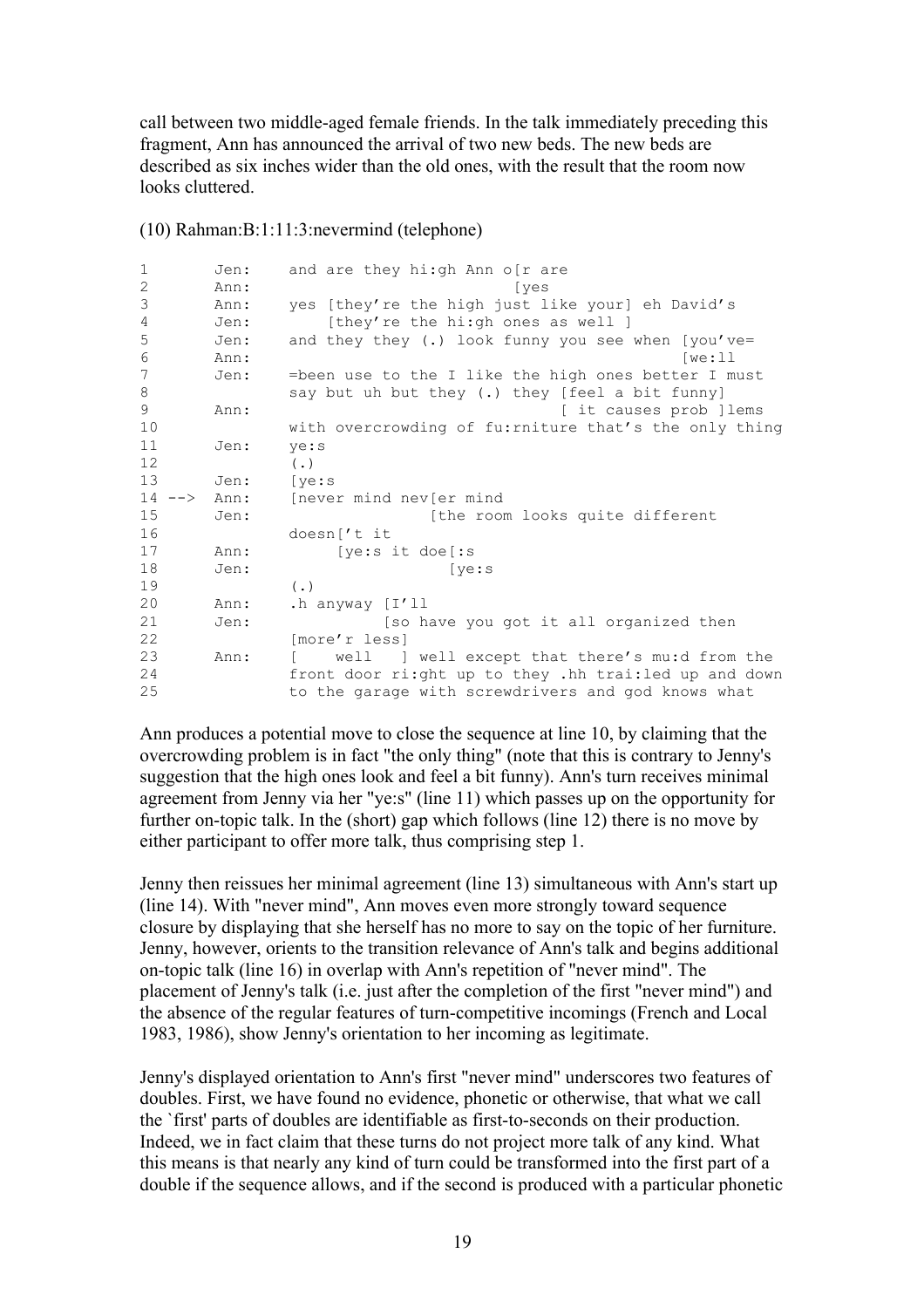relationship to the first. Second, this fragment shows that the closing work which can be done by doubles is a collaborative achievement, in much the same way as other types of closings discussed in the literature (see e.g. Button 1987, 1990; Drew and Holt 1998; Schegloff and Sacks 1973). Ann makes another bid to close in line 20, and although this bid to close fails in much the same way as her double, the observation strengthens the claim that the double occurred at a point where a bid to close from Ann was in the air.

Having set out an interactional analysis of a number of instances of doubles in this section, the next section presents a phonetic analysis of doubles.

# **3.3 Phonetic analysis**

This section presents some of the phonetic systematicities in the whole of our corpus of doubles. Doubles exhibit a number of recurrent characteristics, particularly in respect of their syllabic make-up, their pitch and their duration, which are the three characteristics focussed on here.

For each instance in the corpus

- \* the second part consists of the same lexical items with the same number of syllables as the first part.
- \* the second part has the same stress pattern and main accented syllable location as the first part.
- \* the first and second part are two distinct intonation phrases.
- \* the second part has a falling pitch contour, as does the first part.
- the second part has the same (falling) main pitch prominence as the first part.
- the main pitch prominence bearing syllable in the second part is shorter in duration than the main prominence bearing syllable in the first part.

In what follows we present these findings in more detail, focussing on the doubles in Fragments 5 to 10, and making quantified generalisations where appropriate.

## **3.3.1 Syllabic make-up and accentual patterning**

One characteristic of talk-in-interaction is that the same lexical item (or string of lexical items) uttered by the same individual may have rather different phonetic shapes in different contexts. One way in which this may happen is in terms of variation in the number of syllables produced. So for instance, in Fragment 8 we observe that at lines 5 and 24, JR produces "because" in its two-syllable form while at line 26 he produces the same lexical item in its `reduced' one-syllable form as "'cause". In Fragment 9, AR produces two versions of the pronoun "I" followed by "am" at line 16: the first (cliticised) token forms a single syllable ("I'm") while the second is done as two syllables, with "am" produced with a full (front open) vowel.

However, we find that when speakers redo lexical items in the second parts of doubles, they produce them with the same number of syllables and the same accentual patterns that those items had in the first part. In Fragment 6, for instance, AR produces "probably" with three syllables on both occasions (rather than with a two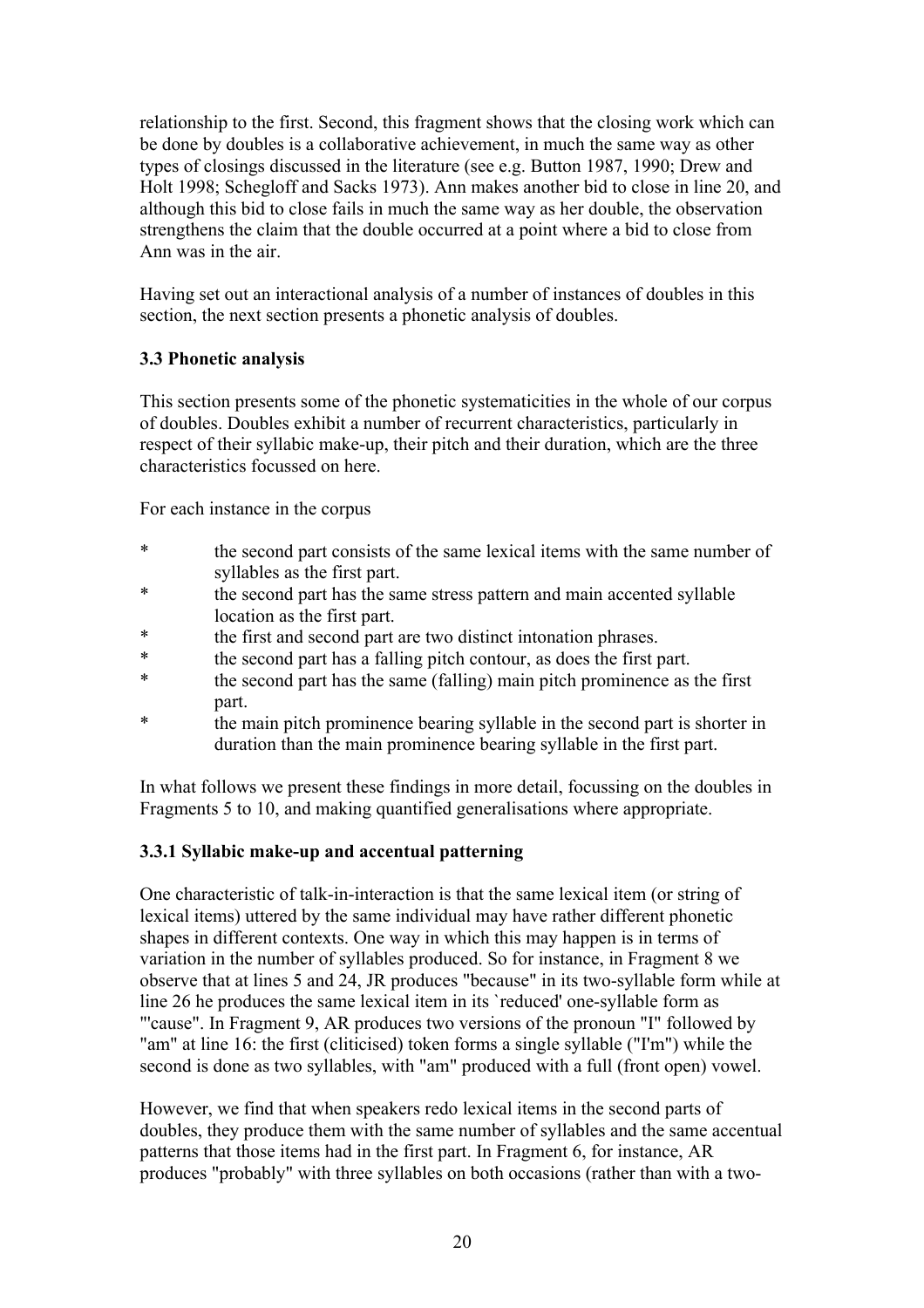syllable contracted form such as "prob'ly" in the second part). In Fragment 7, "it'll" (lines 32 and 37) is produced both times as a single syllable (with cliticised "will" in both parts), and not as two syllables with a full form, "it will come back", in the second part.

Additionally, one of the discriminably regular features of doubles is that speakers retain the rhythmic and accentual patterning of the first part when they produce the second part. Specifically (i) words are metrically footed in the same way in the two parts of the double and (ii) the location of the main pitch prominence is the same in the two parts.

In the following transcriptions  $\gamma$  is used to indicate the beginning of a metrical foot, underlining to indicate the location of main pitch prominence and `//' to indicate the end of an intonation phrase. In Fragment 5 the first part of the double is footed such that both words are stressed and the main pitch prominence falls on the second word (*/never /mind// /never /mind//*). In Fragment 6 the repeated phrase "they probably are" is also produced with two metrical feet thus: *they /probably /are// they /probably /are//*. The first of the two doubles in Fragment 7 is produced with two feet in each part, with the main pitch prominence coincident with the word "back" - */it'll come /back though// /it'll come /back//*. Her second double is designed with the main pitch prominence on "might" - *it /might do// it /might do//*. GA's double in Fragment 8, formed by repeating the word "completely", has a canonical lexical accentuation for the word with the second syllable being foot initial and bearing the main pitch prominence of the phrase; *com/pletely// com/pletely//*. Fragment 9's double is footed as *they're /snookered// they're /snookered//* with "they're" as a weak syllable and the main pitch prominence falling on the metrically strong syllable of the final word. In Fragment 10 the production of "never mind" is footed and accented in the same way as it was produced by another speaker in Fragment 5 - */never /mind// /never /mind//*.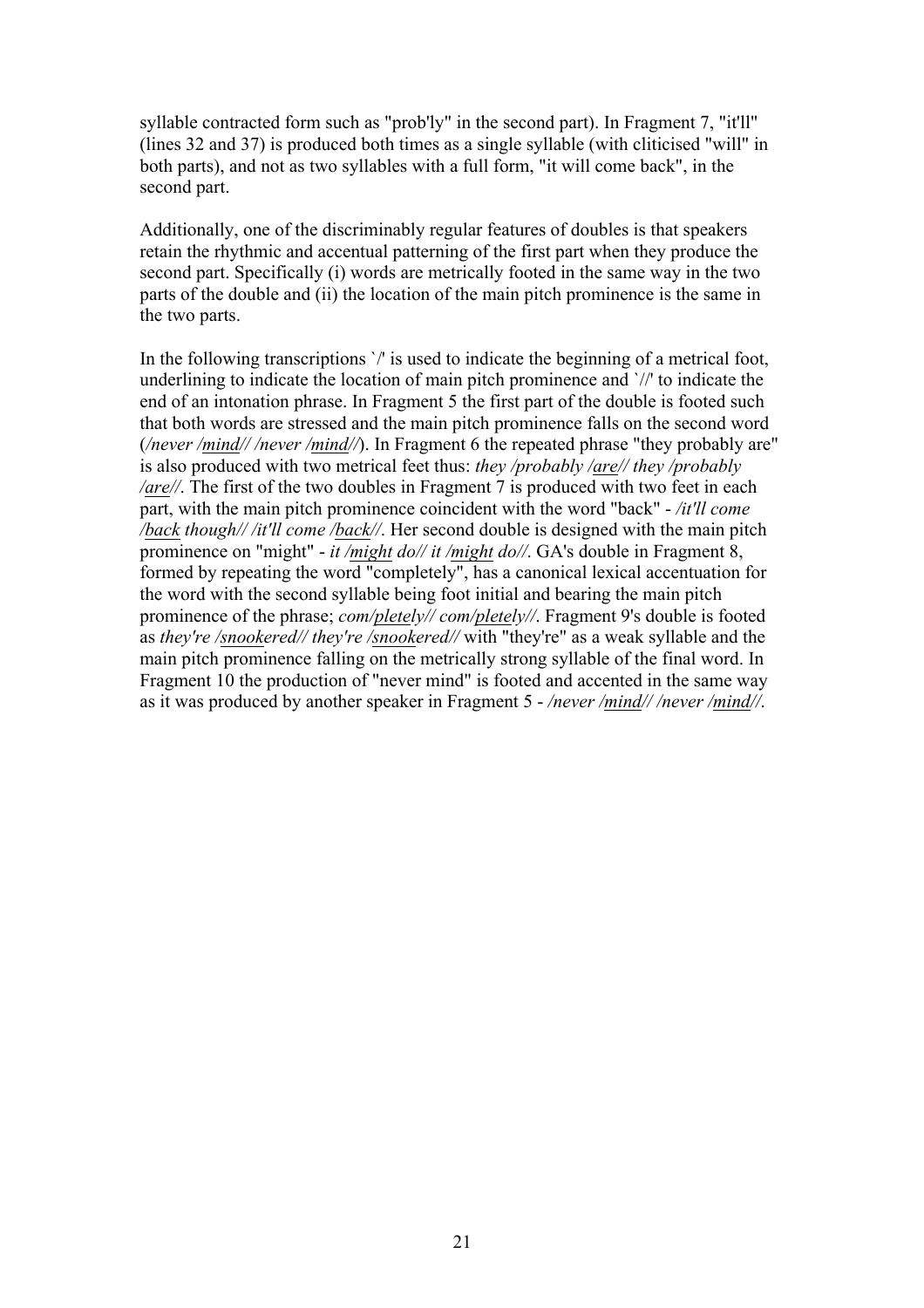## **3.3.2 Pitch and pitch-range characteristics**

All of the doubles in the corpus are characterised by being constructed as two distinct intonation phrases, each having a falling main pitch prominence. In addition, the second part of the double is typically lower in overall pitch than the first part, and the pitch range of the second part of the double is typically compressed relative to the first part. Each of these features is represented in the labelled F0 traces of the double in Fragment 6 ("we probably are") which are shown in Figure 3.

 $====$  INSERT FIGURE 3 ABOUT HERE  $==$ 

The arrows in Figure 3(a) show the falling main pitch prominence in each part; Figure 3(b) shows that the first metrically strong syllable of each part (the first syllable of "probably") is 2.9 ST lower in the second part than in the first; Figure 3(c) shows that the first part has a pitch range of 17 ST whereas the second part has pitch range of 9.7 ST - a compression of more than 7 ST.

Since it is not practical to present F0 traces of all instances in the corpus, nor even those discussed in this paper, Table 1 presents measurements supporting our descriptions. The table contains pitch data for each of the doubles in Fragments 5 to 10. The first column of the table shows that the highest pitch in the second part of the double is lower than the highest pitch in the first; the two rightmost columns show that the pitch range is compressed on the second part relative to the first. Over the whole of our corpus, the average difference between the pitch range of the first and second parts of doubles is 4 ST (with a maximum difference of 10.6 ST and a minimum difference of 2 ST). It can be seen, therefore, that doubles are associated with particular pitch relationships between the first and second parts, encompassing features of intonation phrasing, pitch height, and pitch range.

 $===$  INSERT TABLE 1 ABOUT HERE  $===$ 

## **3.3.3 Duration characteristics**

Over the corpus of doubles, the second parts are somewhat shorter in duration than their first parts (mean: second part is 75% of the duration of the first part; range: 55% to 92%). However, the relatively faster production of the second parts of doubles is not achieved by uniform temporal compression of the repeated words and syllables.

One systematic locus of temporal compression is the syllable bearing the main pitch prominence in the second, repeated part of the double. Although there is not a uniformity of temporal compression across each lexical item (i.e. there may be a greater degree of temporal compression on some items than on others), for all cases in our corpus the pitch prominent syllable in the second part is noticeably shorter than its congener in the first part (mean: main pitch prominence in second part is 62% of the duration of the main accented syllable in the first part; range: 42% to 71%).

The labelled waveform in Figure 4, of the double from Fragment 6, provides an exemplar of these descriptions. In this particular case, temporal compression of the second part relative to the first is observable throughout (first "we" = 159 ms, second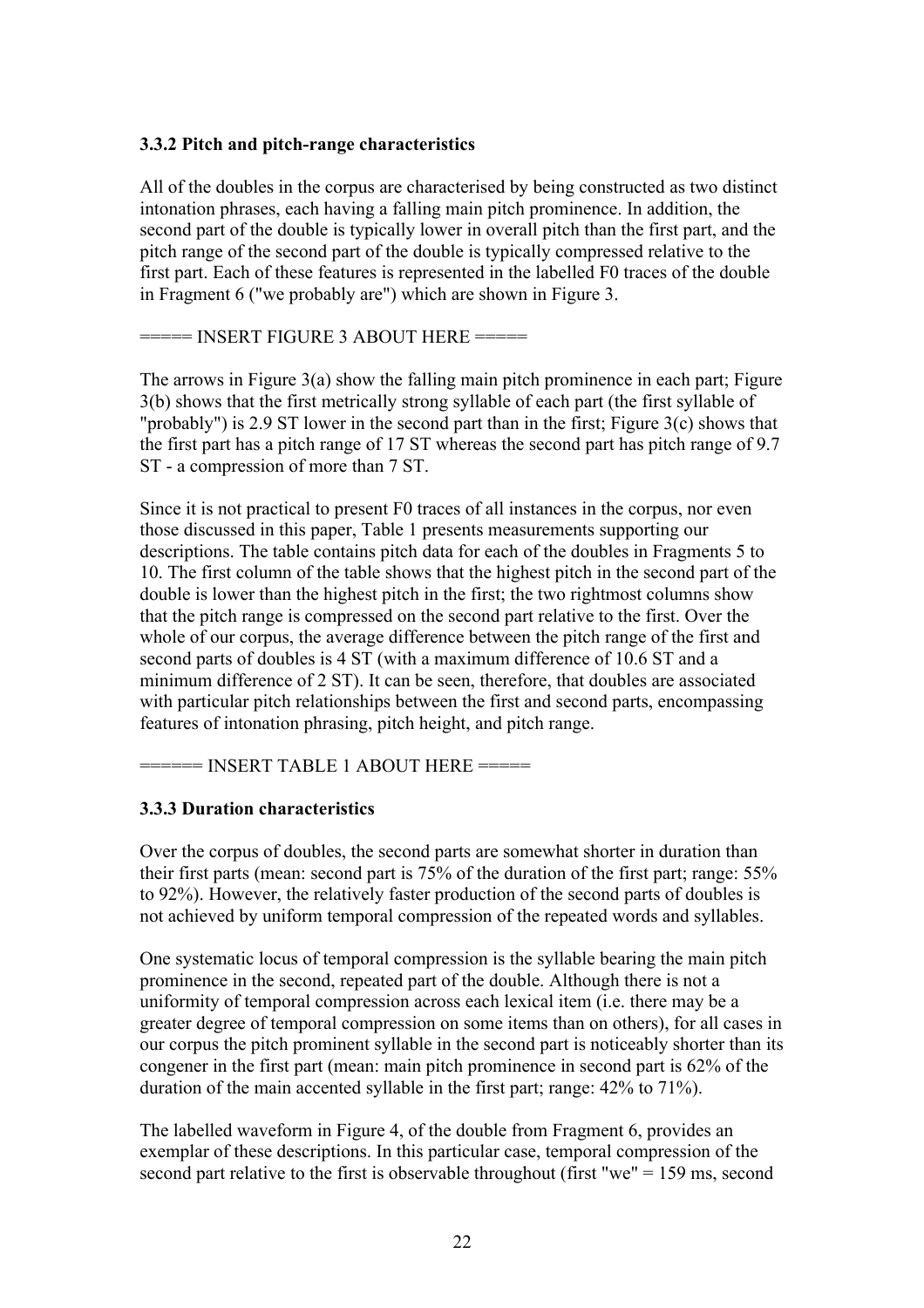"we" = 138 ms; first "probably" = 588 ms, second "probably" = 376 ms). It can also clearly be seen that the syllable bearing the main pitch prominence ("are") is considerably shorter in the second part than in the first (first "are" = 303 ms, second "are" = 126 ms; i.e. the second is  $42\%$  of the duration of first).

 $=$  INSERT FIGURE 4 ABOUT HERE  $=$ 

#### **3.3.4 Further observations: articulatory and loudness characteristics**

Regularities of two further phonetic characteristics are apparent across our corpus. The first concerns constraints on variation in articulatory details between the two parts of the double. The second concerns the patterning of loudness between the two parts.

Although it is well known that rather different productions may be recognised as the same lexical item(s), the articulatory details of doubles are organised in such a way as to maximise the similarity between the second parts and first parts. Other work on the articulatory variability observed in repetitions of individual lexical items has often attributed the variation to phonologically or biologically triggered reduction processes. For instance, Jurafsky et al. (1998) identifies the lexical item "that" as being realised by a variety of phonetic forms, including [ dæt, dæ, æ, de, det, der, dt, dt, dt, ler, Such variation, however, is not observed between the items in the first and second parts of doubles.

Additionally, we do not find the systematic differences in the patterns of articulatory variation of the kind documented by Curl (2002). Although her study shares the methodological approach adopted here, she found that some repetitions were produced to be maximally *distinct* from the first sayings, and that this was dependent on the sequential organization of the talk up to that point.<sup>10</sup> These different phonetic realizations of re-done talk at different sequential locations speaks to our claim that repetition is not a unitary phenomenon, and should not be analyzed as such. Finally, the first and second parts of doubles are loudness integrated, with no noticeable increases or decreases in overall loudness from the first part to the second. Among other functions, disjunctive step-ups in loudness have been identified as marking new sequences in talk-in-interaction (see for instance Goldberg 1978; Local and Walker 2003). We therefore take this lack of difference as one of the hallmarks of a double, and as contributing to the status of the second part as a second to the first part.

Having outlined the interactional and phonetic characteristics of doubles in this section, the following section discusses some of the consequences of these observations.

#### **4 Comparison with another type of repetition**

In the introduction to this paper, reference was made to a larger ongoing study of repetition in talk-in-interaction. In Fragments 11 and 12, we present two instances of repetition which appear comparable to our cases in three ways: they are clausal; they are produced by the same speaker; and each part constitutes a single intonation contour. However, these are the only three features shared by these repetitions and the doubles we have been documenting. As shown below, the repetitions are not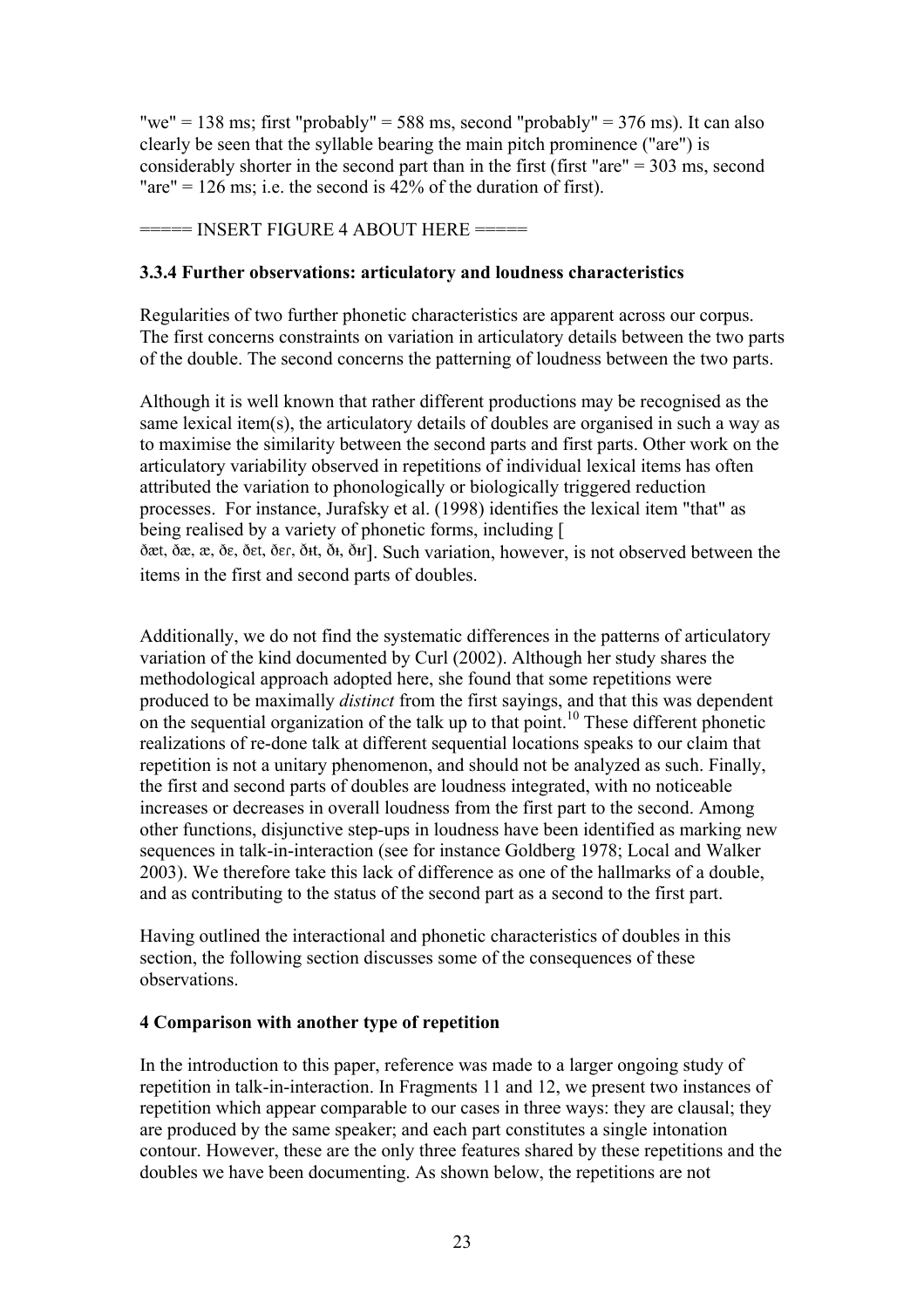deployed, nor treated by the co-participants, in the same manner as the doubles.

(11) BBC Saturday Live, 25/5/85 (radio interview)

| $\mathbf{1}$   | RS: | he played very few live performances John                 |
|----------------|-----|-----------------------------------------------------------|
| 2              |     | (0.5)                                                     |
| 3              | JM: | two to my knowledge $(0.1)$ one .hhhhhh was a $(0.2)$ a   |
| $\overline{4}$ |     | christmas affair given by the (Colletry Climats)          |
| 5              |     | Apprentices:                                              |
| 6              |     | $($ .)                                                    |
| 7              | JM: | I suppose it was their uh: (0.2) christmas ba:ll: uh      |
| 8              |     | he was the- that really destroyed him .hhhh because I 9   |
|                |     | think they they they'd rather've listened to:: $(0.2)$ 10 |
|                |     | the Tro: qqs                                              |
| 11             |     | for whatever                                              |
| 12             | RS: | [Amen Corner or someth [i:nq=                             |
| $13$ --> JM:   |     | [th [at's right th [at's right]]                          |
| 14             | RS: | [=veah<br>[veah                                           |
| 15             | JM: | so I think uh that was that was a major blow to his       |
| 16             |     | confidence I remember him: being .hhhh defensive about    |
| 17             |     | that for days and days and then he did another one        |
| 18             |     | .hhhh at the festival hall supporting Sandy Denny         |

#### (12) SBL.3.2.R (telephone)

| $\mathbf{1}$ | Cla:              | $=$ we::ll: I: I thought I made it plai:n: and: she said          |
|--------------|-------------------|-------------------------------------------------------------------|
| 2            |                   | shi-(.) she understood that uh hh we played on Friday             |
| 3            |                   | nights and well you spoke uh well: uh Peyton Pla:ce <sup>11</sup> |
| 4            |                   | was o:n Fri:day 'cause you and I were talking and we              |
| 5            |                   | could get along without Peyton Place one time you                 |
| 6            |                   | [know hh[hh                                                       |
| 7            | Sar:              | [yeah [yeah                                                       |
| 8            | Sar:              | $\lceil mmhm \rceil$                                              |
| 9            | Cla:              | [and I] said and (.) and Geri spoke up and said she               |
| 10           |                   | couldn't play on $F[r \, i : ]day$                                |
| 11           | $\leftarrow$ Sar: | [that's] ri:ght that's right                                      |
| 12           |                   | because of uh: [m                                                 |
| 13           | Cla:              | [the ba::11 ga[ : : me :: ]                                       |
| 14           | Sar:              | [the ball ga]: me [yeah ] $15$                                    |
|              | Cla:              | [and I]                                                           |
| 16           |                   | said no and I quh so I said well we'll make it                    |
| 17           |                   | We:dnesday so when I: come home and found I had to go             |
| 18           |                   | to Lo:dge well I called everybody en hhhh you had your            |
| 19           |                   | cla:ss o:n Tue:sday:s and We:dnesdays and Fri:da:y:               |

In Fragments 11 and 12, the arrowed turns are examples of a redone or repeated clause, but are not used to close topics or sequences in the ways identified for the doubles. In Fragment 11, musician JM (the interviewee), is in the midst of a telling concerning the live performances of a late colleague. Following intervention of this telling by RS (the interviewer) at line 12, JM responds with "that's right that's right" (line 13). This redoing is not used to end talk on this topic, as was shown in the examples above, but rather is followed by further on-topic talk by JM himself. Note also the lack of any silences around this sequence - both speakers overlap each other's talk before and during each production of "that's right".

Fragment 12 is produced in quite a similar way. It comes from a complaint sequence concerning spoiled arrangements for a get-together. Following Claire's assertion that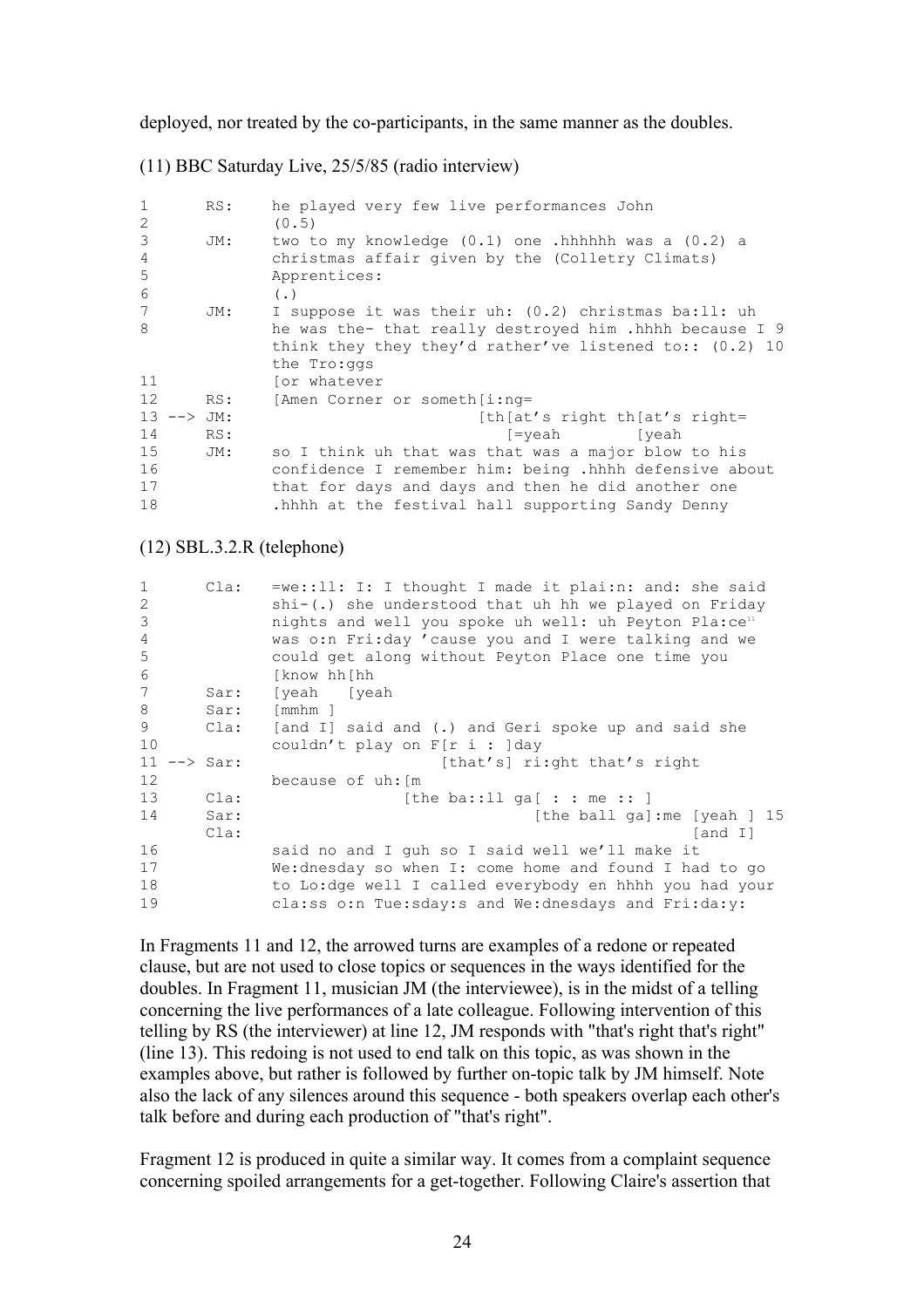"Geri spoke up and said she couldn't play on Fri:day" (lines 9 to 10) Sarah aligns with Claire's version of past events and immediately goes on after her repeated "that's right" to display a fuller understanding by adding additional information to the account that was given (line 12 to 14). Note again how much of the talk surrounding this repetition occurs in overlap (and that in neither case is the overlapping talk treated as problematic).

In addition to the sequential differences between the repeats in Fragments 11 and 12 and those described in previous sections, the phonetic characteristics are also noticeably different from those of the doubles. In Fragment 12, for instance, we note that the major pitch prominences coincident with the two tokens of the word "right" are both falling-*rising*. In none of the cases of doubles discussed here did we find final *rising* pitch. Nor does the repeated talk in Fragments 11 and 12 exhibit the kinds of pitch lowering observed for the second parts of the doubles.

Figure 5 shows that there is a marked similarity in pitch (both in maximum pitch height and pitch range) between the first and second tokens of "that's right". There is a 0.5 ST difference between the mean pitches of "that's", while the main pitch prominence, coincident with "right" in the two tokens, displays the same local maximum (105Hz) and a similar falling pitch excursion (3.4 ST and 3.9 ST respectively), though the microdetails of the fall in pitch can be seen to differ in the two cases. Figure 6 plots the pitch contours for Sarah's turn "that's right that's right" in Fragment 12. Again we can see that the two versions are very similar in terms of the pitch height of their parts. There is only a difference of 0.08 ST between the pitch maxima of the two tokens of "that's". Similarly, the two tokens of "right" exhibit effectively the same pitch maxima (206 Hz and 205 Hz respectively) located at the beginning of the words.

===== INSERT FIGURE 5 ABOUT HERE =====

====== INSERT FIGURE 6 ABOUT HERE =====

# **5 Summary and implications**

A number of findings have been demonstrated in this report. First, it has been shown that verbatim self-repetitions are used in the collaborative closing of sequences of talk. Second, these repetitions (DOUBLES) have been shown to involve particular kinds of utterances (which we have dubbed APPRAISALS) which look back to and display an understanding of the prior sequence, but offer little for co-participants to take up in following talk. Third, the second parts of doubles have been shown to have particular phonetic characteristics which are deployed with reference to the phonetic characteristics of the first part of the double. These phonetic details express a syntagmatic relationship between the two parts, and contribute to the status of the second part as a second part to the first, thus forming a double.

A number of issues arise out of the empirically-grounded linguistic-sequential analysis we have provided. These issues have relevance for the analysis of repetition, the analysis of conversation more generally, and for work at the prosody-pragmatics interface. In the following, we deal with each of these issues in turn.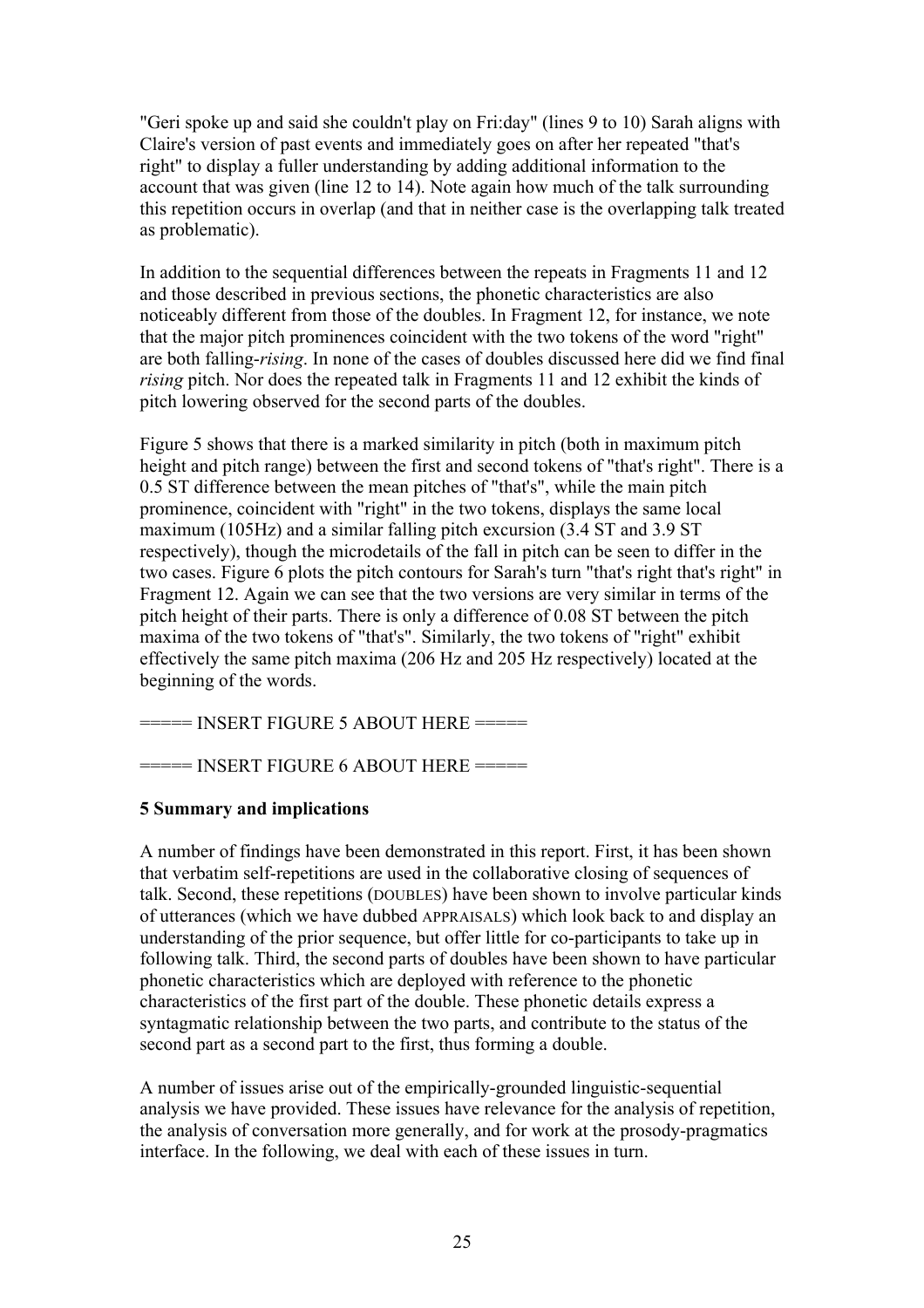First, it has been shown that repetition is not a unitary phenomenon. That is, not all repetitions are deployed or treated as functionally equivalent by participants in interaction, even when each repetition is a verbatim self-repetition of a proximate and possibly complete utterance. This supports one central claim of other linguisticsequential analyses of repetition (Curl 2002).

Second, and leading on from the first point, the most felicitous account of the organisation of conversation would seem to be one based on notions of polysystemic organisation (see e.g. Firth 1957; Hawkins and Smith 2001). Under this view, there is no compunction for the analyst to view all instances of what appear to be the same phenomenon (e.g. repetition) as being equivalent and thus worthy of comparison. Rather, analytic work of the kind presented here (i.e. a linguistic-sequential account) is required to show that instances of some proposed practice are deployed and treated in the same way by interacting participants. By doing this, the analyst can establish structural sameness and compare objects which truly deserve comparison, leading to a more rigorous account of the deployment and treatment of linguistic resources.

Third, we have grounded our linguistic-sequential analysis in the observable behaviour of participants to interaction. In analysing doubles, we have found no evidence that `prosody,' as commonly conceived, is relevant or useful in explaining participants' understandings of utterances. That is, the separate and individuated treatment of phonetic resources which are typically dubbed `prosodic' does not seem to be warranted by the observable behaviour of participants. This is not to say that resources which might fall under the rubric of `prosody' are not at work here: they plainly are. However, we have shown that these resources only form a *part* of the practice, which incorporates features of lexis, articulatory details, loudness, duration, syllabic make-up, and a variety of pitch characteristics. Furthermore, the part played by `prosodic' resources seems no greater than that played by others. We would suggest, therefore, that serious analytic work (driven by the observable orientation of participants) is required to warrant the separate and individuated treatment of linguistic resources at any level and for any given practice.

# **Appendix: Transcription conventions**

Transcriptions of talk-in-interaction are presented in courier font, employing a modified orthography. The presentation transcriptions given here aim for enhanced readability wherever possible, while representing features which (i) are useful to the analysis presented here (ii) are part of the sequential organisation of talk (e.g. gaps, overlaps) and (iii) have been shown elsewhere to have interactional significances (e.g. audible breathing, abrupt cut-off of speech production with oral or glottal closure). It is important to note that these presentation transcriptions are not the data, and should not be treated as a substitute for the original audio recordings.

[ aligned square brackets mark onset of overlapping talk (.) "micropause" (pause of less than 0.1s) = "latching" talk (talk starts up in especially close temporal proximity to the end of the previous talk) : sustention of sound (the more colons the longer the sound) (0.8) pause (in seconds) h outbreath (each "h" representing 0.1s)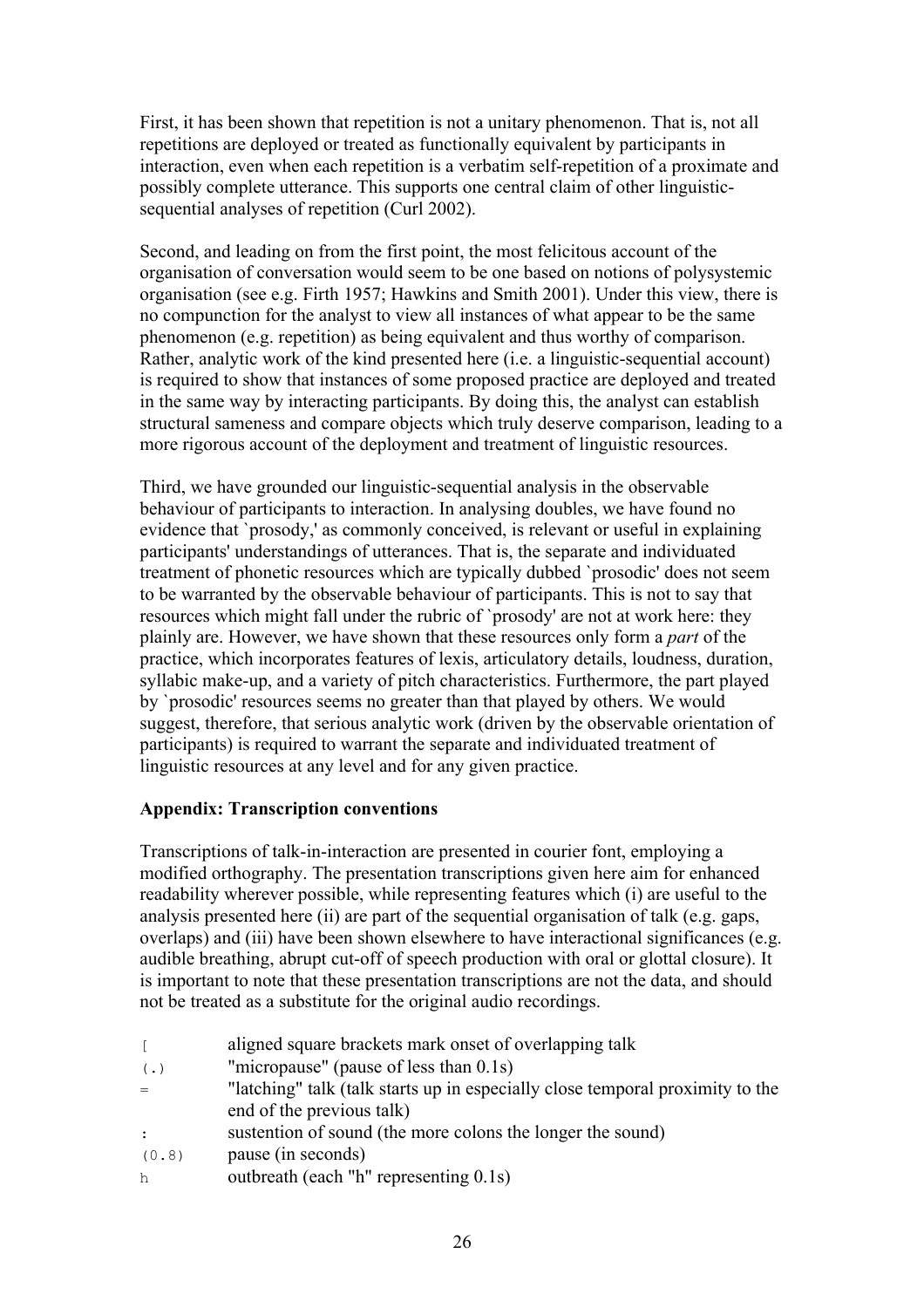| $\cdot$ h | inbreath (each "h" representing 0.1s)                                      |
|-----------|----------------------------------------------------------------------------|
| $($ )     | unintelligible talk; the space between the parentheses indicates the       |
|           | duration of the unintelligible talk                                        |
| (yes/is)  | uncertain hearing                                                          |
| (() )     | description rather than transcription e.g. $($ $(\text{la }u)$ )           |
| $qoo-$    | abrupt oral or glottal cut-off                                             |
| !t        | the exclamation mark is used where a stop articulation is released with    |
|           | ingressive airflow; the following symbol denotes the place of articulation |
|           | (in this case, alveolar)                                                   |
|           |                                                                            |

## **Notes**

1 Authors are listed alphabetically; each made an equal contribution. Thanks to Tony Wootton for insightful comments on an early draft of this paper. Authors are listed alphabetically; each made an equal contribution. Email: lang4@york.ac.uk (Local); tsc3@york.ac.uk (Curl); gw115@york.ac.uk (Walker).

2 In a recent article, Hellerman (2003) engages in an attempt to understand participants' orientations to certain phonetic characteristics of repetitions of students' talk by teachers; see also Perrin et al. (In press) for work from a different theoretical perspective but also incorporating phonetic analysis.

3 Note also that this warrant is adumbrated by her preceding talk in line 14, "cause".

4 The claim is attenuated to almost no practice as some practices, e.g. putting down the receiver during a telephone conversation, might be seen as guaranteed to work.

5 E.g., each part of a double comprises a complete intonation contour; there is a lack of `assimilation' between the final sounds of a first part and the initial sounds of a second part. More detail is provided in Section 3.3 and in the discussion of Fragment 10.

6 Further research contrasting the use of doubles to close sequences with e.g. the use of figurative expressions (see Drew and Holt 1998) remains to be done.

7 There are a number of reasons why we adopt a qualitative methodology in handling material drawn from talk-in-interaction, though we cannot even begin to detail them here; the interested reader is referred to Schegloff (1993).

8 The standard orthography used in the transcripts does not, in this instance, render this vocalization as one that readers can easily recognize. The spelling attempts to capture its quiet, nasalized, lax quality. We call it a continuer because does not project further talk from JR (as it is not even a recognizable item, unlike e.g. "mmhm"), and because GA starts up her own talk immediately, showing her orientation to it as such.

9 It is interesting to note that the `fight' to close appears to be won by AR's employment of perhaps the strongest resource available in order to close an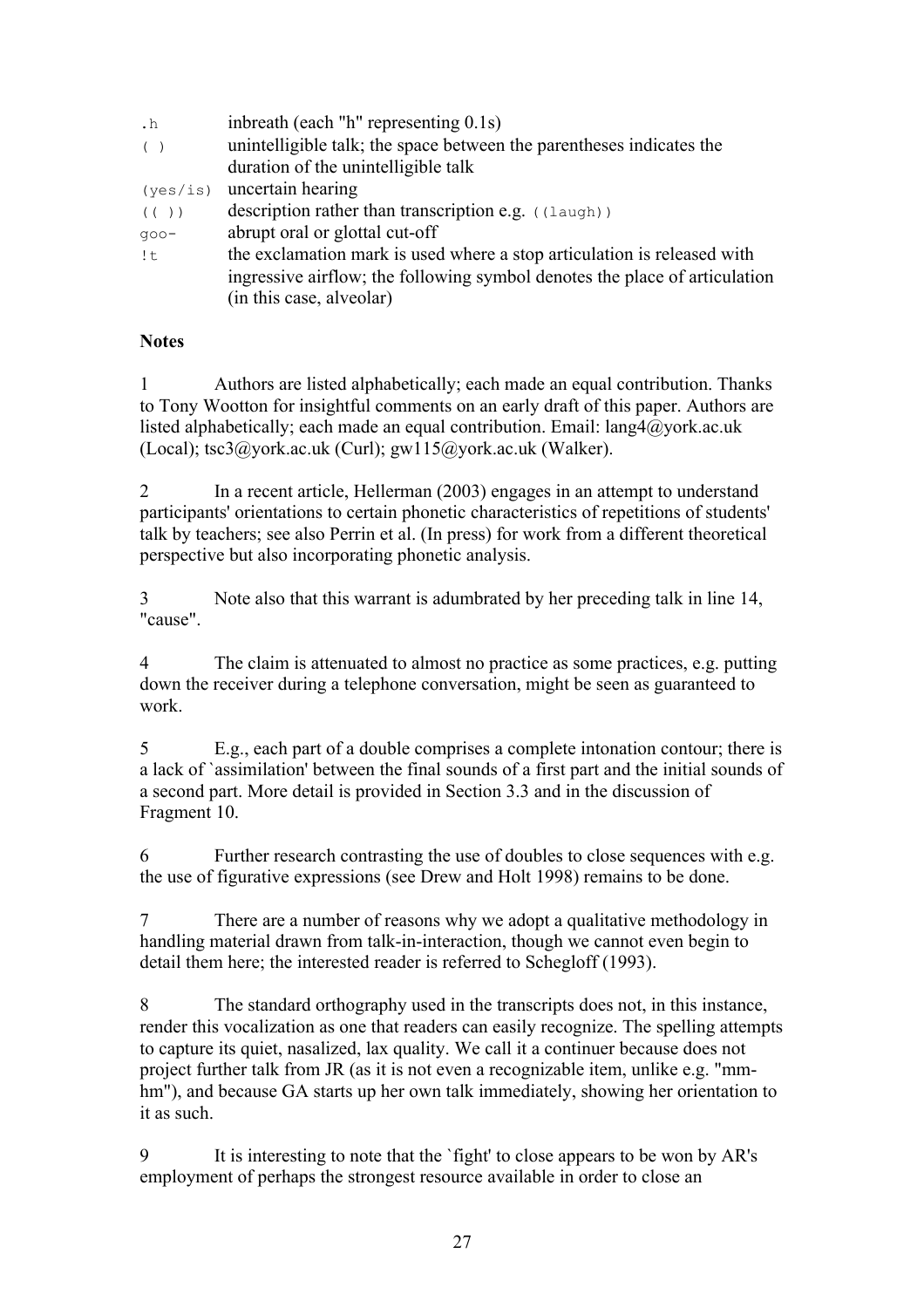interaction: it appears that he cuts Mark off from the broadcast at some point after his "so you can't feed them" (line 13). The evidence for this is (i) Mark doesn't speak again after this point (ii) the shift from "you" to index "Mark" in line 15 to "Mark" in 17 and (iii) AR's reference to being "flat out of time", which may form an account for his transgression.

10 It should be noted that Curl (2002) also focussed on exact lexical repetitions, as does the study presented here.

11 `Peyton Place' was a soap opera, originally broadcast on U.S. television in the mid- to late-1960s.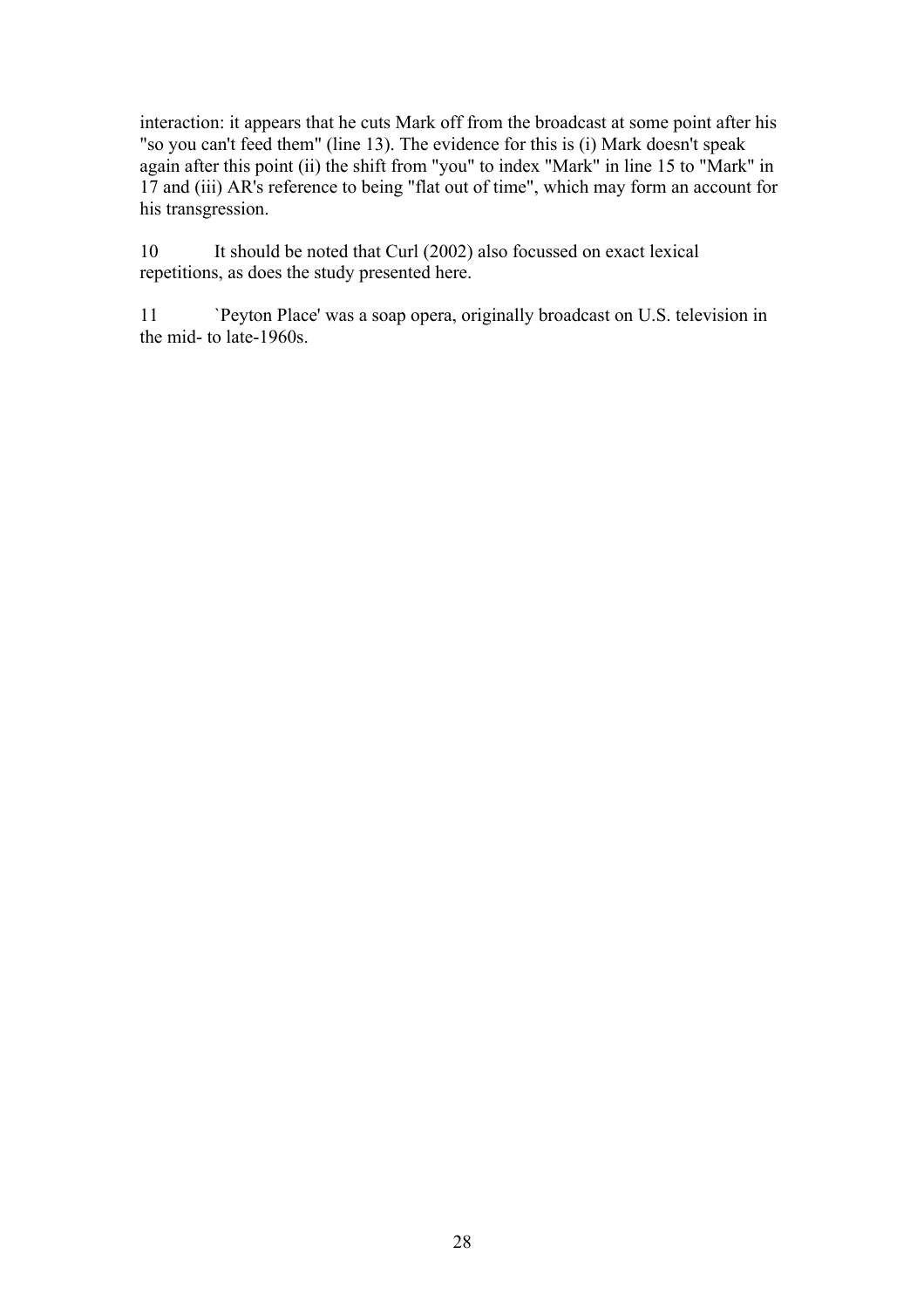#### **References**

Abercrombie, David, 1965. Parameters and phonemes. In: Studies in Phonetics and Linguistics, Oxford University Press, London. 120-124.

Anderson, Anne H., Bader, Miles, Bard, Ellen Gurman, Boyle, Elizabeth, Doherty, Gwyneth, Garrod, Simon, Isard, Stephen, Kowtko, Jacqueline, McAllister, Jan, Miller, Jim, Sotillo, Catherine, Thompson, Henry S., Weinert, Regina, 1991. The HCRC map task corpus. Language and Speech 34, 351-3668.

Bard, Ellen G., Anderson, Anne H., 1994. The unintelligibility of speech to children: Effects of referent availability. Journal of Child Language 21, 623-48.

Blakemore, Diane, 2001. Discourse and relevance theory. In: Schiffrin, Deborah, Tannen, Deborah, Hamilton, Heidi E. (Eds.), The Handbook of Discourse Analysis, Blackwell, Oxford. 100-118.

Button, Graham, 1987. Moving out of closings. In: Button, Graham, Lee, John R.E. (Eds.), Talk and Social Organisation, Multilingual Matters, Clevedon. 101-151.

Button, Graham, 1990. On varieties of closings. In: Psathas, George, Frankel, Richard M. (Eds.), Interactional Competence, Ablex, Norwood, NJ. 93-148.

Couper-Kuhlen, Elizabeth, 2003. On initial boundary tones in conversation. In: Proceedings of the 15th International Congress of Phonetic Sciences. 119-122.

Curl, Traci S., 2002. The Phonetics of Sequence Organization: An Investigation of Lexical Repetition in Other-Initiated Repair Sequences in American English. Ph.D. thesis, University of Colorado.

Drew, Paul, 1987. Po-faced receipts of teases. Linguistics 25, 215-253.

Drew, Paul, 2003. Conversation analysis. In: Fitch, Kristine, Sanders, Robert (Eds.), Handbook of Language and Social Interaction, Lawrence Erlbaum., Mahwah, NJ. In Press.

Drew, Paul, Holt, Elizabeth, 1998. Figures of speech: Figurative expressions and the management of topic transition in conversation. Language in Society 27, 495-522.

Firth, J.R., 1957. A synopsis of linguistic theory. In: Studies in Linguistic Analysis. 1-32. Special volume of the Philological Society.

Ford, Cecelia E., Thompson, Sandra A., 1996. Interactional units in conversation: Syntactic, intonational, and pragmatic resources for the management of turns. In: Ochs, Elinor, Schegloff, Emanuel A., Thompson, Sandra A. (Eds.), Interaction and Grammar, Cambridge University Press, Cambridge. 134-184.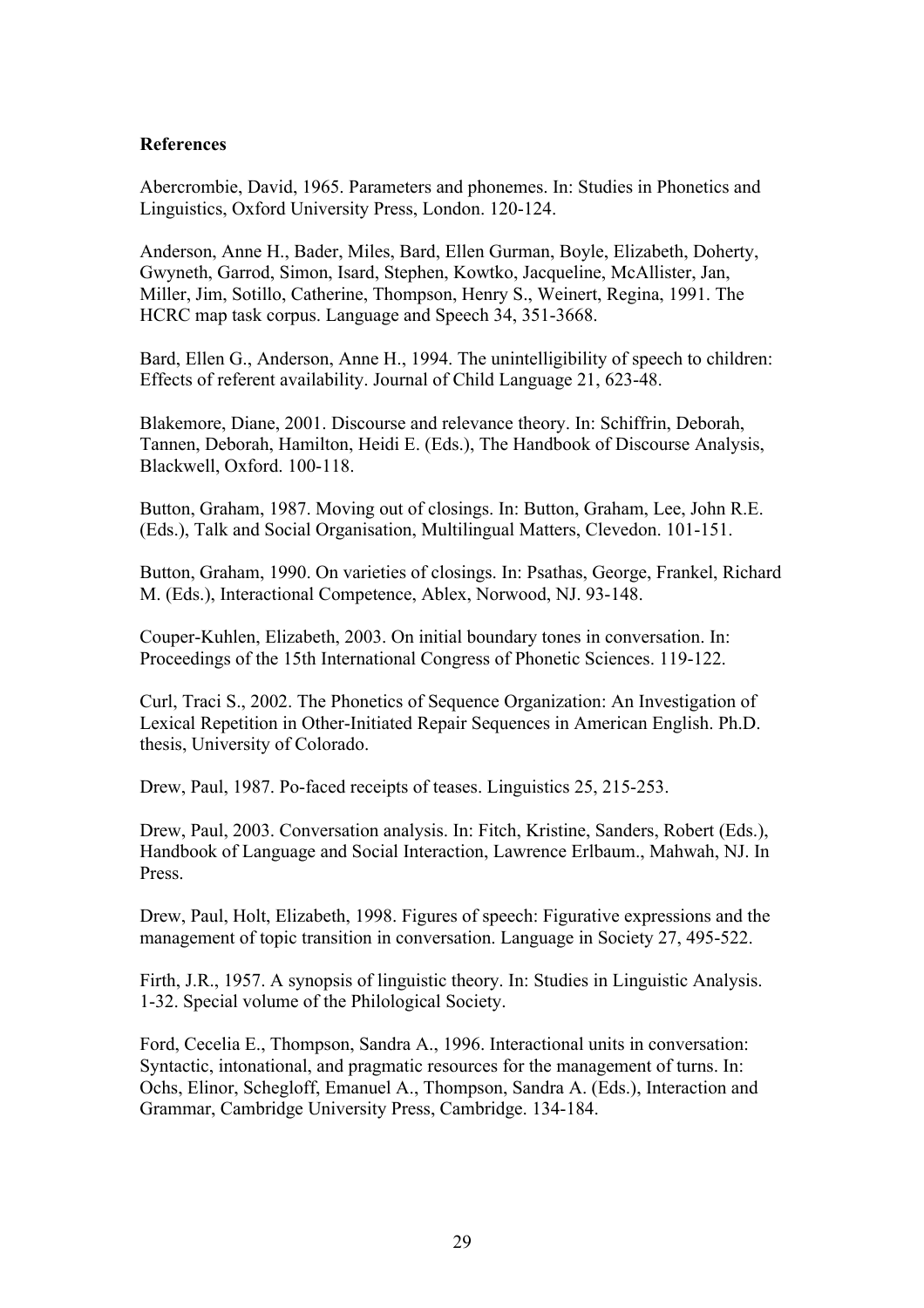Fowler, Carol A., Housum, Jonathan, 1987. Talkers' signaling of `new' and `old' words in speech and listeners' perception and use of the distinction. Journal of Memory and Language 26, 489-504.

French, Peter, Local, John, 1983. Turn competitive incomings. Journal of Pragmatics 7, 701-715.

French, Peter, Local, John, 1986. Prosodic features and the management of turn interruptions. In: Johns-Lewis, Catherine (Ed.), Intonation in Discourse, Croom Helm, London. 157-180.

Goldberg, Jo Ann, 1978. Amplitude shift - a mechanism for the affiliation of utterances in conversational interaction. In: Schenkein, Jim (Ed.), Studies in the Organization of Conversational Interaction, Academic Press, New York. 199-218.

Goodwin, Charles, Heritage, John, 1990. Conversation Analysis. Annual Review of Anthropology 19, 283-307.

Hawkins, Sarah, Smith, Rachel, 2001. Polysp: a polysystemic, phonetically-rich approach to speech understanding. Italian Journal of Linguistics - Rivista di Linguistica 13, 99-118.

Hellerman, John, 2003. The interactive work of prosody in the IRF exchange: Teacher repetition in feedback moves. Language in Society 32, 79-104.

Heritage, John, 1984. Garfinkel and Ethnomethodology. Polity, Cambridge. Heritage, John, 1989. Current developments in conversation analysis. In: Roger, Derek, Bull, Peter (Eds.), Conversation: An Interdisciplinary Perspective, Multilingual Matters, Clevedon. 21-47.

Hutchby, Ian, Wooffitt, Robin, 1998. Conversation Analysis. Polity, Cambridge.

Jefferson, Gail, 1983. Two explorations of the organization of overlapping talk in conversation, 1: Notes on some orderliness of overlap onset. Tilburg Papers in Language and Literature 28.

Jefferson, Gail, 1986. Notes on `latency' in overlap onset. Human Studies 9, 153-183.

Jefferson, Gail, 1988. On the sequential organization of troubles talk in ordinary conversation. Social Problems 35, 418-441.

Jefferson, Gail, 2002. Is "No" an acknowledgement token? Comparing American and British uses of  $(+)/(-)$  tokens. Journal of Pragmatics 34, 1345-1383.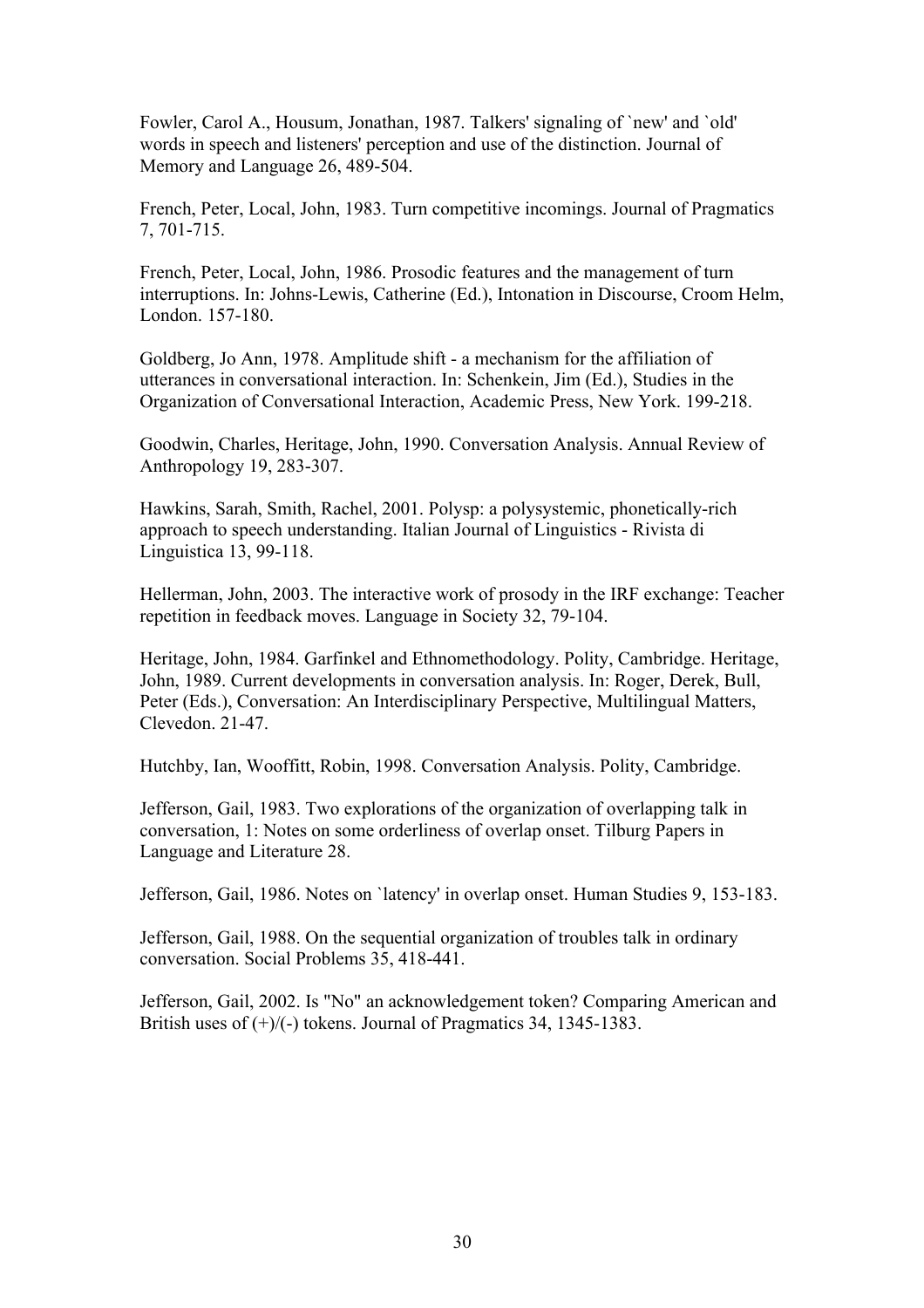Johnstone, Barbara, 1994. Repetition in discourse: Interdisciplinary perspectives. In: Johnstone, Barbara (Ed.), Advances in discourse processes, Ablex, New Jersey. 1-20.

Jurafsky, Daniel, Bell, Alan, Fosler-Lussier, Eric, Girand, Cynthia, Raymond, William, 1998. Reduction of English function words in switchboard. In: Proceedings of ICSLP. Sydney, volume 7, 3111-3114.

Kelly, John, Local, John, 1989a. Doing Phonology. Manchester University Press, Manchester.

Kelly, John, Local, John, 1989b. On the use of general phonetic techniques in handling conversational material. In: Roger, Derek, Bull, Peter (Eds.), Conversation: An Interdisciplinary Perspective, Multilingual Matters, Clevedon. 197-212.

Levinson, Stephen C., 1983. Pragmatics. Cambridge University Press, Cambridge.

Local, John, Kelly, John, 1986. Projection and `silences': Notes on phonetic and conversational structure. Human Studies 9, 185-204.

Local, John, Kelly, John, Wells, Bill, 1986. Towards a phonology of conversation: Turn-taking in Tyneside English. Journal of Linguistics 22, 411-437.

Local, John, Walker, Gareth, 2003. Abrupt-joins as a resource for the production of multi-unit, multi-action turns. Unpublished manuscript, University of York.

Perrin, Laurent, Deshaies, Denise, Paradis, Claude, In press. Pragmatic functions of local diaphonic repetitions in conversation. Journal of Pragmatics.

Sacks, Harvey, Schegloff, Emanuel A., Jefferson, Gail, 1974. A simplest systematics for the organization of turn-taking for conversation. Language 50, 696-735.

Schegloff, Emanuel A., 1968. Sequencing in conversational openings. American Anthropologist 70, 1075-1095.

Schegloff, Emanuel A., 1982. Discourse as an interactional achievement: Some uses of `uh huh' and other things that come between sentences. In: Tannen, Deborah (Ed.), Georgetown University Round Table on Linguistics 1981. Analysing Discourse: Text and Talk, Georgetown University Press, Washington. 71-93.

Schegloff, Emanuel A., 1988. Goffman and the analysis of conversation. In: Drew, Paul, Wootton, Anthony (Eds.), Erving Goffman: Exploring the Interaction Order, Polity, London. 89-135.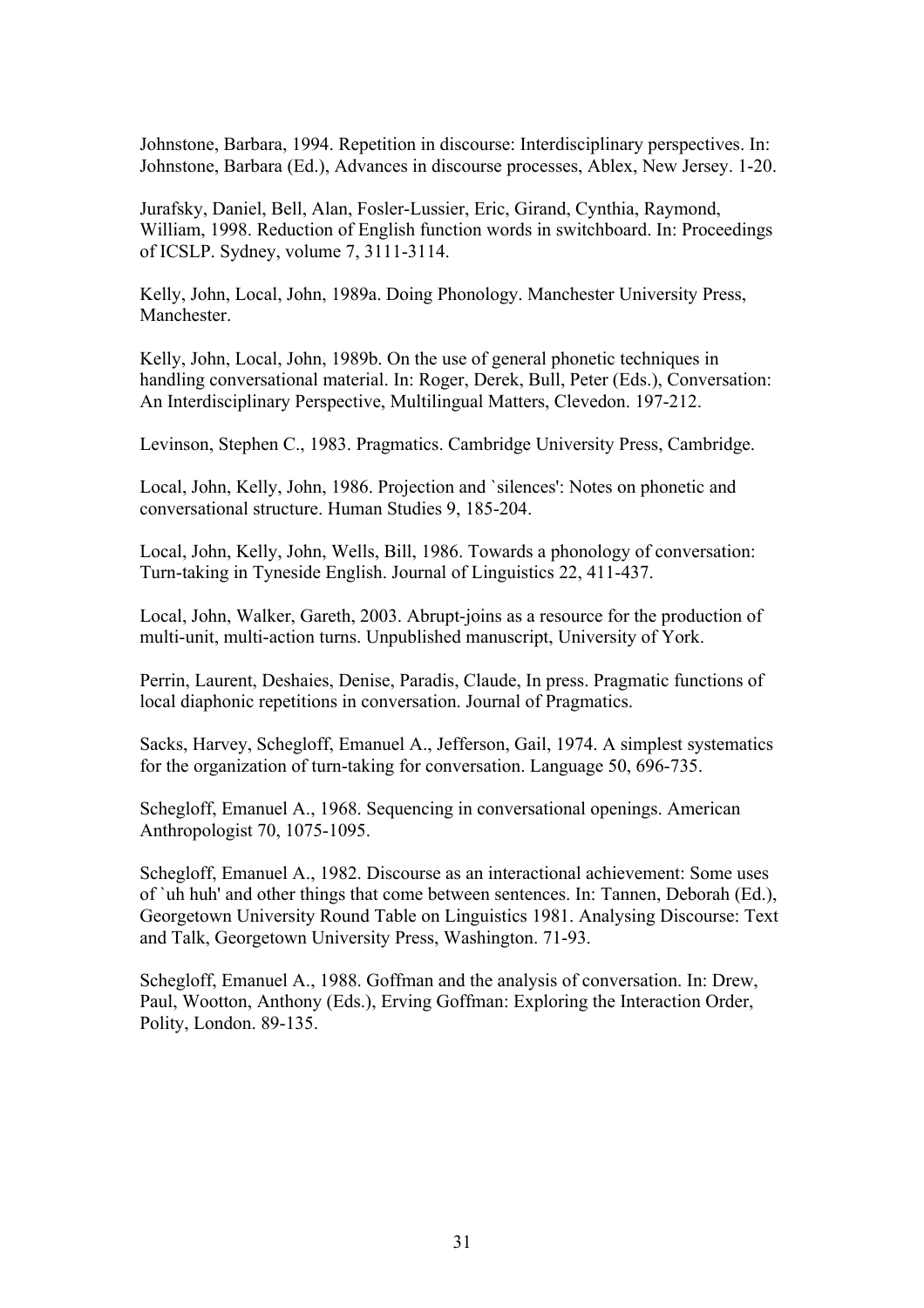Schegloff, Emanuel A., 1992. Repair after next turn: The last structurally provided defense of intersubjectivity in conversation. American Journal of Sociology 97, 1295-1345.

Schegloff, Emanuel A., 1993. Reflections on quantification in the study of conversation. Research on Language and Social Interaction 26, 99-128.

Schegloff, Emanuel A., 1995. Sequence organization. Unpublished manuscript, UCLA.

Schegloff, Emanuel A., 1996. Confirming allusions: Toward an empirical account of action. American Journal of Sociology 102, 161-216.

Schegloff, Emanuel A., Sacks, Harvey, 1973. Opening up closings. Semiotica , 289-327.

Shields, Lynne W., Balota, David A., 1991. Repetition and associative context effects in speech production. Language and Speech 34, 47-55.

Sotillo, Catherine, 1997. Phonological Reduction and Intelligibility in Task-Oriented Dialogue. Ph.D. thesis, University of Edinburgh.

Sperber, Dan, Wilson, Deirdre, 1986. Relevance: Communication and Cognition. Blackwell, Oxford.

Tannen, Deborah, 1989. Talking voices: repetition, dialogue, and imagery in conversational discourse. Cambridge University Press, Cambridge.

Thomas, Jenny, 1995. Meaning in Interaction. Longman, Harlow.

Tyler, Andrea, 1994. The role of repetition in perceptions of discourse coherence. Journal of Pragmatics 21, 671-688.

Walker, Gareth, 2003. `Doing a rushthrough' - a phonetic resource for holding the turn in everyday conversation. In: Proceedings of the 15th International Congress of Phonetic Sciences. 1847-1850.

Wells, Bill, Macfarlane, Sarah, 1998. Prosody as an interactional resource: Turnprojection and overlap. Language and Speech 41, 265-294.

Wootton, A.J., 1989. Remarks on the methodology of conversation analysis. In: Roger, Derek, Bull, Peter (Eds.), Conversation: An Interdisciplinary Perspective, Multilingual Matters, Clevedon. 238-258.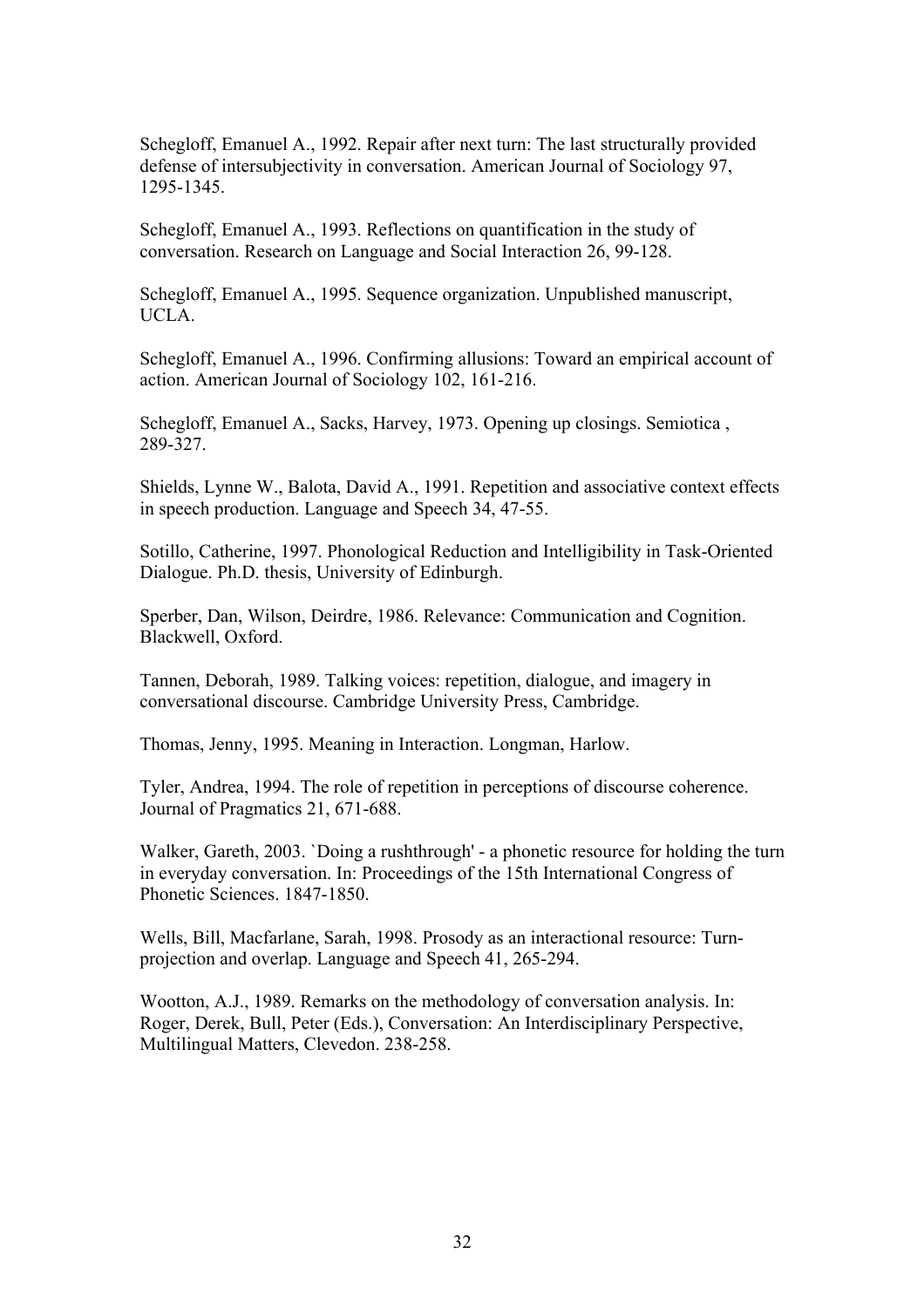| (5) Holt.5.88.1.5.nevermind                                      |                                        |
|------------------------------------------------------------------|----------------------------------------|
| 1. mutual passing up on the opportunity to take                  | Les:<br>no                             |
| extended turn                                                    | (0.2)                                  |
|                                                                  | Les:<br>no no<br>Rob:<br>never mind    |
| 2. recognisable move to topical closure                          |                                        |
| (appraisal)                                                      |                                        |
| 3. mutual passing up on the opportunity to take                  | $(\cdot)$                              |
| extended turn                                                    |                                        |
| 4. repeat of $(2)$                                               | Rob:<br>never[mind                     |
| 5. mutual passing up on the opportunity to take                  | Les:<br>$\lceil n \circ$<br>(0.3)      |
| extended turn                                                    |                                        |
| 6. next move on some new topic/sequence                          | anyway I will let you (0.2) go<br>Rob: |
| (6) NO.1.10.american.are                                         |                                        |
|                                                                  | AR:<br>huhhh huh [hah hah hahhah       |
| 1. mutual passing up on the opportunity to take                  | Mich:<br>[hihh hah huh huh             |
| extended turn                                                    | [hih [huh .hhh                         |
| 2. recognisable move to topical closure                          | [and [we probably are<br>AR:           |
| (appraisal)                                                      |                                        |
| 3. mutual passing up on the opportunity to take                  | Mich: ah huh                           |
| extended turn                                                    |                                        |
| 4. repeat of $(2)$                                               | [we pr[ o ]bab[ly] are<br>AR:          |
| 5. mutual passing up on the opportunity to take                  | Mich: [.hhh [huh] [hh]                 |
| extended turn                                                    |                                        |
| 6. next move on some new topic/sequence                          | that's lovely michelle<br>AR:          |
|                                                                  | thankyou for calling                   |
| (7) PF.Carl1.15                                                  |                                        |
|                                                                  | Fwkr: yea: : h                         |
| 1. mutual passing up on the opportunity to take<br>extended turn |                                        |
|                                                                  | Fwkr: it might do                      |
| 2. recognisable move to topical closure                          | (1.2)                                  |
| (appraisal)                                                      |                                        |
| 3. mutual passing up on the opportunity to take                  |                                        |
| extended turn                                                    |                                        |
| 4. repeat of $(2)$                                               | Fwkr: it might do                      |
| 5. mutual passing up on the opportunity to take                  | (1.2)<br>Fwkr: right                   |
| extended turn                                                    | (0.3)                                  |
| 6. next move on some new topic/sequence                          | Fwkr: what else have we got in here    |

**Figure 1:** Schematic representation of three sequences involving doubles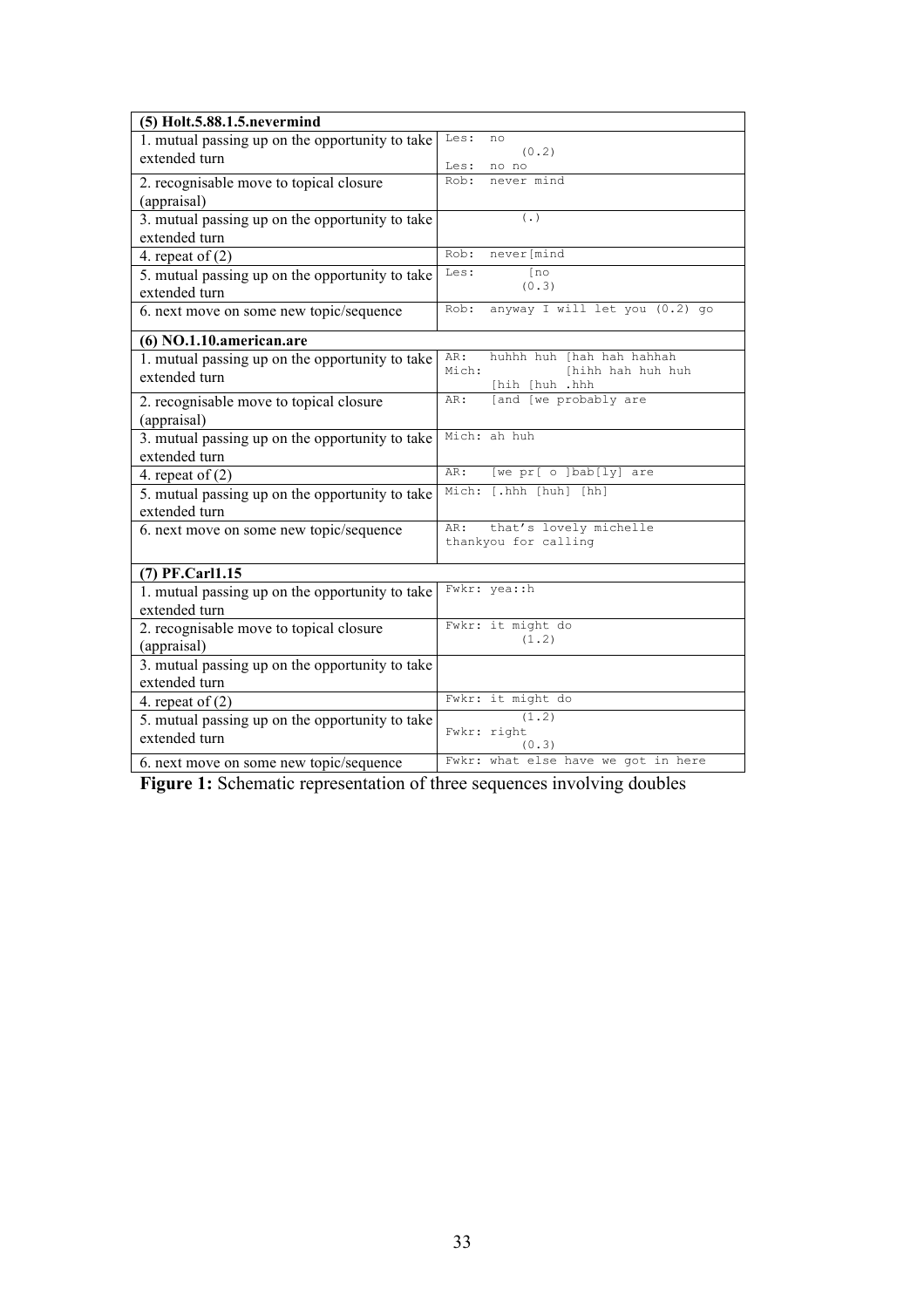| Holt.Nov2002.2.2                                |                                                    |  |  |  |
|-------------------------------------------------|----------------------------------------------------|--|--|--|
| 1. mutual passing up on the opportunity to take | A: hah hah hah hah hhh                             |  |  |  |
| extended turn                                   |                                                    |  |  |  |
| 2. recognisable move to topical closure         | A: it's cool                                       |  |  |  |
| (appraisal)                                     |                                                    |  |  |  |
| 3. mutual passing up on the opportunity to take | $(\cdot, \cdot)$                                   |  |  |  |
| extended turn                                   | A: hhh                                             |  |  |  |
| 4. repeat of $(2)$                              |                                                    |  |  |  |
| 5. mutual passing up on the opportunity to take | A: it's cool<br>$(\cdot, \cdot)$                   |  |  |  |
| extended turn                                   |                                                    |  |  |  |
| 6. next move on some new topic/sequence         | A: so: you're uh (.) you're all done<br>and dusted |  |  |  |
| NO.1.22.sister.shame                            |                                                    |  |  |  |
| 1. mutual passing up on the opportunity to take | $a$ ::::hh::::::<br>AR:                            |  |  |  |
| extended turn                                   | Cla: huh hih [heh huh<br>[heh                      |  |  |  |
| 2. recognisable move to topical closure         | [I just think [it's a<br>AR:                       |  |  |  |
| (appraisal)                                     | shame                                              |  |  |  |
| 3. mutual passing up on the opportunity to take |                                                    |  |  |  |
| extended turn                                   |                                                    |  |  |  |
| 4. repeat of $(2)$                              | it's a shame<br>AR:                                |  |  |  |
| 5. mutual passing up on the opportunity to take |                                                    |  |  |  |
| extended turn                                   |                                                    |  |  |  |
| 6. next move on some new topic/sequence         | but anyway stay on the line<br>AR:                 |  |  |  |
| $SN-4.9$                                        |                                                    |  |  |  |
| 1. mutual passing up on the opportunity to take | (0.5)<br>Mark: but um                              |  |  |  |
| extended turn                                   | (1.2)                                              |  |  |  |
| 2. recognisable move to topical closure         | c'est la vie<br>Kar:                               |  |  |  |
| (appraisal)                                     |                                                    |  |  |  |
| 3. mutual passing up on the opportunity to take |                                                    |  |  |  |
| extended turn                                   |                                                    |  |  |  |
| 4. repeat of $(2)$                              | c'est la vie<br>Kar:                               |  |  |  |
| 5. mutual passing up on the opportunity to take | Mark: eyeh                                         |  |  |  |
| extended turn                                   | (1, 2)                                             |  |  |  |
| 6. next move on some new topic/sequence         | Mark: that's about it hell I haven't               |  |  |  |
|                                                 | been doing anything                                |  |  |  |

**Figure 2**: Schematic representation of three sequences involving doubles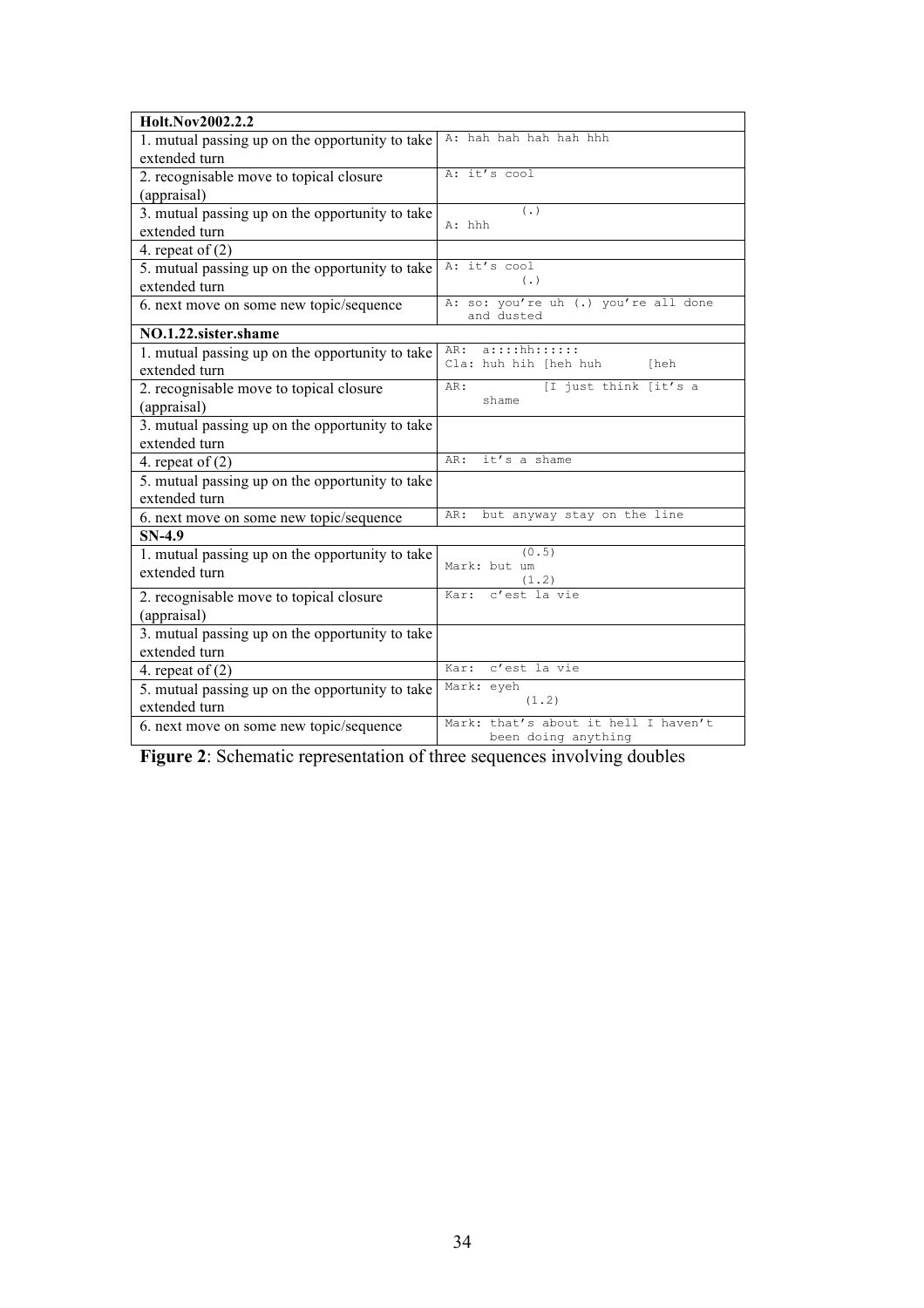





(b) Lower overall pitch height in the second part



(c) Compressed pitch range in the second part

**Figure 3:** Labelled F0 traces of the double in Fragment 6, with features in the captions marked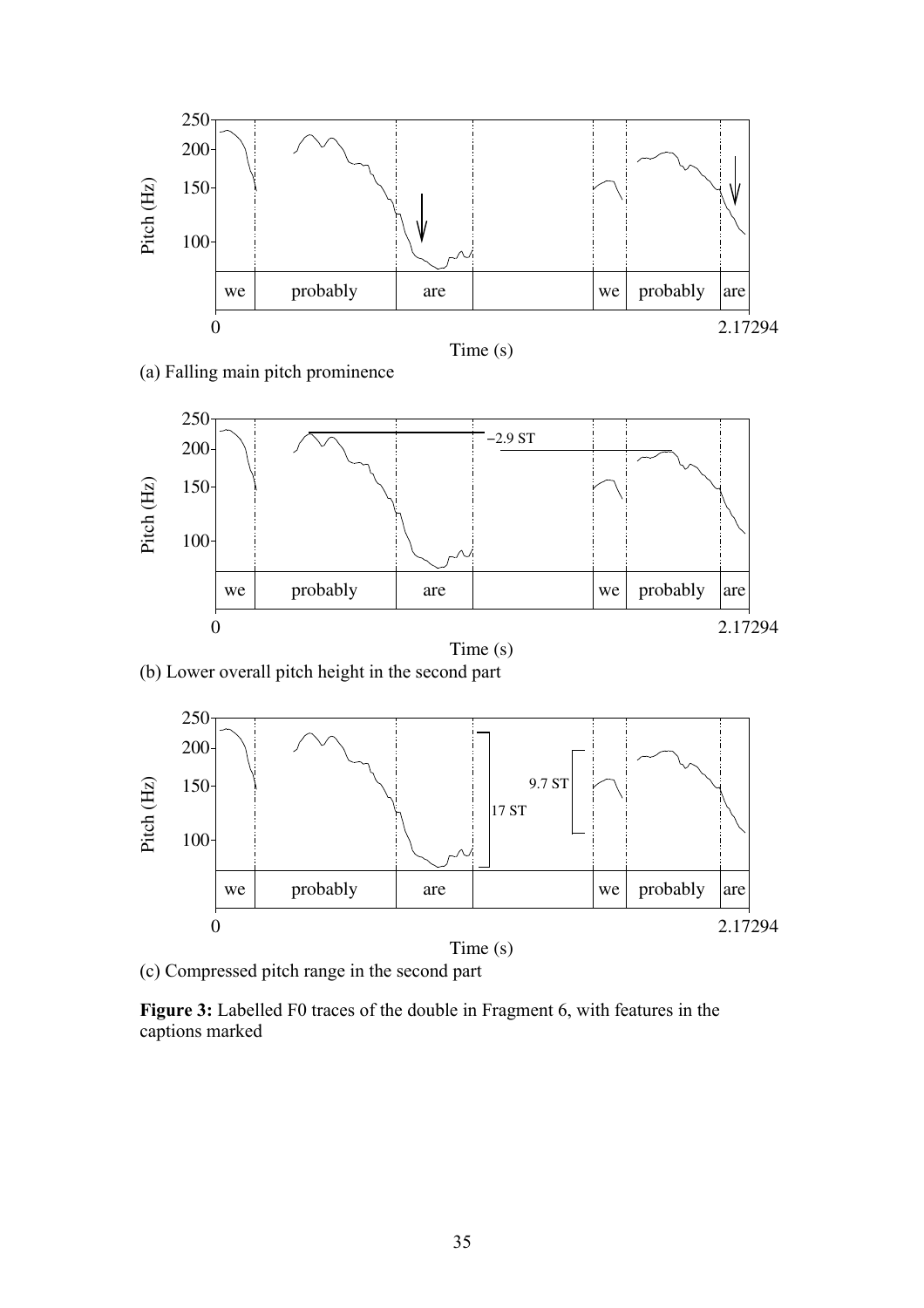| Fragment       | Highest pitch in<br>second part relative<br>to first | Pitch range<br><b>First part</b> | <b>Second part</b> |
|----------------|------------------------------------------------------|----------------------------------|--------------------|
| 5              | $-2.3$                                               | 7.5                              | 5.5                |
| 6              | $-2.9$                                               | 17.0                             | 9.7                |
| $\overline{7}$ | $-1.8$                                               | 14.0                             | 9.6                |
| 8              | $-1.7$                                               | 9.5                              | 8.0                |
| 9              | $-1.8$                                               | 16.9                             | 6.3                |
| 10             | $-6.1$                                               | $N/A$ (overlap)                  |                    |

**Table 1:** Pitch data for Fragments 5 to 10 (all values are in semitones)